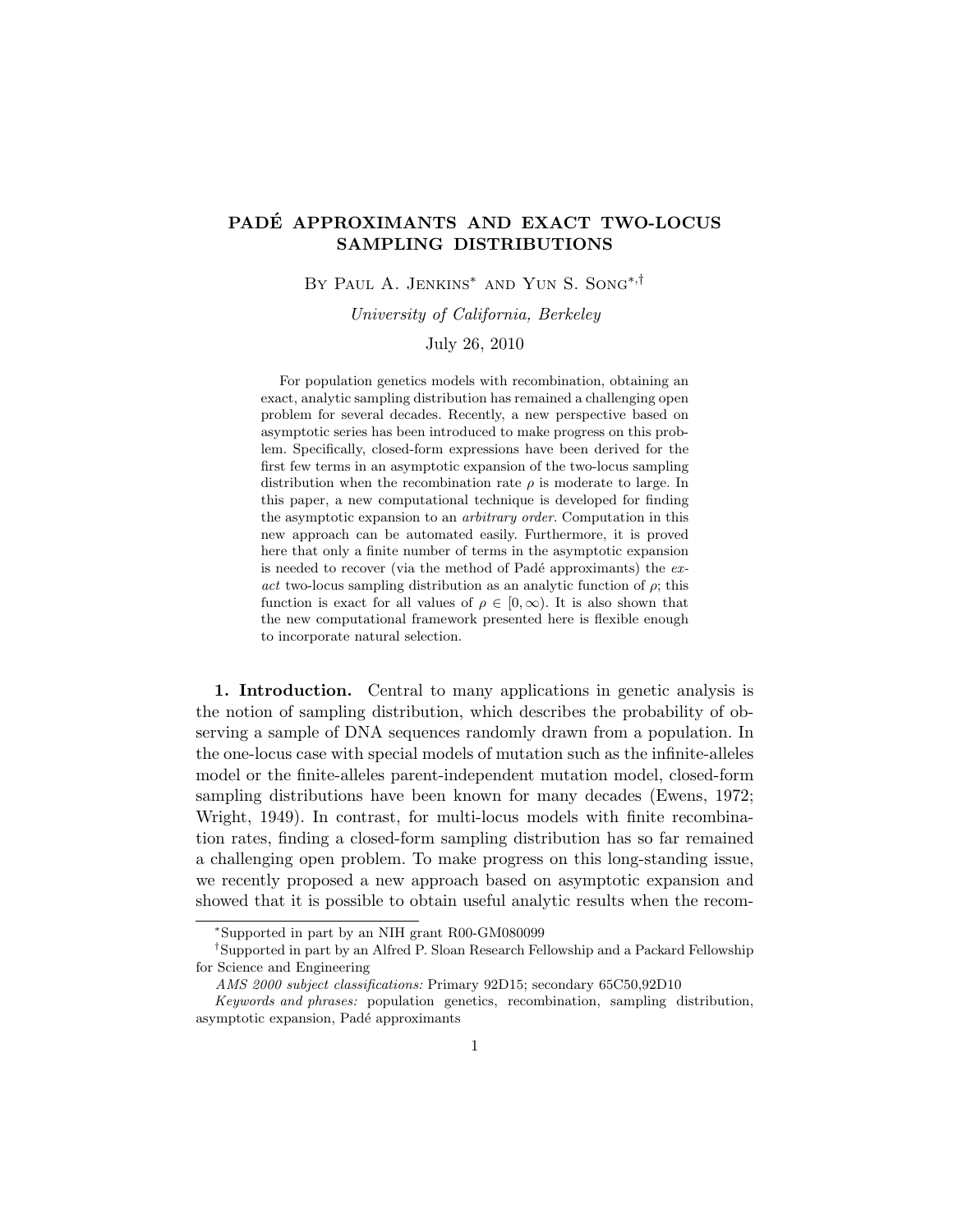bination rate is moderate to large (Jenkins and Song, 2009, 2010). More precisely, our previous work can be summarized as follows.

Consider a two-locus Wright-Fisher model, with the two loci denoted by A and B. In the standard coalescent or diffusion limit, let  $\theta_A$  and  $\theta_B$  denote the population-scaled mutation rates at loci A and B, respectively, and let  $\rho$ denote the population-scaled recombination rate between the two loci. Given a sample configuration  $n$  (defined later in the text), consider the following asymptotic expansion of the sampling probability  $q(n | \theta_A, \theta_B, \rho)$  for large  $\rho$ :

$$
(1.1) \ q(\mathbf{n} \mid \theta_A, \theta_B, \rho) = q_0(\mathbf{n} \mid \theta_A, \theta_B) + \frac{q_1(\mathbf{n} \mid \theta_A, \theta_B)}{\rho} + \frac{q_2(\mathbf{n} \mid \theta_A, \theta_B)}{\rho^2} + \cdots,
$$

where the coefficients  $q_0(n | \theta_A, \theta_B), q_1(n | \theta_A, \theta_B), q_2(n | \theta_A, \theta_B), \ldots$ , are independent of  $\rho$ . The zeroth-order term  $q_0$  corresponds to the contribution from the completely unlinked (i.e.,  $\rho = \infty$ ) case, given simply by a product of marginal one-locus sampling distributions. Until recently, higher-order terms  $q_M(n \mid \theta_A, \theta_B)$ , for  $M \geq 1$ , were not known. In Jenkins and Song (2010), assuming the infinite-alleles model of mutation at each locus, we used probabilistic and combinatorial techniques to derive a closed-form formula for the first-order term  $q_1$ , and showed that the second-order term  $q_2$  can be decomposed into two parts, one for which we obtained a closed-form formula and the other which satisfies a simple recursion that can be easily evaluated using dynamic programming. We later extended these results to an arbitrary finite-alleles model and showed that the same functional form of  $q_1$  is shared by all mutation models, a property which we referred to as universality [see Jenkins and Song (2009) for details]. Importantly, we also performed an extensive study of the accuracy of our results and showed that they may be accurate even for moderate values of  $\rho$ , including a range that is of biological interest.

Given the above findings, one is naturally led to ask several important follow-up questions. In particular, the following are of both theoretical and practical interest:

- 1. Is it possible to compute the higher-order coefficients  $q_M(n \mid \theta_A, \theta_B)$ for  $M > 2$ ?
- 2. For a given finite  $\rho > 0$ , does the series in (1.1) converge as more terms are added?
- 3. If not, how should one make use of the asymptotic expansion in practice?
- 4. Is it possible to incorporate into the asymptotic expansion framework other important mechanisms of evolution such as natural selection?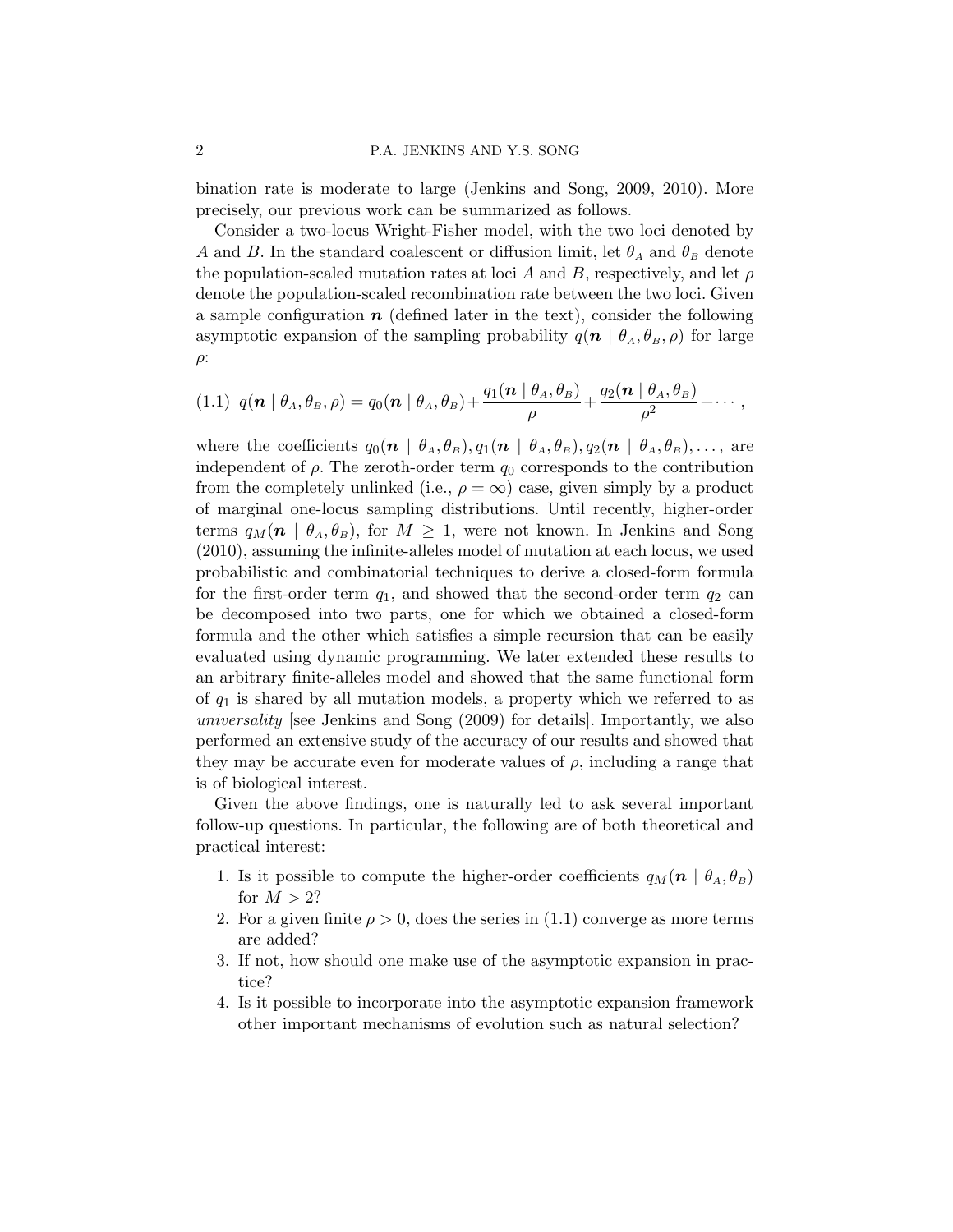In this paper, we develop a new computational technique to answer the above questions. Our previous method requires rewriting complex recursion relations into more structured forms, followed by laborious computation of the expectation of increasingly complicated functions of multivariate hypergeometric random variables. Generalizing that method to go beyond the second order (i.e.,  $M > 2$ ) seems unwieldy. In contrast, our new method is based on the diffusion process and it utilizes the diffusion generator to organize computation in a simple, transparent fashion. Moreover, the same basic procedure, which is purely algebraic, applies to all orders and the computation can be completely automated; we have, in fact, made such an implementation.

To recapitulate, we propose here a method of computing the asymptotic expansion (1.1) to an arbitrary order. That is, for any given positive integer M, our method can be used to compute the coefficients  $q_k(n | \theta_A, \theta_B)$  for all  $k \leq M$ ; Theorem 3.1 summarizes this result. As discussed in Section 6.2, however, one can find examples for which the series (1.1) diverges for finite, non-zero  $\rho$ . To get around this problem, we employ the method of Padé approximants. The key idea behind Padé approximants is to approximate the function of interest by a rational function. Although (1.1) may diverge, we show that the sequence of Padé approximants converges for all values of  $\rho > 0$ . In fact, for every sample configuration n, we show that there exists a finite positive integer  $C(n)$ , such that the Padé approximant of the asymptotic expansion up to order  $\geq C(n)$  is equal to the *exact* two-locus sampling distribution. Hence, our result implies that only a finite number of terms in the asymptotic expansion need to be computed to recover (via the Padé approximant) the exact sampling distribution as an analytic function of  $\rho$ ; this function is exact for all values of  $\rho$ , including 0. Theorem 4.1 and the surrounding discussion lay out the details. Lastly, we also show in this paper that our new framework is flexible enough to incorporate a general model of diploid selection. This extension is detailed in Section 5.

The above-mentioned convergence result is theoretically appealing. For practical applications, however, one needs to bear in mind that the value of  $C(n)$  generally grows with sample size, thus implying that obtaining an exact, analytic sampling distribution may be impracticable for large samples. A possible remedy, which works well in practice, is to compute the asymptotic expansion only up to some reasonable order  $M < C(n)$ , and use the corresponding Pad´e approximant as an approximate sampling distribution. We show in Section 6 that using  $M = 10$  or so produces quite accurate results.

An important advantage of our method over Monte Carlo-based meth-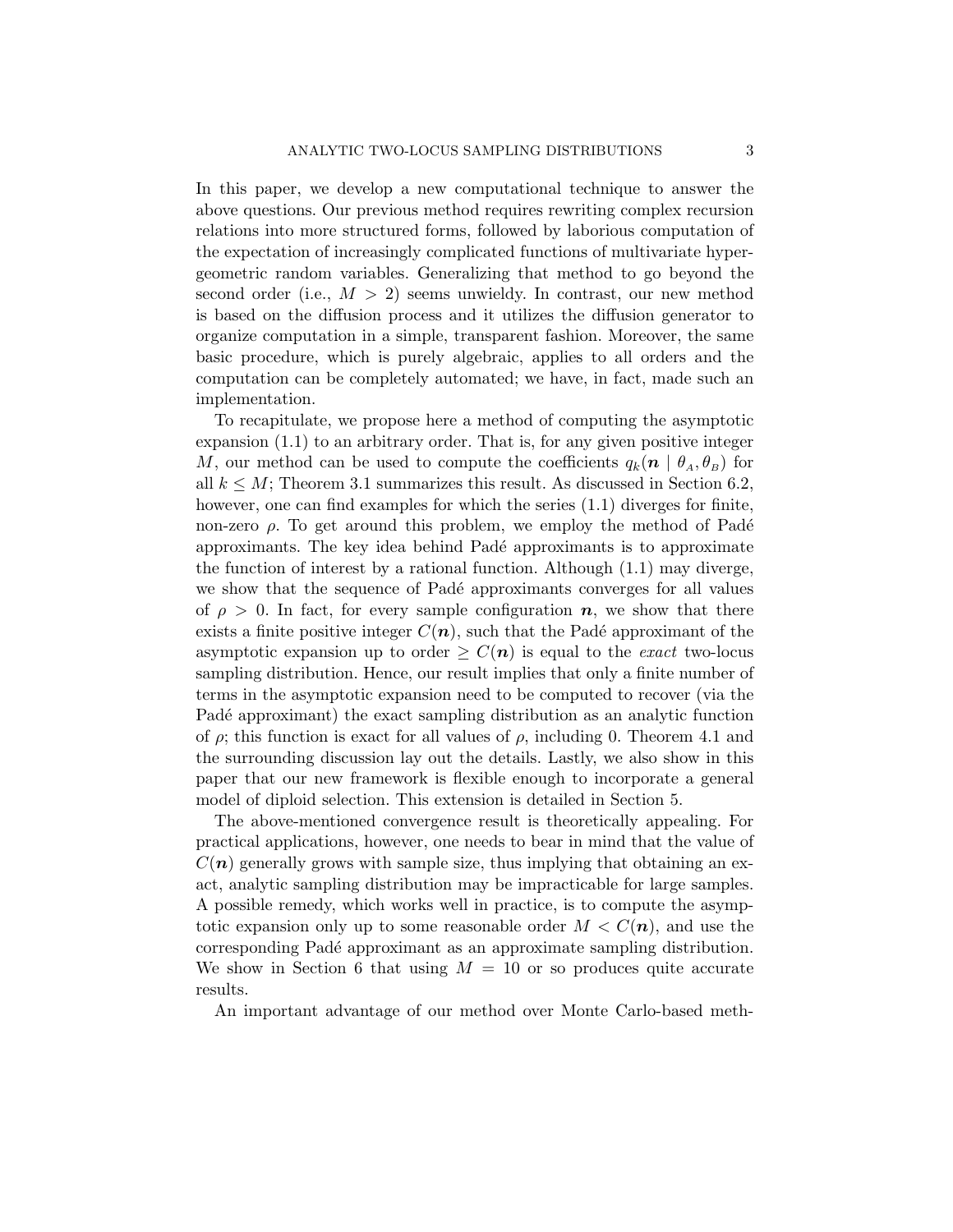ods is that, for a given mutation model, the bulk of the computation in our approach needs to be carried out only once. Specifically, the coefficients  $q_k(n \mid \theta_A, \theta_B)$  need to be computed only once, and the same coefficients can be used to evaluate the sampling distribution at different values of the recombination rate  $\rho$ . We expect this aspect of our work to have important practical implications. For example, in the composite likelihood method for estimating fine-scale recombination rates (Hudson, 2001; McVean et al., 2004), one needs to generate exhaustive lookup tables containing two-locus sampling probabilities for a wide range of discrete  $\rho$  values. An alternative approach would be to store the coefficients  $q_k(n | \theta_A, \theta_B)$  instead of generating an exhaustive lookup table using importance sampling, which is computationally expensive.

The rest of this paper is organized as follows. In Section 2, we lay out the notational convention adopted throughout this paper and review our previous work on asymptotic expansion of the two-locus sampling distribution up to second order. Our new technique for obtaining an arbitrary-order asymptotic expansion is described in Section 3, where we focus on the selectively neutral case. In Section 4, we present the method of Padé approximants and describe the aforementioned result on convergence to the exact sampling distribution. In Section 5, we describe how natural selection can be incorporated into our new framework. Finally, we summarize in Section 6 our empirical study of the accuracy of various approximate sampling distributions and provide in Section 7 proofs of the main theoretical results presented in this paper.

2. Notation and review of previous work. In this section, we introduce some notation and briefly review previous results on asymptotic sampling distributions. Initial results were obtained for the infinite-alleles model of mutation (Jenkins and Song, 2010) and later generalized to an arbitrary finite-alleles model (Jenkins and Song, 2009). In this paper we focus on the latter case.

The set of nonnegative integers is denoted by  $\mathbb N$ . Given a positive integer k, [k] denotes the set  $\{1, \ldots, k\}$ . For a nonnegative real number z and a positive integer  $n, (z)_n := z(z+1) \dots (z+n-1)$  denotes the *n*th ascending factorial of z. We use 0 to denote either a vector or a matrix of all zeroes; it will be clear from context which is intended. Throughout, we consider the diffusion limit of a haploid exchangeable model of random mating with constant population size 2N. We refer to the haploid individuals in the population as gametes. Initially we shall assume that the population is selectively neutral; we extend to the nonneutral case in Section 5.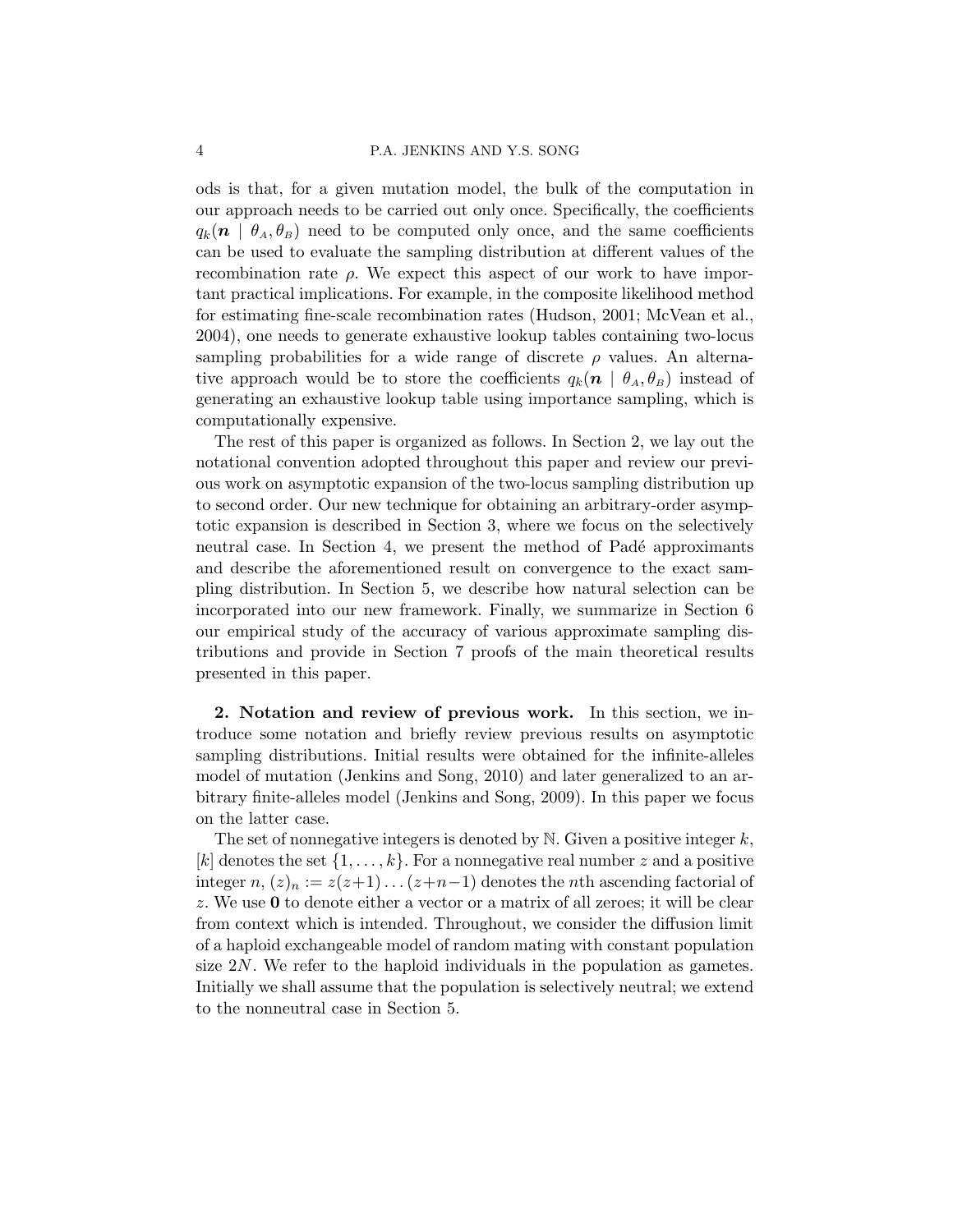2.1. One-locus sampling distribution. The sample configuration at a locus is denoted by a vector  $\mathbf{n} = (n_1, \ldots, n_K)$ , where  $n_i$  denotes the number of gametes with allele  $i$  at the locus, and  $K$  denotes the number of distinct possible alleles. We use  $n = \sum_{i=1}^{K} n_i$  to denote the total sample size. Let u denote the probability of mutation at the locus per gamete per generation. Then, in the diffusion limit,  $N \to \infty$  and  $u \to 0$  with the population-scaled mutation rate  $\theta = 4Nu$  held fixed. Mutation events occur according to a Poisson process with rate  $\theta/2$ , and allelic changes are described by a Markov chain with transition matrix  $\boldsymbol{P} = (P_{ij})$ ; i.e., when a mutation occurs to an allele i, it mutates to allele j with probability  $P_{ij}$ .

We denote by  $p(n)$  the probability of obtaining the *unordered* sample configuration  $n$ . When writing sampling probabilities, we suppress the dependence on parameters for ease of notation. By exchangeability, the probability of any *ordered* configuration corresponding to  $n$  is invariant under all permutations of the sampling order. We may therefore use  $q(n)$  without ambiguity to denote the probability of any *particular* ordered configuration consistent with  $n$ . The two probabilities are related by

$$
p(\boldsymbol{n}) = \frac{n!}{n_1! \dots n_K!} q(\boldsymbol{n}).
$$

Throughout this paper, we express our results in terms of ordered samples for convenience.

Consider an infinite population specified by the population-wide allele frequencies  $\boldsymbol{x} = (x_i, \dots, x_K)$ , evolving according to a Wright-Fisher diffusion on the simplex

(2.1) 
$$
\Delta_K = \left\{ \boldsymbol{x} = (x_i) \in [0,1]^K : \sum_{i=1}^K x_i = 1 \right\}.
$$

We assume that a sample is drawn from the population at stationarity. No closed-form expression for  $q(n)$  is known except in the special case of parentindependent mutation (PIM), in which  $P_{ij} = P_j$  for all i. In the PIM model, the stationary distribution of x is Dirichlet with parameters  $(\theta P_1, \ldots, \theta P_K)$ (Wright, 1949), and so  $q(n)$  is obtained by drawing an ordered sample from this population:

$$
(2.2)
$$

$$
q(\boldsymbol{n}) = \mathbb{E}\left[\prod_{i=1}^K X_i^{n_i}\right] = \Gamma(n+\theta) \int_{\Delta_K} \prod_{i=1}^K \frac{x_i^{n_i+\theta P_i-1}}{\Gamma(n_i+\theta P_i)} d\boldsymbol{x} = \frac{1}{(\theta)_n} \prod_{i=1}^K (\theta P_i)_{n_i}.
$$

This sampling distribution can also be obtained by coalescent arguments  $(Griffiths and Tavaré, 1994).$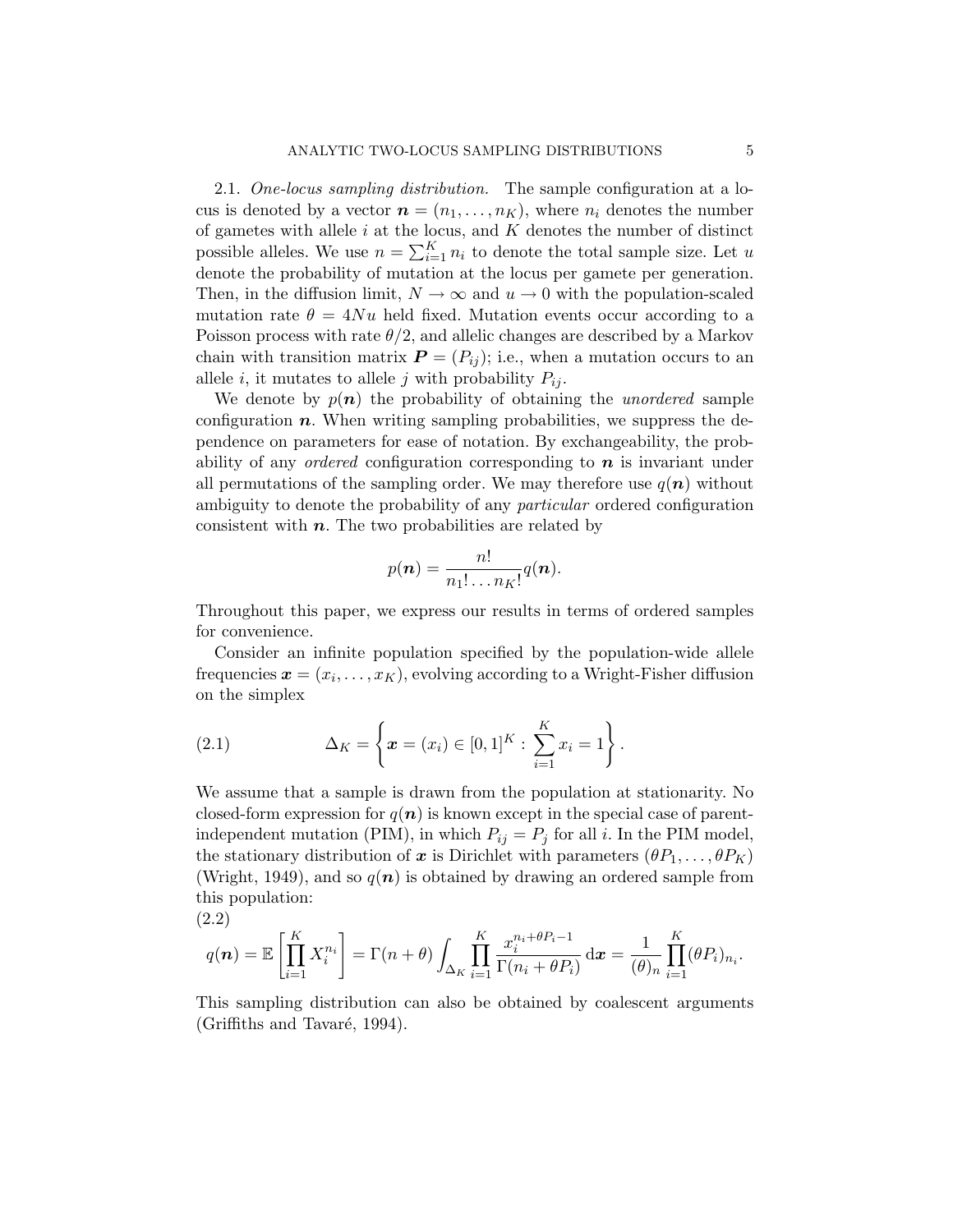2.2. Two loci. We now extend the above notation to two loci, which we refer to as  $A$  and  $B$ . Denote the probability of a recombination event between the two loci per gamete per generation by  $r$ . In the diffusion limit, as  $N \to \infty$  we let  $r \to 0$  such that the population-scaled recombination parameter  $\rho = 4Nr$  is held fixed. Suppose there are K possible alleles at locus A and L possible alleles at locus  $B$ , with respective population-scaled mutation parameters  $\theta_A$  and  $\theta_B$ , and respective mutation transition matrices  $\mathbf{P}^A$  and  $\mathbf{P}^B$ . The two-locus sample configuration is denoted by  $\mathbf{n} = (\mathbf{a}, \mathbf{b}, \mathbf{c})$ , where  $\mathbf{a} = (a_1, \ldots, a_K)$  with  $a_i$  being the number of gametes with allele i at locus A and unspecified alleles at locus  $B; \mathbf{b} = (b_1, \ldots, b_L)$  with  $b_i$  being the number of gametes with unspecified alleles at locus  $A$  and allele  $j$  at locus B; and  $\mathbf{c} = (c_{ij})$  is a  $K \times L$  matrix with  $c_{ij}$  being the multiplicity of gametes with allele  $i$  at locus  $A$  and allele  $j$  at locus  $B$ . We also define

$$
a = \sum_{i=1}^{K} a_i, \quad c_i = \sum_{j=1}^{L} c_{ij}, \quad c = \sum_{i=1}^{K} \sum_{j=1}^{L} c_{ij},
$$
  

$$
b = \sum_{j=1}^{L} b_j, \quad c_{\cdot j} = \sum_{i=1}^{K} c_{ij}, \quad n = a + b + c,
$$

and use  $c_A = (c_i)_{i \in [K]}$  and  $c_B = (c_j)_{j \in [L]}$  to denote the marginal sample configurations of  $c$  restricted to locus  $A$  and locus  $B$ , respectively. Notice the distinction between the vectors  $\boldsymbol{a}$  and  $\boldsymbol{b}$ , which represent gametes with alleles specified at only one of the two loci, and the vectors  $c_A$  and  $c_B$ , which represent the one-locus marginal configurations of gametes with both alleles observed.

When we consider the ancestry of a sample backward in time, a gamete may undergo recombination between the two loci, with each of its two parents transmitting genetic material at only one of the two loci. We allow the nontransmitting locus to remain unspecified as we trace the ancestry further back in time.

Denote by  $q(a, b, c)$  the sampling probability of an ordered sample with configuration  $(a, b, c)$ , again suppressing the dependence on parameters for ease of notation. Sampling is now from a two-dimensional Wright-Fisher diffusion with population allele frequencies  $\boldsymbol{x} = (x_{ij})_{(i \in [K], j \in [L])}$ , evolving on the state space

(2.3) 
$$
\Delta_{K \times L} = \left\{ \boldsymbol{x} = (x_{ij}) \in [0,1]^{K \times L} : \sum_{i=1}^{K} \sum_{j=1}^{L} x_{ij} = 1 \right\}.
$$

As before,  $q(a, b, c)$  is specified by drawing an ordered sample from the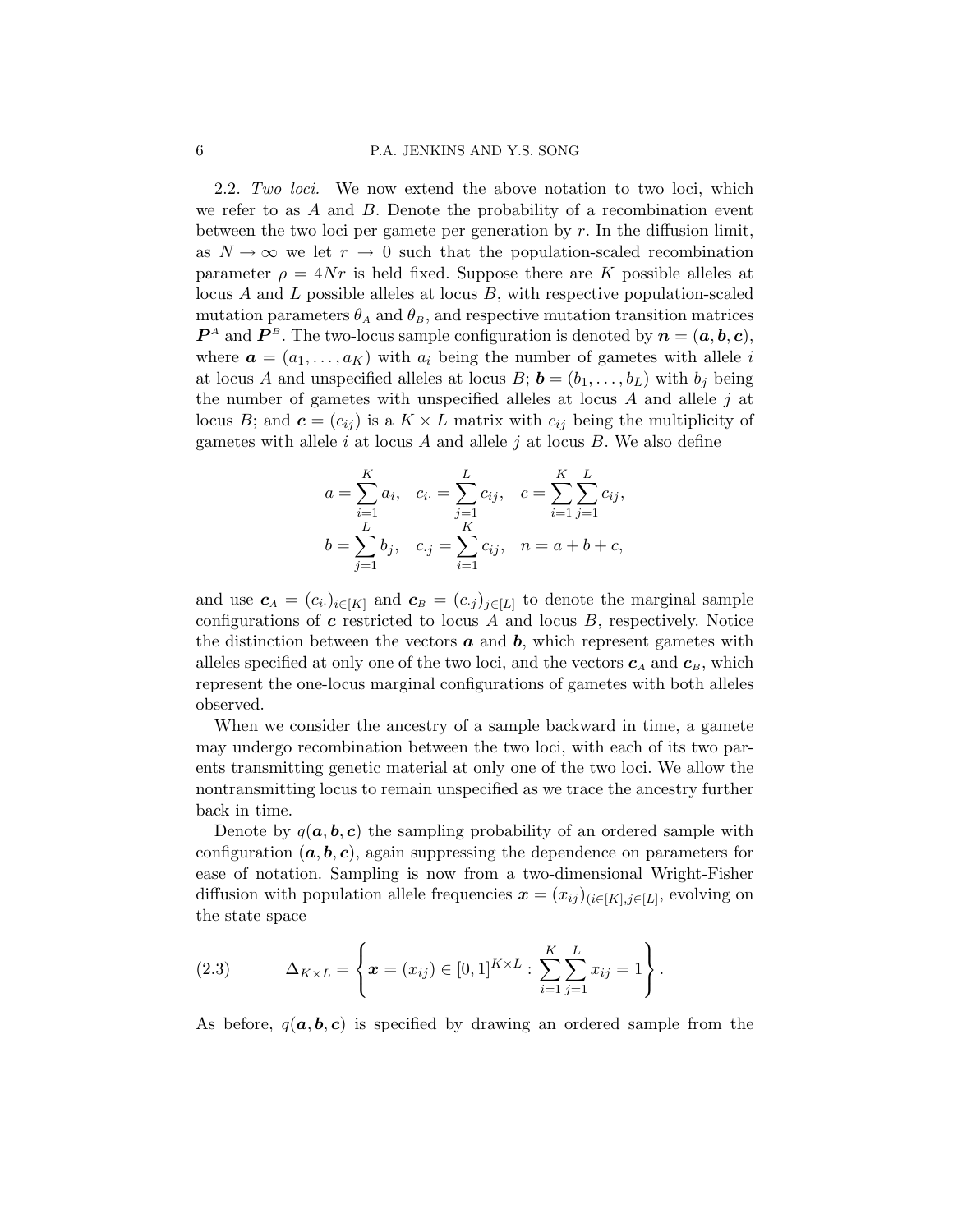population at stationarity:  $q(\boldsymbol{a}, \boldsymbol{b}, \boldsymbol{c}) = \mathbb{E}[F(\boldsymbol{X}; \boldsymbol{n})]$ , where

(2.4) 
$$
F(\boldsymbol{x};\boldsymbol{n}) = \left(\prod_{i=1}^K x_i^{a_i}\right) \left(\prod_{j=1}^L x_j^{b_j}\right) \left(\prod_{i=1}^K \prod_{j=1}^L x_{ij}^{c_{ij}}\right),
$$

with  $x_{i.} = \sum_{j=1}^{L} x_{ij}$ , and  $x_{.j} = \sum_{i=1}^{K} x_{ij}$ . In the two-locus model with  $0 \leq \rho < \infty$ , the stationary distribution, and hence the sampling distribution, is not known in closed-form even when the mutation process is parentindependent. However, when  $\rho = \infty$ , the two loci become independent and  $q(a, b, c)$  is simply the product of the two marginal one-locus sampling distributions. More precisely, denoting the one-locus sampling distributions at A and B by  $q^A$  and  $q^B$ , respectively, we have

$$
\lim_{\rho\to\infty}q(\boldsymbol{a},\boldsymbol{b},\boldsymbol{c})=q^A(\boldsymbol{a}+\boldsymbol{c}_A)q^B(\boldsymbol{b}+\boldsymbol{c}_B),
$$

for all mutation models (Ethier, 1979). In particular, if mutation is parentindependent, then we do have a closed-form formula for  $q(\mathbf{a}, \mathbf{b}, \mathbf{c})$  when  $\rho =$  $\infty$ , since from (2.2) we know that

(2.5) 
$$
q^A(\mathbf{a}) = \frac{1}{(\theta_A)_a} \prod_{i=1}^K (\theta_A P_i^A)_{a_i}
$$
, and  $q^B(\mathbf{b}) = \frac{1}{(\theta_B)_b} \prod_{j=1}^L (\theta_B P_j^B)_{b_j}$ .

2.3. Asymptotic sampling formula. As mentioned in Introduction, although a closed-form formula for  $q(a, b, c)$  is not known for an arbitrary  $\rho$ , previously we (Jenkins and Song, 2009, 2010) were able to make progress by posing, for large  $\rho$ , an asymptotic expansion of the form

(2.6) 
$$
q(\boldsymbol{a},\boldsymbol{b},\boldsymbol{c})=q_0(\boldsymbol{a},\boldsymbol{b},\boldsymbol{c})+\frac{q_1(\boldsymbol{a},\boldsymbol{b},\boldsymbol{c})}{\rho}+\frac{q_2(\boldsymbol{a},\boldsymbol{b},\boldsymbol{c})}{\rho^2}+\cdots,
$$

where the coefficients  $q_k(a, b, c)$ , for all  $k \geq 0$ , are independent of  $\rho$ . We summarize our previous results in the following theorem, specialized to the case of finite-alleles mutation, which is our interest here:

Theorem 2.1 (Jenkins and Song, 2009). In the asymptotic expansion  $(2.6)$  of the neutral two-locus sampling formula, the zeroth order term is given by

(2.7) 
$$
q_0(\mathbf{a},\mathbf{b},\mathbf{c})=q^A(\mathbf{a}+\mathbf{c}_A)q^B(\mathbf{b}+\mathbf{c}_B),
$$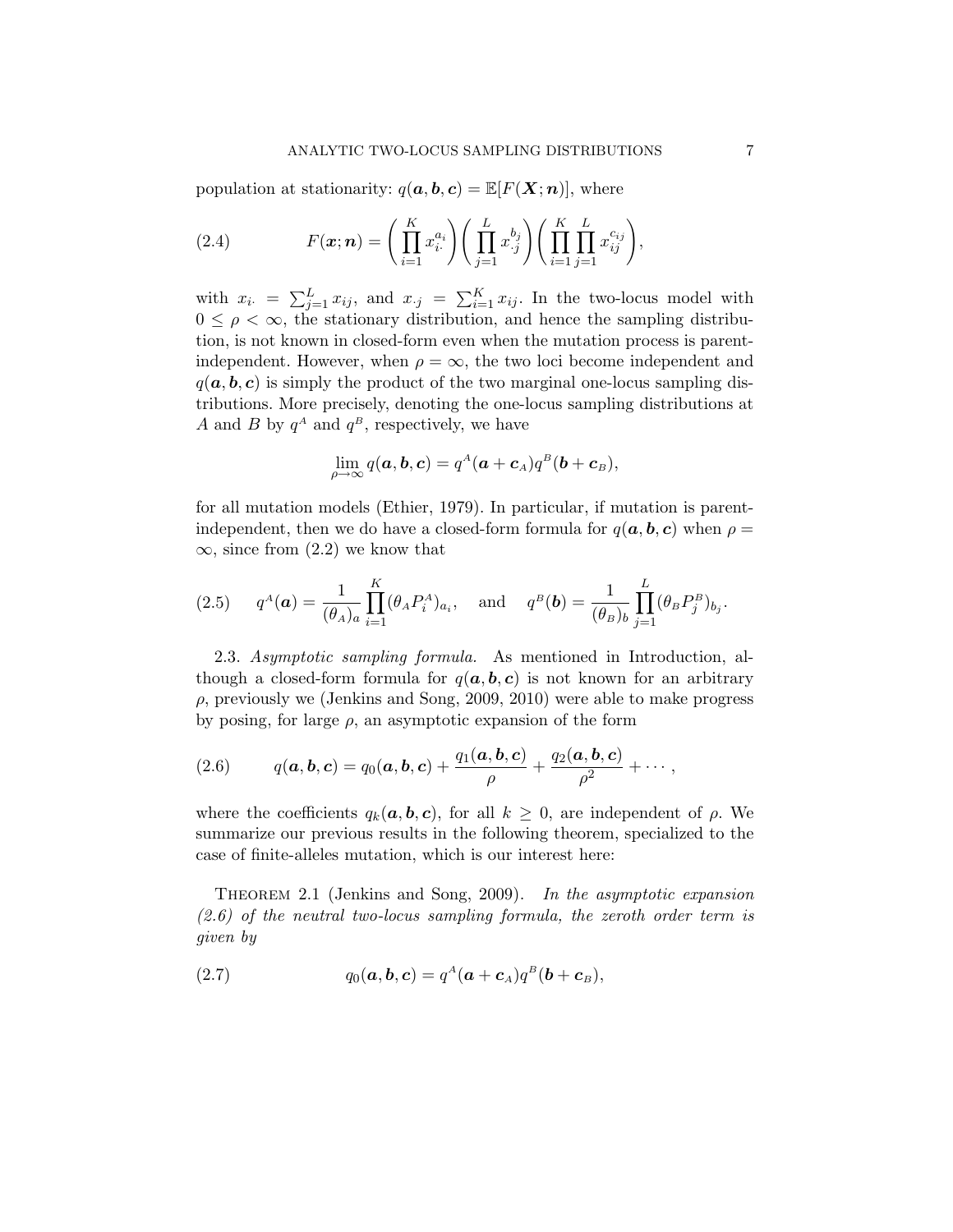and the first order term is given by

$$
q_1(\boldsymbol{a}, \boldsymbol{b}, \boldsymbol{c}) = {c \choose 2} q^A (\boldsymbol{a} + \boldsymbol{c}_A) q^B (\boldsymbol{b} + \boldsymbol{c}_B)
$$
  

$$
- q^B (\boldsymbol{b} + \boldsymbol{c}_B) \sum_{i=1}^K {c_i \choose 2} q^A (\boldsymbol{a} + \boldsymbol{c}_A - \boldsymbol{e}_i)
$$
  

$$
- q^A (\boldsymbol{a} + \boldsymbol{c}_A) \sum_{j=1}^L {c_j \choose 2} q^B (\boldsymbol{b} + \boldsymbol{c}_B - \boldsymbol{e}_j)
$$
  
(2.8) 
$$
+ \sum_{i=1}^K \sum_{j=1}^L {c_{ij} \choose 2} q^A (\boldsymbol{a} + \boldsymbol{c}_A - \boldsymbol{e}_i) q^B (\boldsymbol{b} + \boldsymbol{c}_B - \boldsymbol{e}_j),
$$

where  $e_i$  is a unit vector with a 1 at the ith entry and 0s elsewhere. Furthermore, the second order term can be decomposed as

(2.9) 
$$
q_2(\boldsymbol{a},\boldsymbol{b},\boldsymbol{c})=\sigma(\boldsymbol{a},\boldsymbol{b},\boldsymbol{c})+q_2(\boldsymbol{a}+\boldsymbol{c}_A,\boldsymbol{b}+\boldsymbol{c}_B,\boldsymbol{0}),
$$

where  $\sigma(\mathbf{a}, \mathbf{b}, \mathbf{c})$  is known analytically and  $q_2(\mathbf{a}, \mathbf{b}, \mathbf{0})$  satisfies the recursion relation

$$
[a(a + \theta_{A} - 1) + b(b + \theta_{B} - 1)]q_{2}(a, b, 0) =
$$
\n
$$
\sum_{i=1}^{K} a_{i}(a_{i} - 1)q_{2}(a - e_{i}, b, 0) + \sum_{j=1}^{L} b_{j}(b_{j} - 1)q_{2}(a, b - e_{j}, 0)
$$
\n
$$
+ \theta_{A} \sum_{i=1}^{K} a_{i} \sum_{t=1}^{K} P_{ti}^{A}q_{2}(a - e_{i} + e_{t}, b, 0)
$$
\n
$$
+ \theta_{B} \sum_{j=1}^{L} b_{j} \sum_{t=1}^{L} P_{tj}^{B}q_{2}(a, b - e_{j} + e_{t}, 0)
$$
\n
$$
+ 4 \sum_{i=1}^{K} \sum_{j=1}^{L} a_{i}b_{j}[(a - 1)(b - 1)q^{A}(a)q^{B}(b) - (b - 1)(a_{i} - 1)q^{A}(a - e_{i})q^{B}(b) - (a - 1)(b_{j} - 1)q^{A}(a)q^{B}(b - e_{j})
$$
\n(2.10)\n
$$
+ (a_{i} - 1)(b_{j} - 1)q^{A}(a - e_{i})q^{B}(b - e_{j})],
$$

with boundary conditions  $q_2(e_i, 0, 0) = 0$ ,  $q_2(0, e_j, 0) = 0$ , and  $q_2(e_i, e_j, 0) = 0$ 0 for all  $i \in [K]$  and  $j \in [L]$ .

The expression for  $\sigma(\mathbf{a}, \mathbf{b}, \mathbf{c})$  can be found in Jenkins and Song (2009) and we do not reproduce it here. Notice that  $q_0(a, b, c)$  and  $q_1(a, b, c)$  exhibit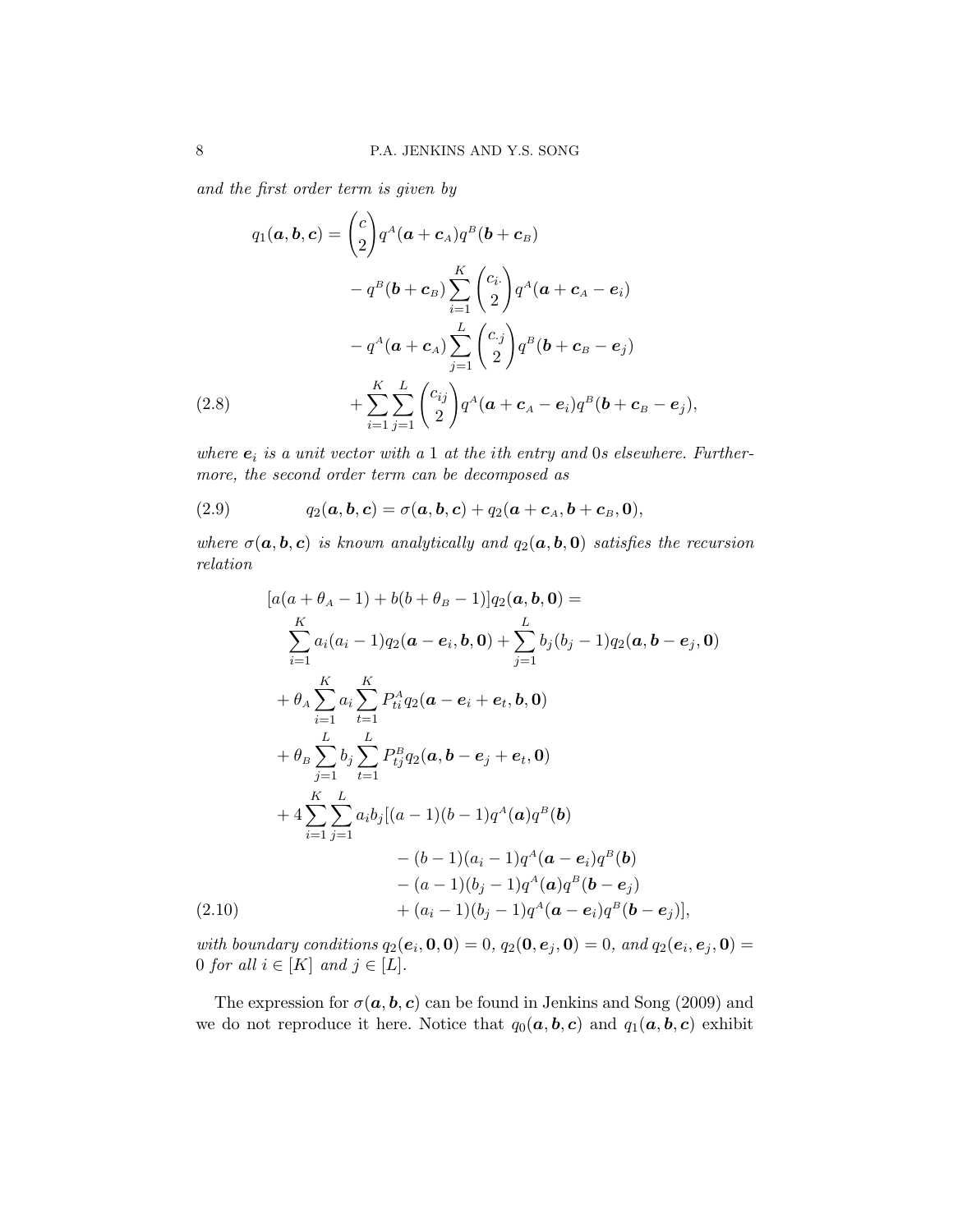universality: their dependence on the model of mutation is subsumed entirely into the one-locus sampling distributions.

The proof of Theorem 2.1 used coalescent arguments. By considering the most recent event back in time in the coalescent process for the sample, it is possible to write down a recursion relation for the sampling distribution. In a two-locus, finite-alleles model, the appropriate recursion is a simple modification of the one introduced by Golding (1984) for the *infinite*-alleles model, also studied in detail by Ethier and Griffiths (1990). By substituting (2.6) into this recursion, after some lengthy algebraic manipulation one can obtain the expressions given in Theorem 2.1 [see Jenkins and Song (2009, 2010) for details].

3. Arbitrary-order asymptotic expansion. The approach described in Section 2.3 does not generalize easily. In what follows, we introduce a new approach based on the diffusion approximation. This new method is more transparent and more easily generalizable than the one used previously, and we illustrate this point by developing a method for computing the asymptotic expansion (2.6) to an arbitrary order.

3.1. Diffusion approximation of the two-locus model. Our approach is based on the diffusion process that is dual to the coalescent process. The generator for the 2-locus finite-alleles diffusion process is

(3.1) 
$$
\mathscr{L} = \frac{1}{2} \sum_{i=1}^{K} \sum_{j=1}^{L} \left[ \sum_{k=1}^{K} \sum_{l=1}^{L} x_{ij} (\delta_{ik} \delta_{jl} - x_{kl}) \frac{\partial}{\partial x_{kl}} + \theta_{A} \sum_{k=1}^{K} x_{kj} (P_{ki}^{A} - \delta_{ik}) + \theta_{B} \sum_{l=1}^{L} x_{il} (P_{lj}^{B} - \delta_{jl}) + \rho (x_{i} . x_{\cdot j} - x_{ij}) \right] \frac{\partial}{\partial x_{ij}},
$$

where  $\delta_{ik}$  is the Kronecker delta. For notational convenience, henceforth where not specified otherwise the indices  $i$  and  $k$  are assumed to take value in  $[K]$ , while the indices j and l are assumed to take value in  $[L]$ .

In what follows, we change to a new set of variables that capture the decay of dependence between the two loci, an approach originally due to Ohta and Kimura (1969a,b). Specifically, the key quantity of interest is the following:

DEFINITION 3.1. The linkage disequilibrium  $(LD)$  between allele i at locus A and allele j at locus B is given by

$$
d_{ij} = x_{ij} - x_i \cdot x_{\cdot j} \, .
$$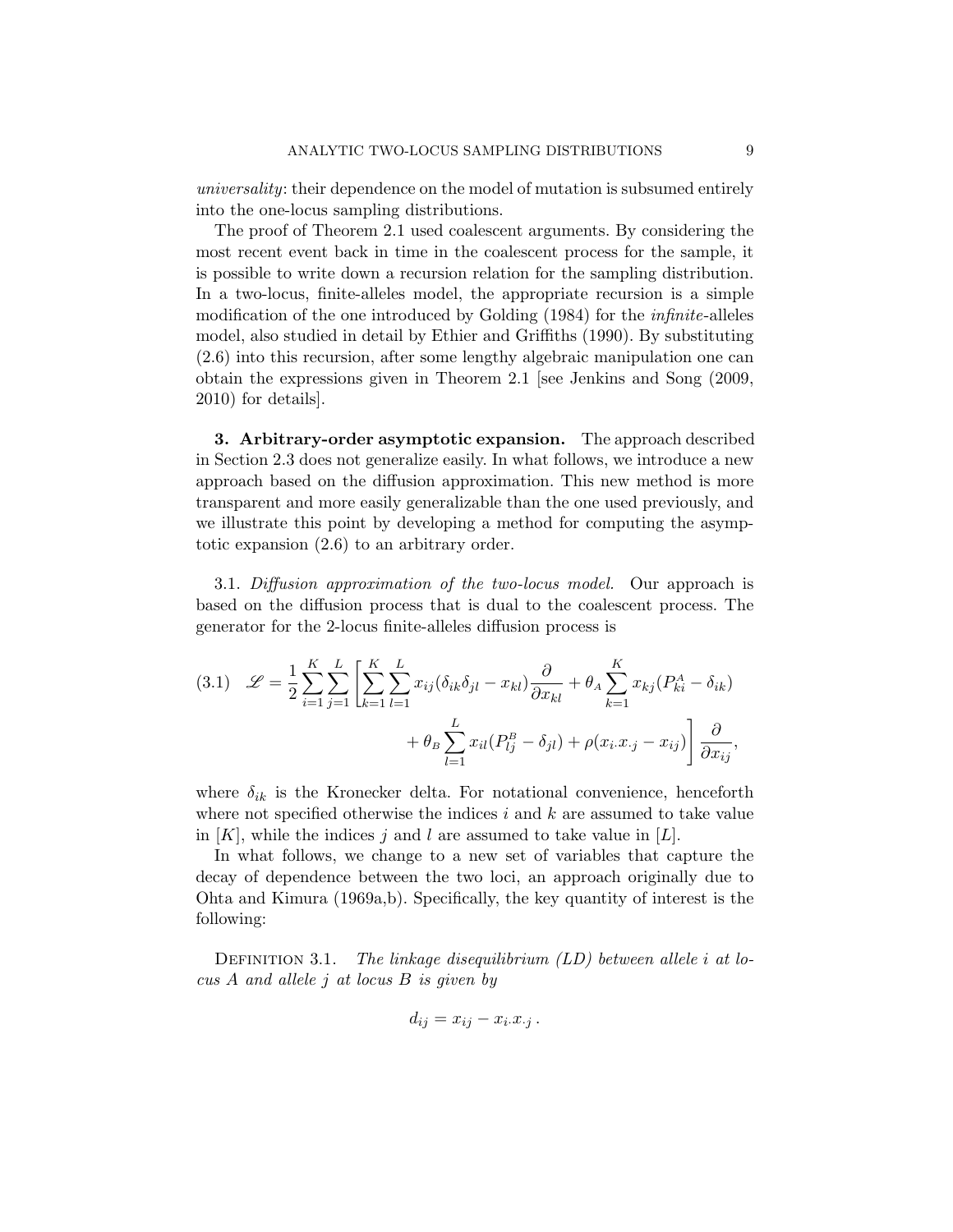The collection of  $(K + 1)(L + 1) - 1$  new variables is

$$
(x_1,\ldots,x_K;x_{\cdot 1},\ldots,x_{\cdot L};d_{11},\ldots,d_{KL}).
$$

The diffusion is then constrained to the  $(KL-1)$ -dimensional simplex  $\Delta_{K\times L}$ by imposing the conditions

(3.2) 
$$
\sum_{i=1}^{K} x_{i} = 1; \sum_{j=1}^{L} x_{j} = 1; \sum_{i=1}^{K} d_{ij} = 0, \forall j; \sum_{j=1}^{L} d_{ij} = 0, \forall i.
$$

3.2. Rescaling LD. Since we are interested in the large  $\rho$  limit, we expect each  $d_{ij}$  to be small. We introduce the rescaling  $\tilde{d}_{ij} = \sqrt{\rho} d_{ij}$ . The reason for this choice should become clear from equation (3.3) below; in the resulting generator, there should be a nontrivial interaction between recombination and genetic drift, i.e. they should both act on the fastest timescale. The leading order contribution to the generator, denoted below by  $L^{(2)}$ , has contributions from both of these biological processes if and only if we use this choice for  $\tilde{d}_{ij}$ . See Song and Song (2007) for another example of this rescaling. By substituting for the new variables in (3.1) and using (3.2) for extensive simplification, the generator can be expressed as

(3.3) 
$$
\widetilde{\mathscr{L}} = \frac{1}{2} \left[ \rho L^{(2)} + \sqrt{\rho} L^{(1)} + L^{(0)} + \frac{1}{\sqrt{\rho}} L^{(-1)} \right],
$$

where the operators in (3.3) are given by

$$
L^{(2)} = \sum_{i,j} \left\{ x_i x_{\cdot j} \left[ \sum_{k,l} (\delta_{ik} - x_{k\cdot})(\delta_{jl} - x_{\cdot l}) \frac{\partial}{\partial \tilde{d}_{kl}} \right] - \tilde{d}_{ij} \right\} \frac{\partial}{\partial \tilde{d}_{ij}},
$$
  
\n
$$
L^{(1)} = \sum_{i,j,k,l} \left[ 2\tilde{d}_{ij} (\delta_{ik} - x_{k\cdot})(\delta_{jl} - x_{\cdot l}) - \delta_{ik} \delta_{jl} \tilde{d}_{ij} + 2\tilde{d}_{il} x_{k\cdot} x_{\cdot j} \right] \frac{\partial^2}{\partial \tilde{d}_{kl} \partial \tilde{d}_{ij}},
$$
  
\n
$$
L^{(0)} = -\sum_{i,j,k,l} \tilde{d}_{ij} \tilde{d}_{kl} \frac{\partial^2}{\partial \tilde{d}_{kl} \partial \tilde{d}_{ij}} + 2 \sum_{i,k,l} \left[ (\delta_{ik} - x_{i\cdot}) \tilde{d}_{kl} - \tilde{d}_{il} x_{k\cdot} \right] \frac{\partial^2}{\partial \tilde{d}_{kl} \partial x_{i\cdot}} + 2 \sum_{j,k,l} \left[ (\delta_{jl} - x_{\cdot j}) \tilde{d}_{kl} - \tilde{d}_{kj} x_{\cdot l} \right] \frac{\partial^2}{\partial \tilde{d}_{kl} \partial x_{\cdot j}} + \sum_{i,k} x_i (\delta_{ik} - x_{k\cdot}) \frac{\partial^2}{\partial x_{k\cdot} \partial x_{i\cdot}} + \sum_{j,l} x_{\cdot j} (\delta_{jl} - x_{\cdot l}) \frac{\partial^2}{\partial x_{\cdot l} \partial x_{\cdot j}} + \sum_{i,j} \tilde{d}_{i,j} (P_{ij}^B - \delta_{jl}) - 2\tilde{d}_{ij} \right] \frac{\partial}{\partial \tilde{d}_{ij}}
$$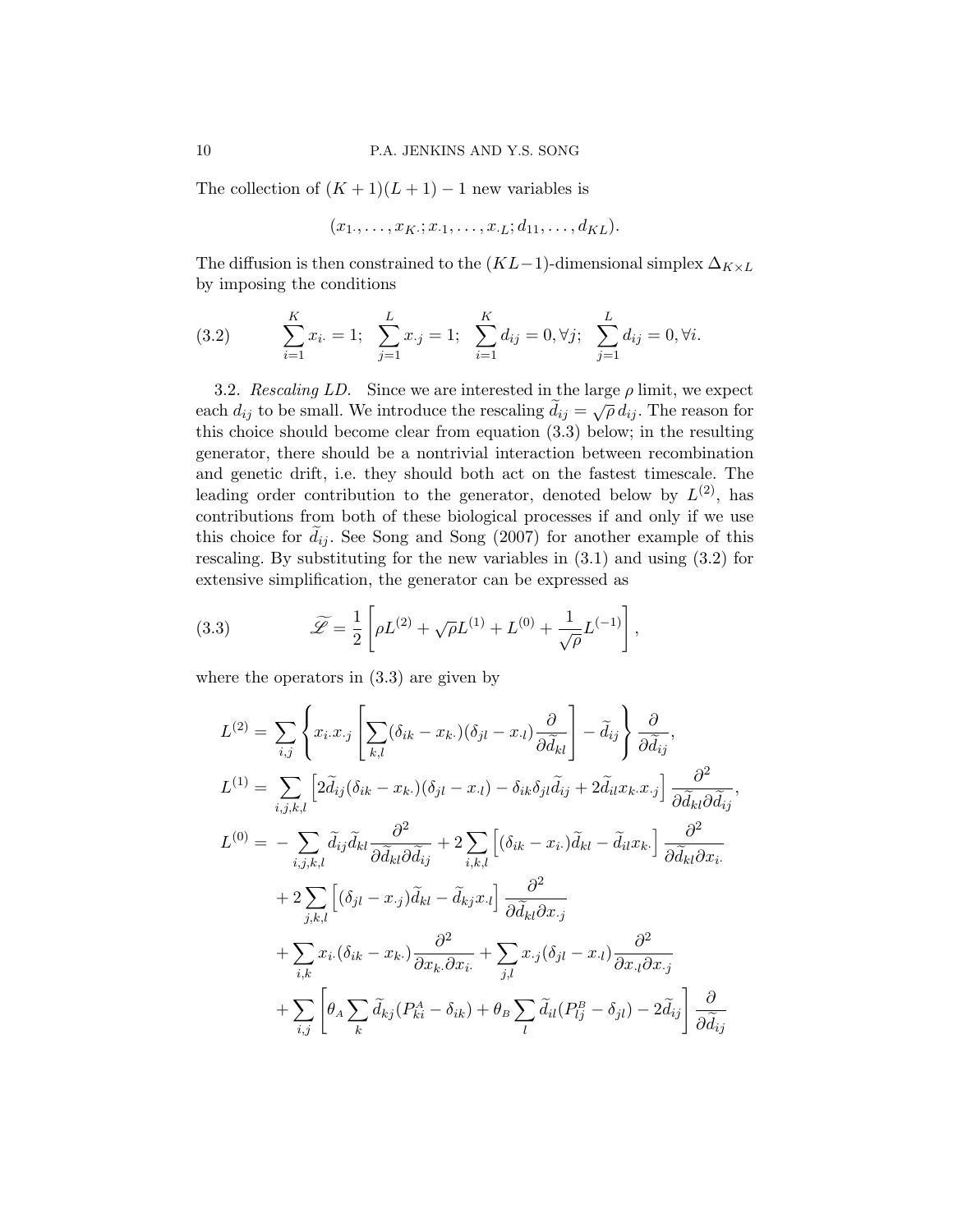$$
+\frac{\theta_A}{2}\sum_{i,k}x_k(P_{ki}^A-\delta_{ik})\frac{\partial}{\partial x_i}+\frac{\theta_B}{2}\sum_{j,l}x_l(P_{lj}^B-\delta_{jl})\frac{\partial}{\partial x_j},
$$
  

$$
L^{(-1)}=2\sum_{i,j}\tilde{d}_{ij}\frac{\partial^2}{\partial x_i\partial x_j}.
$$

This generator extends that of Ohta and Kimura (1969a) from a  $(2 \times 2)$ - to a  $(K \times L)$ -allele model. Note that ours differs from that of Ohta and Kimura (1969a) by a factor of two; one unit of time corresponds to  $2N$  (rather than N) generations in our convention.

Recall that our interest is in calculating the expectation at stationarity of the function  $F(x; n)$  shown in (2.4), which is now viewed as a function of

$$
\widetilde{\boldsymbol{x}}=(x_1,\ldots,x_K;x_{\cdot 1},\ldots,x_{\cdot L};\widetilde{d}_{11},\ldots,\widetilde{d}_{KL}).
$$

In the same way that the multiplicity matrix  $c$  represents multinomial samples from a population with frequencies  $(x_{ij})_{i\in[K],j\in[L]}$ , we introduce an analogous matrix  $\boldsymbol{r} = (r_{ij})_{i \in [K], j \in [L]}$  associated with the variables  $(d_{ij})_{i \in [K], j \in [L]}$ . We further define the marginal vectors  $r_A = (r_i)_{i \in [K]}$  and  $r_B = (r_{.j})_{j \in [L]},$ where  $r_i = \sum_j r_{ij}$  and  $r_{\cdot j} = \sum_i r_{ij}$ , analogous to  $c_A$  and  $c_B$ . In this notation, the function  $F(\boldsymbol{x}; \boldsymbol{n})$  becomes

$$
F(\widetilde{\boldsymbol{x}}; \boldsymbol{n}) = \left(\prod_{i=1}^{K} x_i^{a_i}\right) \left(\prod_{j=1}^{L} x_j^{b_j}\right) \left(\prod_{i=1}^{K} \prod_{j=1}^{L} \left[\frac{\widetilde{d}_{ij}}{\sqrt{\rho}} + x_i \cdot x_j\right]^{c_{ij}}\right)
$$
\n
$$
(3.4) \qquad = \sum_{m=0}^{c} \frac{1}{\rho^{\frac{m}{2}}} \sum_{\boldsymbol{r} \in \mathcal{P}_m} \left[\prod_{i,j} {c_{ij} \choose r_{ij}}\right] G^{(m)}(\widetilde{\boldsymbol{x}}; \boldsymbol{a} + \boldsymbol{c}_A - \boldsymbol{r}_A, \boldsymbol{b} + \boldsymbol{c}_B - \boldsymbol{r}_B, \boldsymbol{r}),
$$

where

(3.5) 
$$
G^{(m)}(\widetilde{\boldsymbol{x}}; \boldsymbol{a}, \boldsymbol{b}, \boldsymbol{r}) = \left(\prod_{i=1}^K x_i^{a_i}\right) \left(\prod_{j=1}^L x_j^{b_j}\right) \left(\prod_{i=1}^K \prod_{j=1}^L \widetilde{d}_{ij}^{r_{ij}}\right),
$$

and the inner summation in (3.4) is over all  $K \times L$  matrices r of nonnegative integers whose entries sum to m:

$$
\mathcal{P}_m = \left\{ \boldsymbol{r} \in \mathbb{N}^{K \times L} : \sum_{i=1}^K \sum_{j=1}^L r_{ij} = m \right\}.
$$

Note that only those matrices which form "subsamples" of  $c$  have nonzero coefficient in (3.4); i.e.,  $0 \le r_{ij} \le c_{ij}$  for all i and j.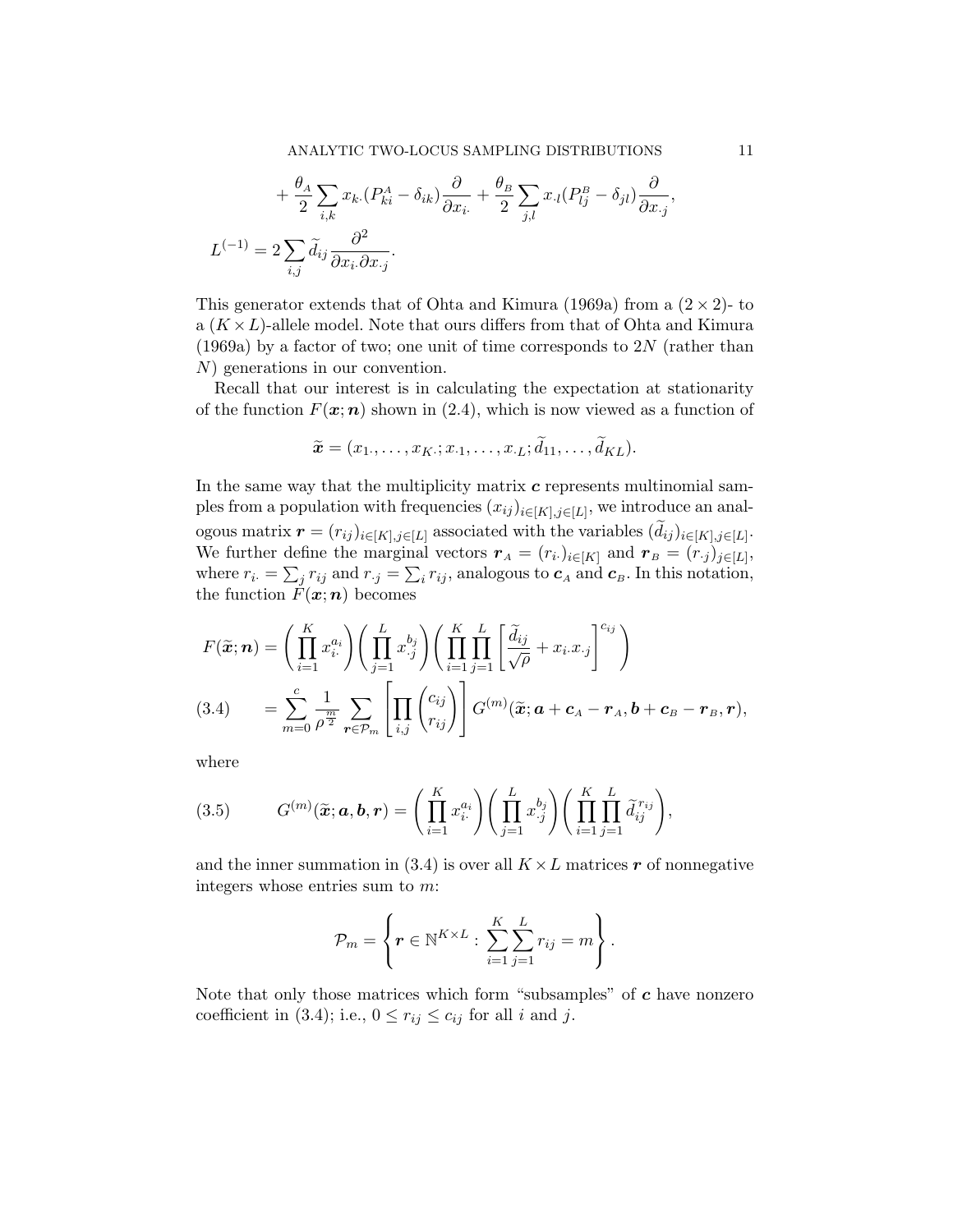3.3. The key algorithm. We now pose an asymptotic expansion for the  $\text{expectation }\mathbb{E}[G^{(m)}(\widetilde{\bm{X}};\bm{a},\bm{b},\bm{r})]\text{:}$ 

$$
(3.6) \ \mathbb{E}[G^{(m)}(\widetilde{\boldsymbol{X}}; \boldsymbol{a}, \boldsymbol{b}, \boldsymbol{r})] = g_0^{(m)}(\boldsymbol{a}, \boldsymbol{b}, \boldsymbol{r}) + \frac{g_1^{(m)}(\boldsymbol{a}, \boldsymbol{b}, \boldsymbol{r})}{\sqrt{\rho}} + \frac{g_2^{(m)}(\boldsymbol{a}, \boldsymbol{b}, \boldsymbol{r})}{\rho} + \cdots,
$$

so that, using (3.4), the quantity of interest is given by

$$
q(\boldsymbol{a},\boldsymbol{b},\boldsymbol{c}) = \mathbb{E}[F(\widetilde{\boldsymbol{X}};\boldsymbol{n})]
$$
  
(3.7) 
$$
= \sum_{m=0}^{c} \sum_{\boldsymbol{r} \in \mathcal{P}_m} \left[ \prod_{i=1}^{K} \prod_{j=1}^{L} {c_{ij} \choose r_{ij}} \right] \sum_{u=0}^{\infty} \frac{g_u^{(m)}(\boldsymbol{a} + \boldsymbol{c}_A - \boldsymbol{r}_A, \boldsymbol{b} + \boldsymbol{c}_B - \boldsymbol{r}_B, \boldsymbol{r})}{\rho^{\frac{1}{2}(m+u)}}.
$$

We also have the boundary conditions

(3.8) 
$$
q(e_i, \mathbf{0}, \mathbf{0}) = \pi_i^A, \quad q(\mathbf{0}, e_j, \mathbf{0}) = \pi_j^B, \quad q(e_i, e_j, \mathbf{0}) = \pi_i^A \pi_j^B,
$$

where  $\pi^A = (\pi_i^A)_{i \in [K]}$  and  $\pi^B = (\pi_j^B)_{j \in [L]}$  are the stationary distributions of  $P^A$  and  $P^B$ , respectively.

Using equations  $(3.7)$  and  $(3.8)$ , we can also assign boundary conditions for each  $g_u^{(0)}(\boldsymbol{a},\boldsymbol{b},\boldsymbol{0})$ :

(3.9) 
$$
g_0^{(0)}(e_i, 0, 0) = \pi_i^A, \qquad g_u^{(0)}(e_i, 0, 0) = 0, \ \forall u \ge 1,
$$

$$
g_0^{(0)}(0, e_j, 0) = \pi_j^B, \qquad g_u^{(0)}(0, e_j, 0) = 0, \ \forall u \ge 1,
$$

$$
g_0^{(0)}(e_i, e_j, 0) = \pi_i^A \pi_j^B, \qquad g_u^{(0)}(e_i, e_j, 0) = 0, \ \forall u \ge 1.
$$

We have reduced the problem of computing an asymptotic expansion for  $q(\boldsymbol{a},\boldsymbol{b},\boldsymbol{c})$  to one of computing  $g_u^{(m)}(\boldsymbol{a},\boldsymbol{b},\boldsymbol{r})$  for each m and u. Consider arranging these quantities in a  $c \times N$  array, as illustrated in Figure 1. Refer to entries on the  $\ell$ th anti-diagonal, such that  $m + u = \ell$ , as residing on the  $\ell$ th level. As is clear from (3.7), the contribution in the expansion for  $q(a, b, c)$ of order  $\rho^{-\ell/2}$  is comprised of entries on level  $\ell$ . For convenience, we define  $g_u^{(m)}(\boldsymbol{a},\boldsymbol{b},\boldsymbol{r}) = 0$  if  $u < 0$ , or  $m < 0$ , or if any entry  $a_i, b_j, r_{ij} < 0$ . Then the following theorem, proved in Section 7.1, enables the level-wise computation of each  $g_u^{(m)}$ :

THEOREM 3.1. The term  $g_u^{(m)}(\boldsymbol{a},\boldsymbol{b},\boldsymbol{r})$  in the right hand side of (3.6) is determined as follows.

(i) For  $m = 0$  and  $u = 0$ ,  $g_0^{(0)}$  $Q_0^{(0)}(\boldsymbol{a},\boldsymbol{b},\boldsymbol{0}) = q^A(\boldsymbol{a})q^B(\boldsymbol{b}).$  (Recall that  $q^A(\boldsymbol{a})$ ) and  $q^B(\mathbf{b})$  are the respective one-locus sampling distributions at locus A and locus B.)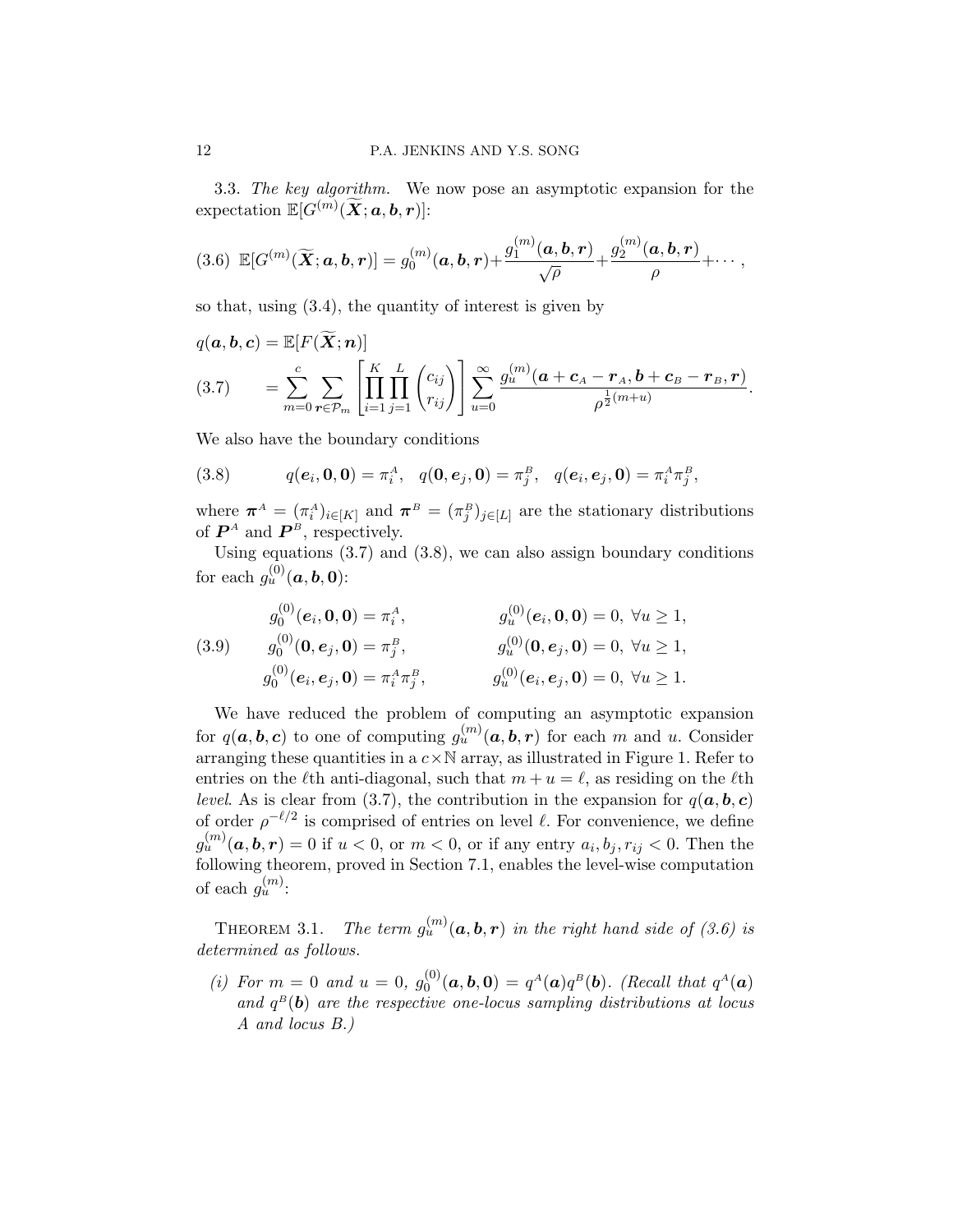

FIG 1. Computation of  $g_u^{(m)}$  for each  $m = 0, \ldots, c$ , and  $u = 0, 1, \ldots$  When  $m > 0$ , the term  $g_u^{(m)}$  residing on level  $\ell = m + u$  is determined by up to four entries on level  $\ell - 2$ . This is illustrated for the example  $g_3^{(2)}$ .

- (ii) For  $m > 0$  and  $u \geq 0$ ,  $g_u^{(m)}(a, b, r)$  on level  $\ell$  is determined by at most four entries on level  $\ell - 2$ ; these are  $g_u^{(m-2)}$ ,  $g_{u-1}^{(m-1)}$  $\binom{(m-1)}{u-1}, g_{u-2}^{(m)}$  $\binom{m}{u-2}$ , and  $g_{u-3}^{(m+1)}$  $\frac{(m+1)}{u-3}$ . This relationship is given explicitly (equation  $(7.2)$ ) in Section 7.
- (iii) For  $m = 0$  and  $u \geq 1$ ,  $g_u^{(0)}(a, b, 0)$  on level  $\ell$  is determined by  $g_{u-}^{(1)}$  $\int_{u-1}^{(1)}$ , also on level  $\ell$ , and other similar terms  $g_u^{(0)}(\mathbf{a}', \mathbf{b}', \mathbf{0})$ , where  $a' \le a, b' \le b$ . This relationship is given explicitly (equation  $(7.3)$ ) in Section 7.

For odd levels (i.e.,  $\ell = 1, 3, 5, \ldots$ ), the above theorem implies the following vanishing result, which we prove in Section 7.2:

COROLLARY 3.1. If  $m + u = \ell$  is odd, then  $g_u^{(m)}(\boldsymbol{a}, \boldsymbol{b}, \boldsymbol{r}) = 0$ , for all configurations  $(a, b, r)$ .

Incidentally, Corollary 3.1 implies that only integral powers of  $\rho$  have nonzero coefficients in (3.7).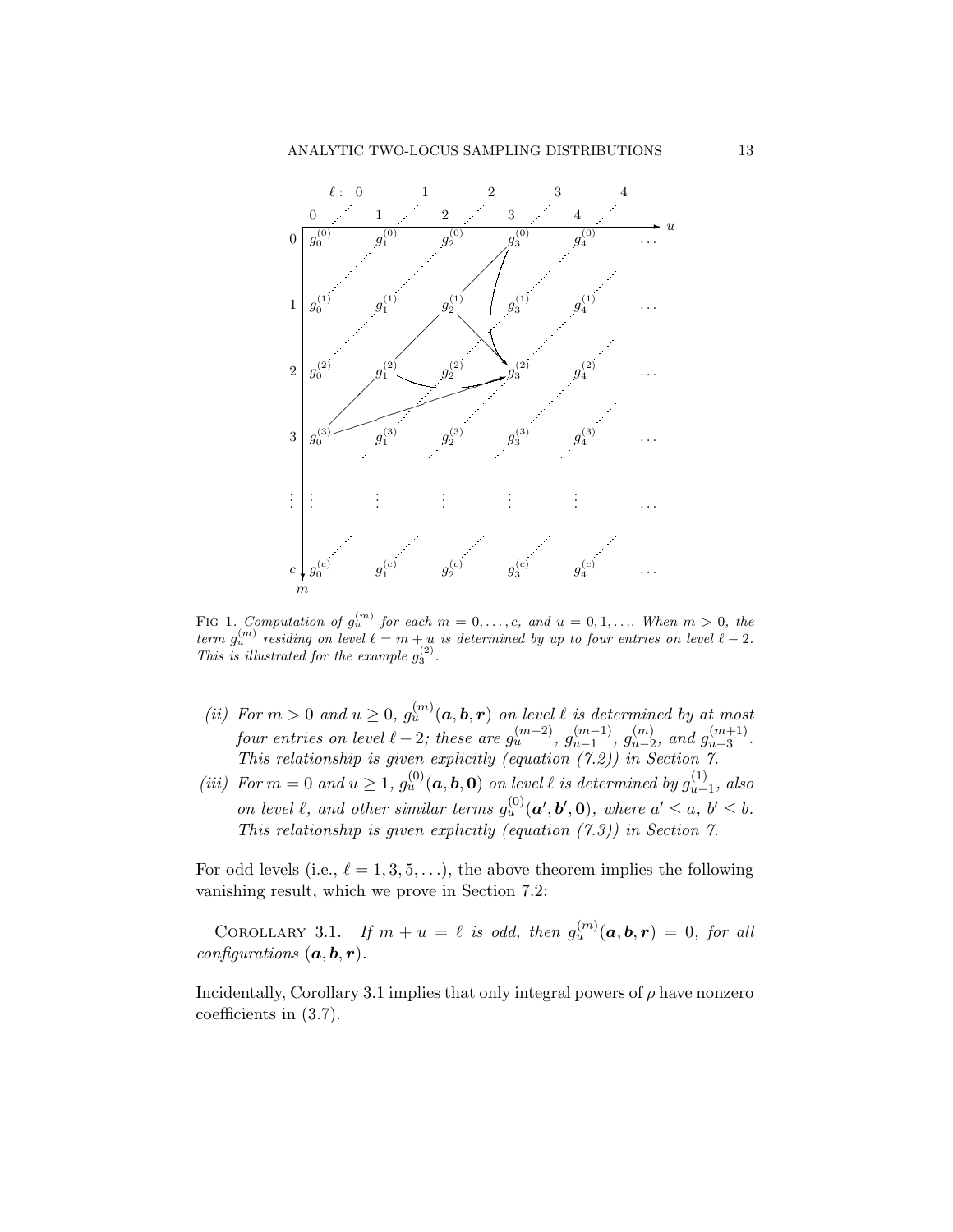Given the entries on level  $\ell - 2$ , Theorem 3.1 provides a method for computing each of the entries on level  $\ell$ . They can be computed in any order, apart from the slight complication of (iii), which requires knowledge of  $g_{u-}^{(1)}$  $u-1$ as a prerequisite to  $g_u^{(0)}$ . The expression for  $g_u^{(0)}(a, b, 0)$  is only known recursively in  $\boldsymbol{a}$  and  $\boldsymbol{b}$ , and we do not have a closed-form solution for this recursion for  $u \geq 4$  and even. Equation (2.10) provides one example, which turns out to be the recursion for  $g_4^{(0)}$  $\mathcal{L}_4^{(0)}(\boldsymbol{a},\boldsymbol{b},\boldsymbol{0}).$  If the marginal one-locus sampling distributions are known, the complexity of computing  $g_u^{(m)}(\boldsymbol{a},\boldsymbol{b},\boldsymbol{r})$  for  $m > 0$  does not depend on the sample configuration  $(a, b, r)$ . In contrast, the complexity of computing  $g_u^{(0)}(a, b, 0)$  depends on  $a$  and  $b$ , and the running time generally grows with sample size. However, in Section 6 we show that ignoring  $g_u^{(0)}(a, b, 0)$  generally leads to little loss of accuracy in practice.

To illustrate the method, entries on the first two even levels are summarized in Table 1. These recapitulate part of the results given in Theorem 2.1. The last column of Table 1 gives the "contribution" to (2.6) from  $g_u^{(m)}(\bm{a},\bm{b},\bm{r})$  (for fixed  $u$  and  $m$  and summing over the relevant  $\bm{r}$ ). According to (3.7), this quantity is

(3.10) 
$$
\sum_{\boldsymbol{r}\in\mathcal{P}_m}\left[\prod_{i=1}^K\prod_{j=1}^L\binom{c_{ij}}{r_{ij}}\right]g_u^{(m)}(\boldsymbol{a}+\boldsymbol{c}_A-\boldsymbol{r}_A,\boldsymbol{b}+\boldsymbol{c}_B-\boldsymbol{r}_B,\boldsymbol{r}).
$$

We have also checked that the total contribution from entries on level  $\ell = 4$ is equal to  $q_2(a, b, c)$ , as given in Theorem 2.1. We note in passing that Theorem 3.1 makes it transparent why  $q_2(a, b, c)$  is not universal in the sense described in Section 2.3: expressions on level  $\ell = 4$  depend directly on  $L^{(0)}$ , which in turn depends upon the model of mutation. By contrast, the nonzero contribution to  $q_1(a, b, c)$ , for example, is determined by  $L^{(2)}$ , which does not depend on the model of mutation.

It is important to emphasize that  $g_u^{(m)}(a, b, r)$  is a function of the vectors  $a, b$ , the matrix r, and (implicitly) the parameters  $\theta_A$  and  $\theta_B$ . The relationships given in Theorem 3.1 are thus functional, and only need to be computed once. In other words, all of these arguments of  $g_u^{(m)}$  can remain arbitrary. It is not necessary to redo any of the algebraic computations for each particular choice of sample configuration, for example. Moreover, the solutions to each  $g_u^{(m)}(a, b, r)$  are expressed concisely in terms of the marginal one-locus sampling distributions  $q^A$  and  $q^B$ ; this fact follows inductively from the solution for  $g_0^{(0)}$  $\binom{0}{0}$  (*a*, *b*, 0). Unlike the method of Jenkins and Song (2009, 2010), the iterative procedure here is essentially the same at every step.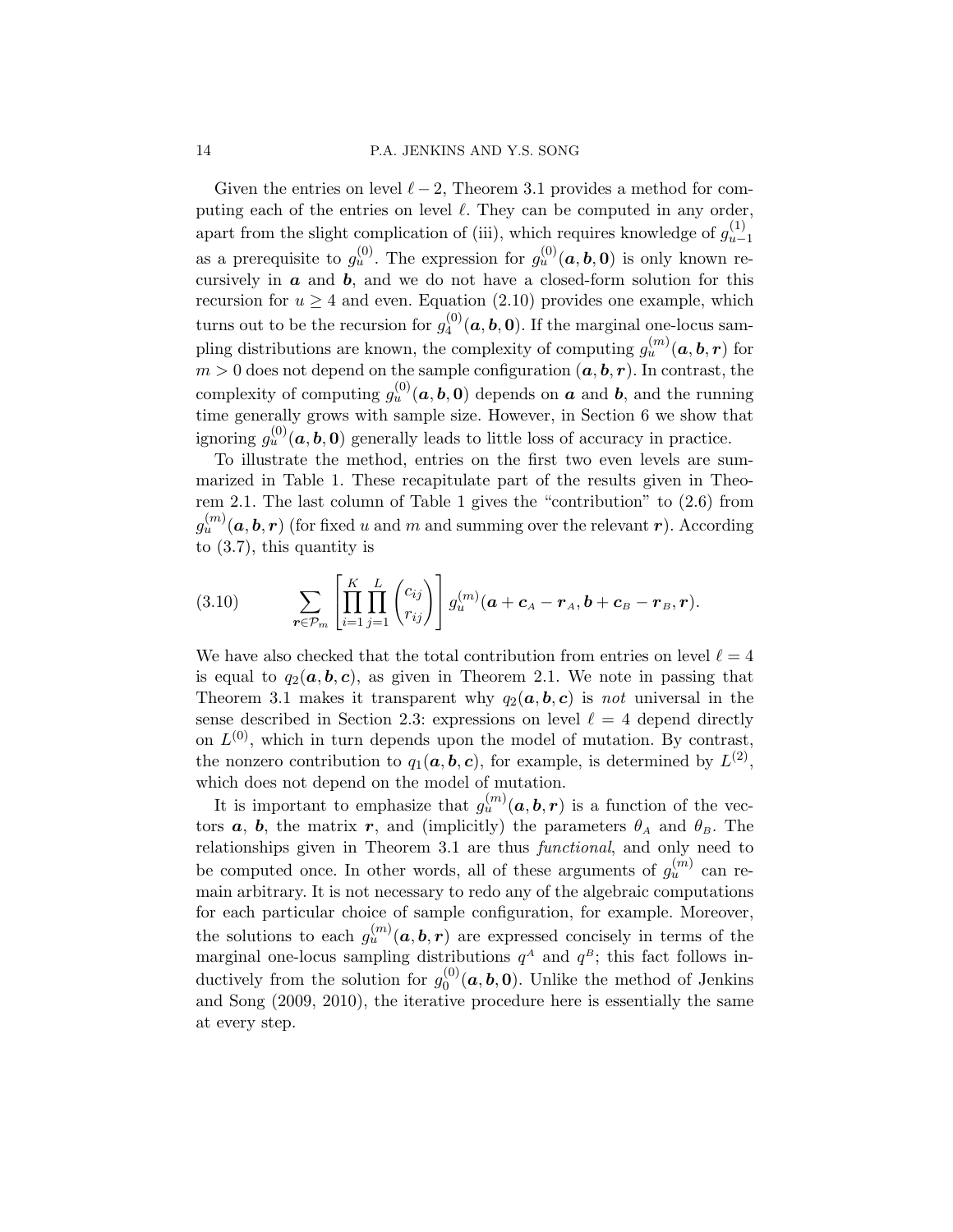|                | $\mathfrak{u}$ | m | $g_u^{(m)}(\boldsymbol{a},\boldsymbol{b},\boldsymbol{r})$                                                                                              | Contribution to $(2.6)$ |
|----------------|----------------|---|--------------------------------------------------------------------------------------------------------------------------------------------------------|-------------------------|
|                |                |   | $\mathbb{E} \left[ \prod X_i^{a_i} \prod X_{.j}^{b_j} \right]$                                                                                         | $q_0(a,b,c)$            |
|                |                |   | $2 \mathbb{E} \left[ X_i.X_{\cdot j}(\delta_{ik} - X_{k\cdot})(\delta_{jl} - X_{\cdot l}) \prod X_{u\cdot}^{a_{u}} \prod X_{\cdot v}^{b_{v}} \right],$ | $q_1(a, b, c)$          |
| $\overline{2}$ |                |   | $\overline{\mathbf{v}}$<br>where $\mathbf{r} = \mathbf{e}_{ij} + \mathbf{e}_{kl}$                                                                      |                         |
|                |                |   | $\theta$                                                                                                                                               |                         |
|                | $\Omega$       |   |                                                                                                                                                        | 0                       |

TABLE 1 Entries on levels  $\ell = 0, 2$  of the array  $(g_u^{(m)})$ .

4. Partial sums, optimal truncation, and Padé approximants. In principle, the procedure described in the previous section provides a method of computing an arbitrary number of terms in the asymptotic expansion (2.6), for any sample configuration. Suppose the computation has been carried out up to level  $\ell = 2M$  and consider the partial sum

(4.1) 
$$
q_{\textrm{PS}}^{(M)}(\boldsymbol{a},\boldsymbol{b},\boldsymbol{c})=q_0(\boldsymbol{a},\boldsymbol{b},\boldsymbol{c})+\frac{q_1(\boldsymbol{a},\boldsymbol{b},\boldsymbol{c})}{\rho}+\cdots+\frac{q_M(\boldsymbol{a},\boldsymbol{b},\boldsymbol{c})}{\rho^M}.
$$

Since we do not know its radius of convergence, we should be prepared for this sum to diverge eventually as  $M$  increases. An important question that we address in this section is: How many terms should we use to maximize the accuracy of the approximation?

4.1. Optimal truncation. As mentioned above, simply adding more and more terms to the asymptotic expansion may decrease the accuracy beyond a certain point. Optimal truncation is a rule of thumb for truncating the partial sum at a point that is expected to maximize its accuracy. More precisely, it is defined as follows.

DEFINITION 4.1 (Optimal truncation rule). Given the first  $M+1$  terms  $q_0(a, b, c), q_1(a, b, c), \ldots, q_M(a, b, c),$  in the asymptotic expansion, let M' be the index such that  $|q_{M'}(\boldsymbol{a},\boldsymbol{b},\boldsymbol{c})/\rho^{M'}| < |q_{M''}(\boldsymbol{a},\boldsymbol{b},\boldsymbol{c})/\rho^{M''}|$ , for all  $M'' \neq M$ M', where M',  $M'' \leq M$ . Then, the optimal truncation rule (OTR) suggests truncating the sum at order  $M'$ :

$$
q_{\text{OTR}}^{(M)}(\boldsymbol{a},\boldsymbol{b},\boldsymbol{c})=q_0(\boldsymbol{a},\boldsymbol{b},\boldsymbol{c})+\frac{q_1(\boldsymbol{a},\boldsymbol{b},\boldsymbol{c})}{\rho}+\cdots+\frac{q_{M'}(\boldsymbol{a},\boldsymbol{b},\boldsymbol{c})}{\rho^{M'}}.
$$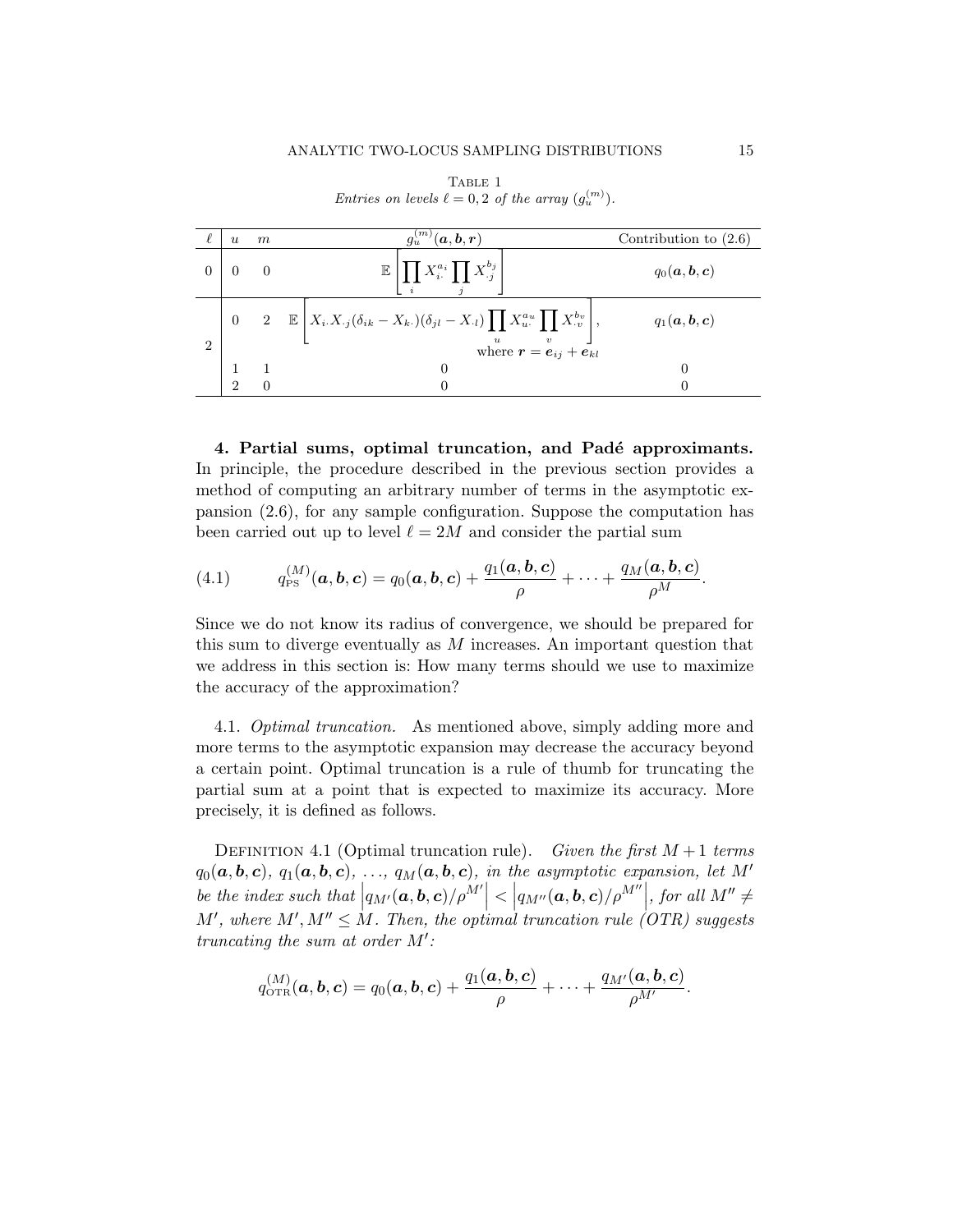The motivation for this rule is that the magnitude of the ith term in the expansion is an estimate of the magnitude of the remainder. More sophisticated versions of the OTR are available (e.g. Dingle, 1973, Chapter XXI), but for simplicity we focus on the definition given above.

There are two issues with the OTR. First, it minimizes the error only approximately, and so, despite its name, it is not be guaranteed to be optimal. For example, the magnitude of the first few terms in the series can behave very irregularly before a pattern emerges. Second, it may use only the first few terms in the expansion and discard the rest. As we discuss later, for some sample configurations and parameter values of interest, the OTR might truncate very early, even as early as  $M' = 2$ . This is unrelated to the first issue, since the series may indeed begin to diverge very early. Below, we discuss a better approximation scheme with a provable convergence property.

4.2. Padé approximants. The key idea behind Padé approximants is to approximate the function of interest by a rational function. In contrast to the OTR, Padé approximants make use of all of the computed terms in the expansion, even when the expansion diverges rapidly. More precisely, the  $[U/V]$  Padé approximant of a function is defined as follows.

DEFINITION 4.2 ( $|U/V|$  Padé approximant). Given a function f and two nonnegative integers U and V, the  $[U/V]$  Padé approximant of f is a rational function of the form

$$
[U/V]_f(x) = \frac{A_0 + A_1x + \dots + A_Ux^U}{B_0 + B_1x + \dots + B_Vx^V},
$$

such that  $B_0 = 1$  and

$$
f(x) - [U/V]_f(x) = O(x^{U+V+1}).
$$

That is, the first  $U + V + 1$  terms in a Maclaurin series of the Padé approximant  $[U/V]_f(x)$  matches the first  $U + V + 1$  terms in a Maclaurin series of f.

Our goal is to approximate the sampling distribution  $q(a, b, c)$  by the Padé approximant

(4.2) 
$$
q_{\text{Padé}}^{[U/V]}(\boldsymbol{a}, \boldsymbol{b}, \boldsymbol{c}) = [U/V]_{q(\boldsymbol{a}, \boldsymbol{b}, \boldsymbol{c})} \left(\frac{1}{\rho}\right),
$$

such that the first  $U + V + 1$  terms in a Maclaurin series of  $[U/V]_{q(\boldsymbol{a},\boldsymbol{b},\boldsymbol{c})}\left(\frac{1}{\rho}\right)$  $\frac{1}{\rho}$ agrees with (4.1), where  $M = U + V$ . (In this notation,  $[U/V]_{q(\boldsymbol{a},\boldsymbol{b},\boldsymbol{c})}\left(\frac{1}{\rho}\right)$  $\frac{1}{\rho}$ ) is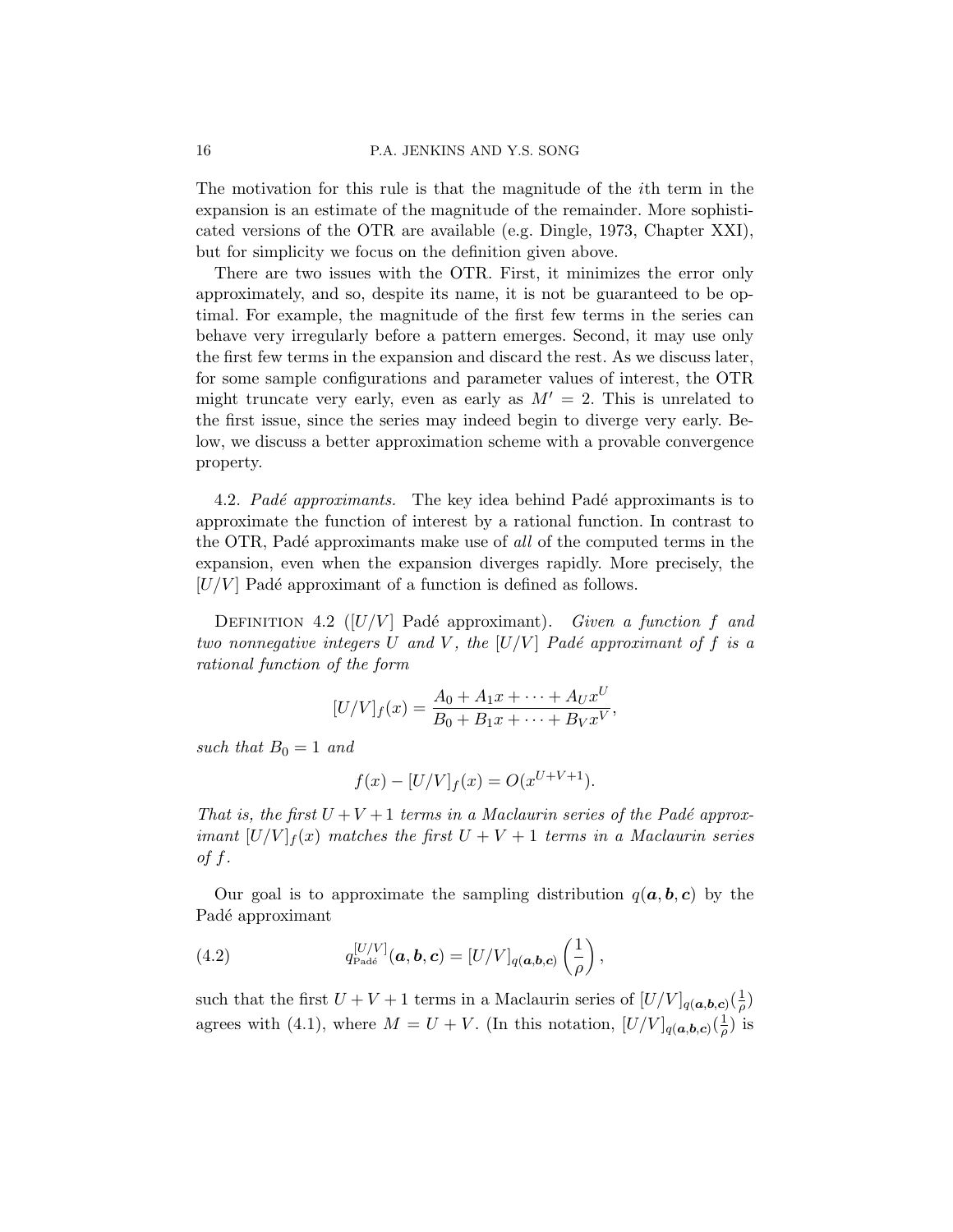an implicit function of the mutation parameters.) As more terms in (4.1) are computed (i.e., as  $M$  increases), a sequence of Padé approximants can be constructed. This sequence often has much better convergence properties than (4.1) itself (Baker and Graves-Morris, 1996).

For a given  $M$ , there is still some freedom over the choice of  $U$  and V. As  $M$  increases, we construct the following "staircase" sequence of Padé approximants:  $[0/0]$ ,  $[0/1]$ ,  $[1/1]$ ,  $[1/2]$ ,  $[2/2]$ , ... This scheme is motivated by the following lemma, proved in Section 7.3:

Lemma 4.1. Under a neutral, finite-alleles model, the sampling distribution  $q(\mathbf{a}, \mathbf{b}, \mathbf{c})$  is a rational function of  $1/\rho$ , and the degree of the numerator is equal to the degree of the denominator.

This simple yet powerful observation immediately leads to a convergence result for the Padé approximants in the following manner:

THEOREM 4.1. Consider a neutral, finite-alleles model. For every given two-locus sample configuration  $(a, b, c)$ , there exists a finite nonnegative integer  $U_0$  such that for all  $U \geq U_0$  and  $V \geq U_0$ , the Padé approximant  $q_{\textrm{Pad}}^{[U/V]}(\bm{a},\bm{b},\bm{c})$  is exactly equal to  $q(\bm{a},\bm{b},\bm{c})$  for all  $\rho \geq 0$ .

A proof of this theorem is provided in Section 7.4. Note that the staircase sequence is the "quickest" to reach the true sampling distribution  $q(a, b, c)$ . Although Theorem 4.1 provides very strong information about the convergence of the Padé approximants, in practice U and V will have to be intractably large for such convergence to take place. The real value of Padé summation derives from the empirical observation that the approximants exhibit high accuracy even before they hit the true sampling distribution. The staircase sequence also has the advantage that it exhibits a continued fraction representation, which enables their construction to be made computationally more efficient (Baker and Graves-Morris, 1996, Chapter 4).

5. Incorporating selection. We now incorporate a model of diploid selection into the results of Section 3. Suppose that a diploid individual is composed of two haplotypes  $(i, j)$ ,  $(k, l) \in [K] \times [L]$ , and that, without loss of generality, selective differences exist at locus A. We denote the fitness of this individual by  $1 + s_{ik}^A$ , and consider the diffusion limit in which  $\sigma_{ik}^A = 4Ns_{ik}^A$ is held fixed for each  $i, k \in [K]$  as  $N \to \infty$ .

In what follows, we use a subscript "s" to denote selectively nonneutral versions of the quantities defined above. Results will be given in terms of the nonneutral one-locus sampling distribution  $q_s^A$  at locus A and the neutral one-locus sampling distribution  $q<sup>B</sup>$  at locus B.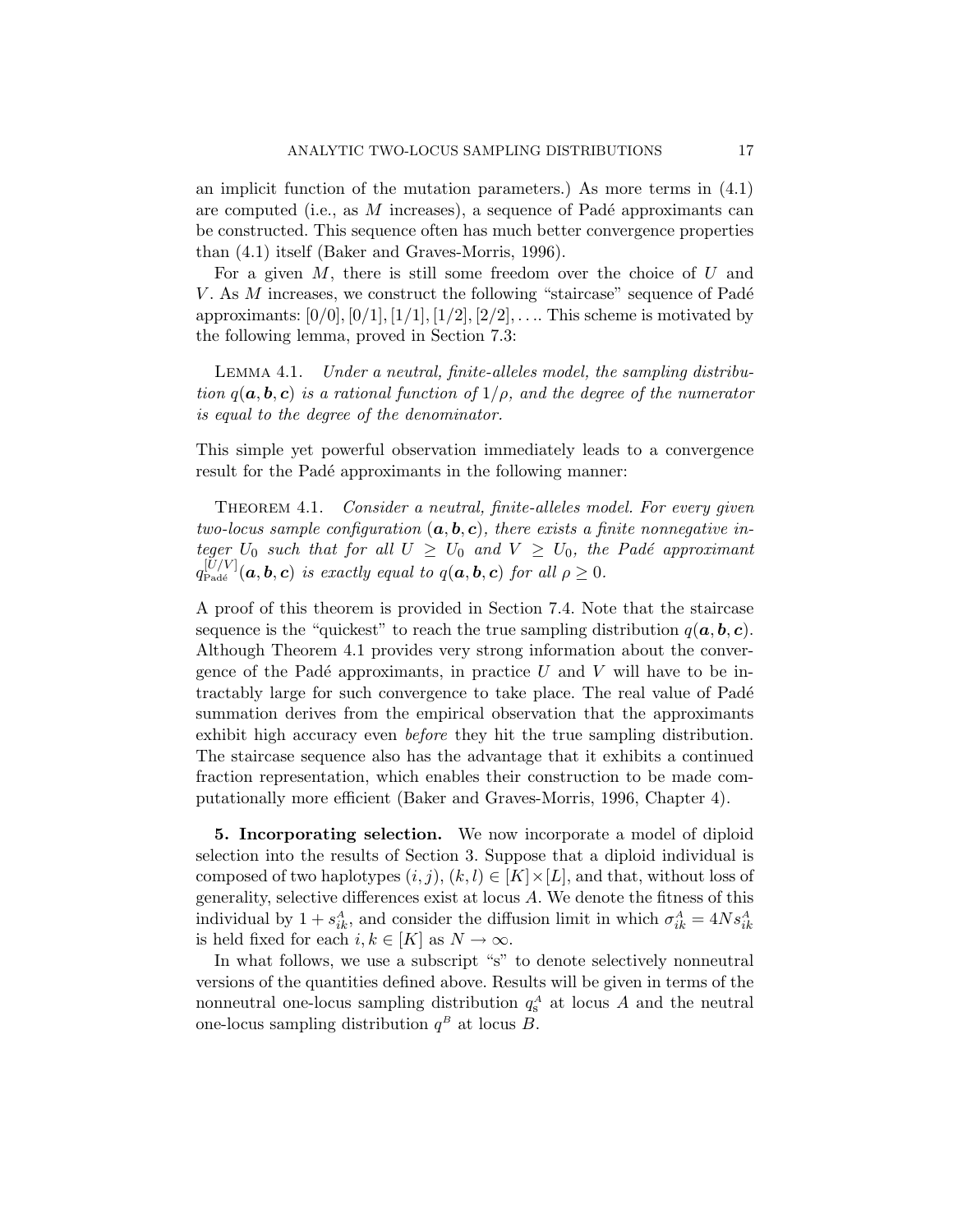5.1. One-locus sampling distribution under selection. For the infinitealleles model, one-locus sampling distributions under symmetric selection have been studied by Grote and Speed (2002), Handa (2005), and Huillet (2007). In the case of a parent-independent finite-alleles model, the stationary distribution of the one-locus selection model is known to be a weighted Dirichlet distribution (Wright, 1949):

$$
\pi_s^A(\boldsymbol{x}) = D\left(\prod_{i=1}^K x_i^{\theta_A P_i^A - 1}\right) \exp\left(\frac{1}{2} \sum_{i=1}^K \sum_{k=1}^K \sigma_{ik}^A x_i x_k\right),
$$

where  $x \in \Delta_K$  [see (2.1)] and D is a normalizing constant. The one-locus sampling distribution at stationarity is then obtained by drawing a multinomial sample from this distribution:

(5.1) 
$$
q_s^A(\boldsymbol{a}) = \mathbb{E}_s \left[ \prod_{i=1}^K X_i^{a_i} \right].
$$

Thus, under a diploid selection model with parent-independent mutation, we are able to express the one-locus sampling distribution at least in integral form. There are two integrals that need to be evaluated: one for the expectation and the other for the normalizing constant. In practice, these integrals must be evaluated using numerical methods (Donnelly et al., 2001).

5.2. Two-locus sampling distribution with one locus under selection. To incorporate selection into our framework, we first introduce some further notation.

DEFINITION 5.1. Given two-locus population-wide allele frequencies  $x \in$  $\Delta_{K\times L}$  [see (2.3)], the mean fitness of the population at locus A is

$$
\bar{\sigma}^A(\boldsymbol{x}_A) = \sum_{i,k} \sigma^A_{ik} x_i.x_k..
$$

Selection has an additive effect on the generator of the process, which is now given by

$$
\mathscr{L}_{\mathrm{s}} = \mathscr{L} + \frac{1}{2} \sum_{i,j} x_{ij} \left[ \sum_{k} \sigma_{ik}^{A} x_{k\cdot} - \bar{\sigma}^{A}(\boldsymbol{x}_{A}) \right] \frac{\partial}{\partial x_{ij}},
$$

where  $\mathscr L$  is the generator (3.1) of the neutral diffusion process [see, for example, Ethier and Nagylaki (1989). Rewriting  $\mathscr{L}_{s}$  in terms of the LD variables and then rescaling  $d_{ij}$  as before, we obtain

$$
\widetilde{\mathscr{L}}_s = \widetilde{\mathscr{L}} + \frac{1}{2} \left[ \rho L_s^{(2)} + \sqrt{\rho} L_s^{(1)} + L_s^{(0)} + \frac{1}{\sqrt{\rho}} L_s^{(-1)} \right],
$$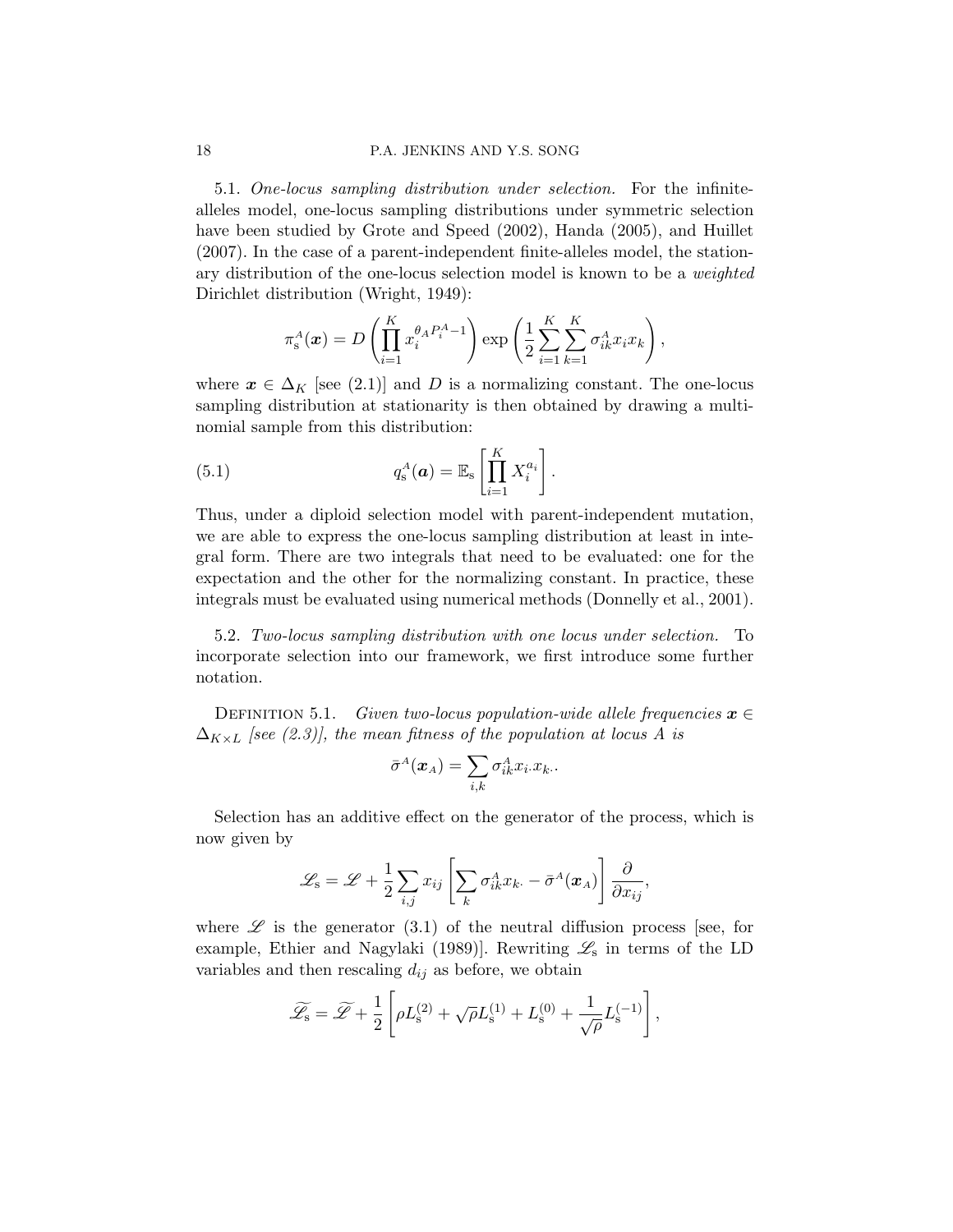where  $\widetilde{\mathscr{L}}$  is as in (3.3), and the new contributions are

$$
L_{\rm s}^{(2)} = 0,
$$
  
\n
$$
L_{\rm s}^{(1)} = 0,
$$
  
\n
$$
L_{\rm s}^{(0)} = \sum_{i,j} \left[ d_{ij} \left( \sum_{k} \sigma_{ik}^{A} x_{k.} - \bar{\sigma}^{A} (\boldsymbol{x}_{A}) \right) - \sum_{k,k'} d_{kj} \sigma_{kk'}^{A} x_{i.} x_{k'} \right] \frac{\partial}{\partial d_{ij}}
$$
  
\n
$$
+ \sum_{i} x_{i.} \left( \sum_{k} \sigma_{ik}^{A} x_{k.} - \bar{\sigma}^{A} (\boldsymbol{x}_{A}) \right) \frac{\partial}{\partial x_{i.}},
$$
  
\n
$$
L_{\rm s}^{(-1)} = \sum_{i,j,k} \tilde{d}_{ij} \sigma_{ik}^{A} x_{k.} \frac{\partial}{\partial x_{.j}}.
$$

In addition, we replace the asymptotic expansion (3.6) with

$$
\mathbb{E}_\mathbf{s}[G^{(m)}(\widetilde{\boldsymbol{X}};\boldsymbol{a},\boldsymbol{b},\boldsymbol{r})] = h_0^{(m)}(\boldsymbol{a},\boldsymbol{b},\boldsymbol{r}) + \frac{h_1^{(m)}(\boldsymbol{a},\boldsymbol{b},\boldsymbol{r})}{\sqrt{\rho}} + \frac{h_2^{(m)}(\boldsymbol{a},\boldsymbol{b},\boldsymbol{r})}{\rho} + \cdots,
$$

the corresponding expansion for the expectation of  $G^{(m)}(\widetilde{\mathbf{X}}; \boldsymbol{a}, \boldsymbol{b}, \boldsymbol{r})$  with respect to the stationary distribution under selection at locus A. Finally, the boundary conditions (3.9) become the following (Fearnhead, 2003):

(5.2) 
$$
h_0^{(0)}(e_i, 0, 0) = \phi_i^A, \qquad h_u^{(0)}(e_i, 0, 0) = 0, \forall u \ge 1,
$$
  
\n
$$
h_0^{(0)}(0, e_j, 0) = \pi_j^B, \qquad h_u^{(0)}(0, e_j, 0) = 0, \forall u \ge 1,
$$
  
\n
$$
h_0^{(0)}(e_i, e_j, 0) = \phi_i^A \pi_j^B, \qquad h_u^{(0)}(e_i, e_j, 0) = 0, \forall u \ge 1,
$$

where  $\phi^A = (\phi_i^A)_{i \in [K]}$  is the stationary distribution for drawing a sample of size one from a single selected locus.

With only minor modifications to the arguments of Section 3, each term in the array for  $h_u^{(m)}$  can be computed in a manner similar to Theorem 3.1. In particular, entries on odd levels are still zero. Furthermore, as proved in Section 7.5, we can update Theorem 2.1 as follows:

THEOREM 5.1. Suppose locus  $A$  is under selection, while locus  $B$  is selectively neutral. Then, in the asymptotic expansion (2.6) of the two-locus sampling distribution, the zeroth and first order terms are given by (2.7) and (2.8), respectively, with  $q_s^A(\boldsymbol{a})$  in place of  $q^A(\boldsymbol{a})$ . Furthermore, the second order term (2.9) may now be decomposed into two parts:

(5.3) 
$$
q_{2,s}(a,b,c)=q_{2,s}(a+c_A,b+c_B,0)+\sigma_s(a,b,c),
$$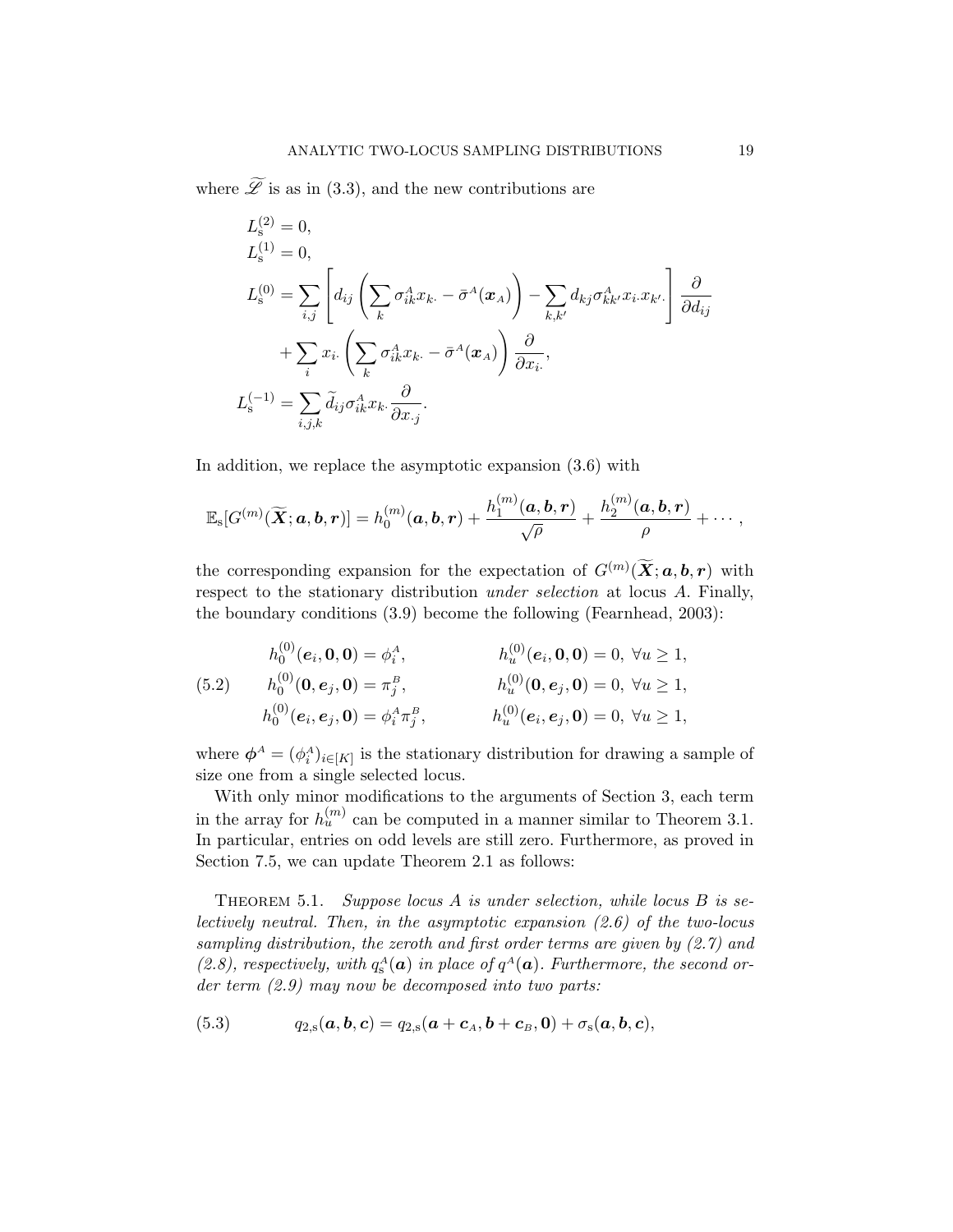where  $\sigma_s(\mathbf{a}, \mathbf{b}, \mathbf{c})$  is given by a known analytic expression and  $q_{2,s}(\mathbf{a}, \mathbf{b}, \mathbf{0})$  satisfies a slightly modified version of the recursion relation (2.10) for  $q_2(a, b, 0)$ . (These expressions are omitted for brevity.)

We remark that the above arguments can be modified to allow for locus B also to be under selection, provided the selection is independent, with no epistatic interactions, and provided one can substitute  $\phi_j^B$  for  $\pi_j^B$  in (5.2). Then, one could also simply substitute  $q_s^B(\boldsymbol{b})$  for  $q^B(\boldsymbol{b})$  in the expressions for  $q_0(a, b, c)$  and  $q_1(a, b, c)$ . However, for the boundary conditions (5.2) to be modified in this way we would need to extend the result of Fearnhead (2003) to deal with two nonneutral loci, and we are unaware of such a result in the literature.

6. Empirical study of accuracy. In this section, we study empirically the accuracy of the approximate sampling distributions discussed in Section 4.

6.1. Computational details. As discussed earlier, a major advantage of our technique is that, given the first  $M$  terms in the asymptotic expansion  $(2.6)$ , the  $(M + 1)$ th term can be found and has to be computed only once. There are two complications to this statement: First, as mentioned in the discussion following Theorem 3.1, the Mth order term  $q_M$  for  $M \geq 2$  has a contribution (namely,  $g_{2M}^{(0)}(\boldsymbol{a},\boldsymbol{b},\boldsymbol{0})$ ) that is *not* known in closed form, and is only given recursively. (Recall that the  $M = 1$  case is an exception, with  $g_{2}^{\left( 0\right) }$  $\mathcal{L}_2^{(0)}(\boldsymbol{a},\boldsymbol{b},\boldsymbol{0}) = 0$  for all  $(\boldsymbol{a},\boldsymbol{b},\boldsymbol{0})$ . In Jenkins and Song (2009), it was observed that the contribution of  $g_4^{(0)}$  $q_4^{(0)}(\boldsymbol{a},\boldsymbol{b},\boldsymbol{0})$  to  $q_2(\boldsymbol{a},\boldsymbol{b},\boldsymbol{c})$  is generally very small, but that its burden in computational time increases with sample size. Extrapolating this observation to higher order terms, we consider making the following approximation:

APPROXIMATION 6.1. For all  $M \geq 2$ , assume

$$
g_{2M}^{(0)}(\boldsymbol{a},\boldsymbol{b},\boldsymbol{0})\approx 0,
$$

for all configurations  $(a, b, 0)$ .

As we show presently, adopting this approximation has little effect on the accuracy of asymptotic sampling distributions. In what follows, we use the symbol<sup>"</sup>" to indicate when the above approximation is employed. For example, the partial sum  $q_{\rm PS}^{(M)}(\boldsymbol{a},\boldsymbol{b},\boldsymbol{c})$  in (4.1) becomes  $\mathring{q}_{\rm PS}^{(M)}(\boldsymbol{a},\boldsymbol{b},\boldsymbol{c})$  under Approximation 6.1.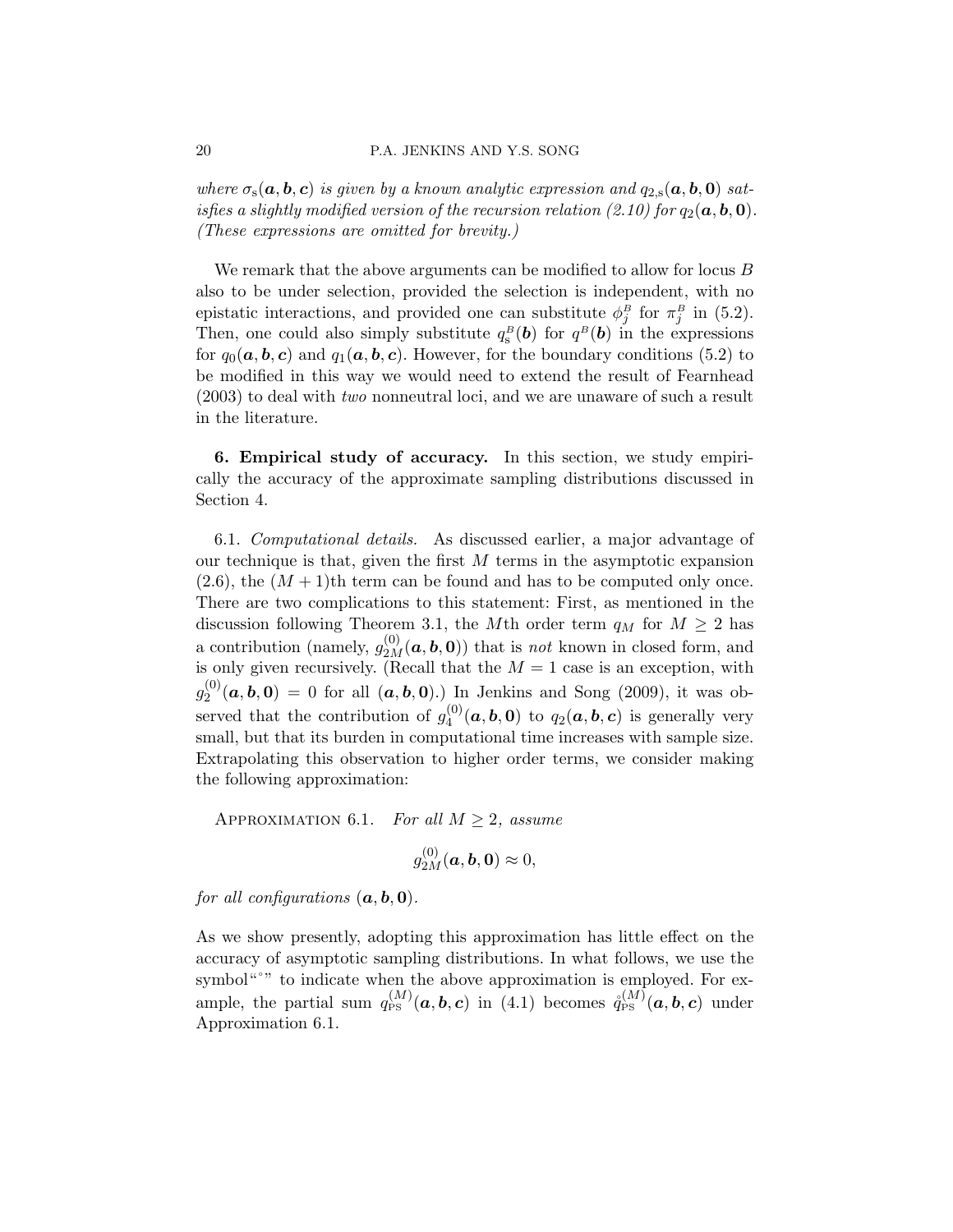Upon making the above approximation, it is then possible to construct a closed-form expression for each subsequent term  $\mathring{q}_M(a, b, c)$ . However, there is a second issue: Given the effort required to reach the complicated expression for  $\mathring{q}_2(a, b, c)$  (Jenkins and Song, 2009), performing the computation by hand for  $M > 2$  does not seem tractable. Symbolic computation using computer software such as Mathematica is a feasible option, but we defer this for future work. Here, we are interested in comparing the accuracy of asymptotic sampling distributions with the true likelihood. Therefore, we have implemented an automated *numerical* computation of each subsequent term in the asymptotic expansion, for a given fixed sample configuration and fixed mutation parameters. For the samples investigated below, this did not impose undue computational burden, even when repeating this procedure across all samples of a given size. Exact numerical computation of the true likelihood is possible for only small sample sizes (say, up to thirty), so we restrict our study to those cases.

For simplicity, we assume in our empirical study that all alleles are selectively neutral. Furthermore, we assume a symmetric, PIM model so that  $\bm{P}^{\scriptscriptstyle A} \,=\, \bm{P}^{\scriptscriptstyle B} \,=\, \left(\frac{1/2}{1/2}\frac{1/2}{1/2}\right)$  $\binom{1/2}{1/2}\binom{1/2}{1/2}$ , and take  $\theta_A = \theta_B = 0.01$ . This is a reasonable approximation for modeling neutral single nucleotide polymorphism (SNP) data in humans (e.g. McVean et al., 2002). For the PIM model, recall that the marginal one-locus sampling distributions are available in closed-form, as shown in  $(2.5)$ .

6.2. Rate of convergence: an example. To compare the convergence of the sequence of partial sums  $(4.1)$  with that of the sequence of Padé approximants (4.2), we re-examine in detail an example studied previously. The sample configuration for this example is  $\boldsymbol{a} = \boldsymbol{b} = \boldsymbol{0}$ ,  $\boldsymbol{c} = \begin{pmatrix} 10 & 7 \\ 2 & 1 \end{pmatrix}$ . In Jenkins and Song (2009), we were able to compute the first three terms in the asymptotic expansion, obtaining the partial sum  $q_{\rm PS}^{(2)}(\boldsymbol{a},\boldsymbol{b},\boldsymbol{c})$ . Applying the new method described in this paper, we computed  $q_{\text{PS}}^{(M)}(\boldsymbol{a},\boldsymbol{b},\boldsymbol{c})$  for  $M \leq 11$  (including the recursive terms  $g_u^{(0)}(a, b, 0)$  discussed above), and also the corresponding staircase Padé approximants  $q_{\text{Padé}}^{[U/V]}(\boldsymbol{a}, \boldsymbol{b}, \boldsymbol{c})$ . Results are illustrated in Figure 2, in which we compare various approximations of the likelihood curve for  $\rho$  with the true likelihood curve. Here, the likelihood of a sample is defined simply as its sampling distribution  $q(a, b, c)$  treated as a function of  $\rho$ , with  $\theta_A$  and  $\theta_B$  fixed at 0.01.

Figure 2(a) exhibits a number of features which we also observed more generally for many other samples. For fixed  $\rho$  in the range illustrated, the sequence  $(q_{PS}^{(0)}, q_{PS}^{(1)}, q_{PS}^{(2)}, \ldots)$  of partial sums diverges eventually, and, for many realistic choices of  $\rho$ , this divergence can be surprisingly early. Arguably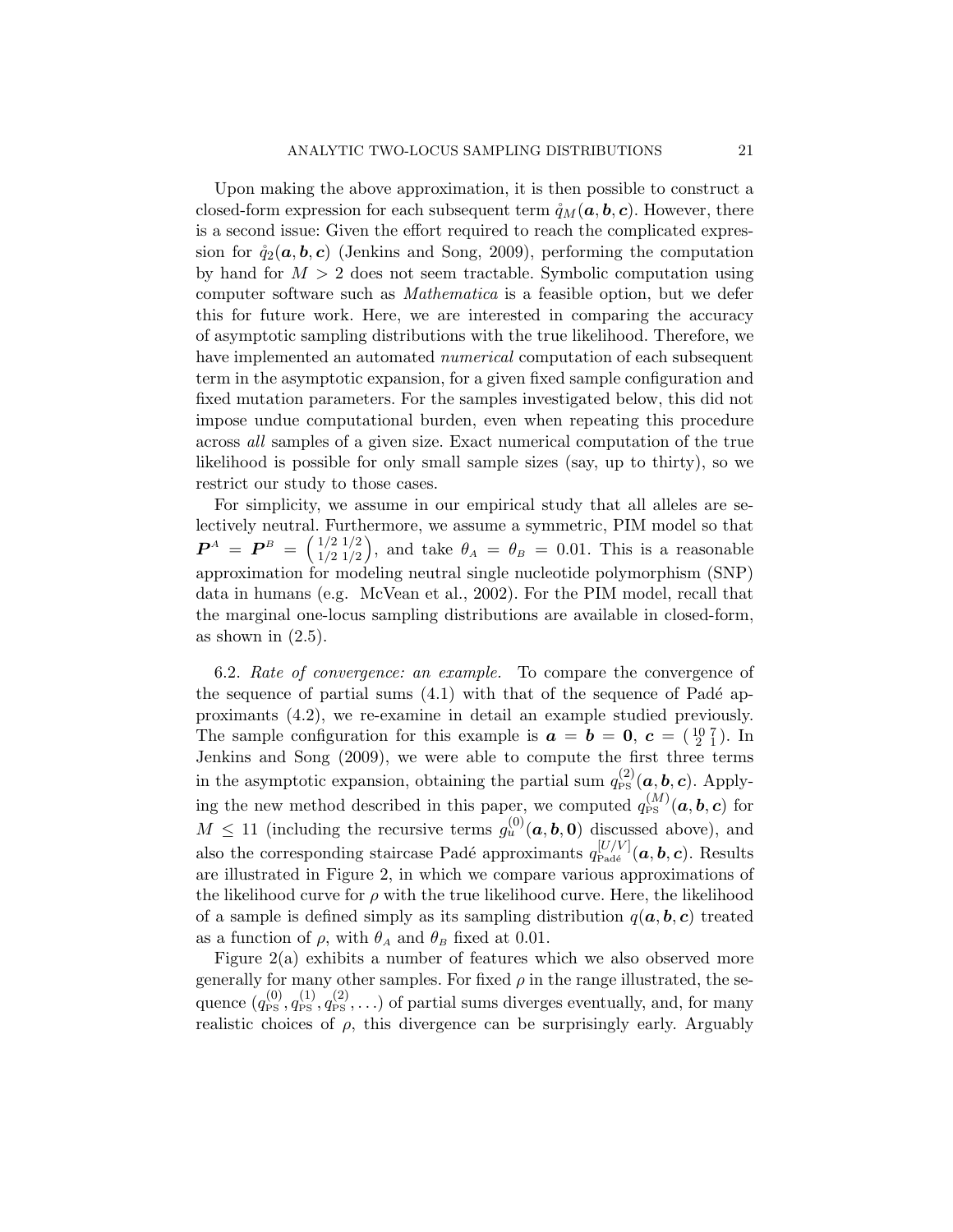

FIG 2. Likelihood curves for  $\rho$ , comparing different levels of truncation, for the sample  $a = b = 0, c = \begin{pmatrix} 10 & 7 \\ 2 & 1 \end{pmatrix}$ . A symmetric PIM model with  $\theta_A = \theta_B = 0.01$  is assumed. The true likelihood is shown as a thick black line. Approximate likelihood curves for various levels of truncation,  $M = 0, 1, ..., 11$  are shown as thinner gray lines. (a) Partial sums  $q_{\text{PS}}^{(M)}$ , labeled by M. The bottom row of indices records M', the level of truncation in  $q_{\text{OTR}}^{(11)}(\bm{a},\bm{b},\bm{c})$ recommended by the OTR. The row above records the actual level of truncation that minimizes the unsigned relative error. (b) Staircase Padé approximants  $q_{\text{Padé}}^{[U/V]}$ , some labeled by [U/V]. To the naked eye,  $q_{\text{Padé}}^{[U/V]}$  for most [U/V] are indistinguishable from the true likelihood curve.

the best overall fit in the figure is  $q_{\text{PS}}^{(2)}$ , though for  $\rho \geq 70$  good accuracy is maintained by  $q_{\text{PS}}^{(M)}$  for all  $1 \leq M \leq 10$ . Divergence is extremely rapid if we add any further terms; witness the curve for  $q_{\rm PS}^{(11)}$ . Of course, in real applications the true likelihood will be unavailable and we might rely on the aforementioned optimal truncation rule to guide the truncation point. Here, it performs reasonably well, correctly picking the most accurate index across most of the range [compare the bottom two rows of indices in Figure 2(a)].

In contrast, Figure 2(b) shows that there is much less risk in using "too many" terms in constructing the Padé approximants. They approximate the true likelihood very accurately and very quickly; to the naked eye, Padé approximants  $q_{\text{Padé}}^{[U/V]}$  for most  $[U/V]$  are indistinguishable from the true likelihood curve. Indeed, this example suggests that there is very little gain in accuracy beyond  $q_{\text{Padé}}^{[0/1]}$ , but that there is no significant loss beyond it either. (It should be pointed out, however, that achievement of such high accuracy so early in the sequence of approximants does not seem to be a common occurrence across samples. Usually, several more terms are required; see next section for further details.)

There is one further important observation to be made regarding Padé ap-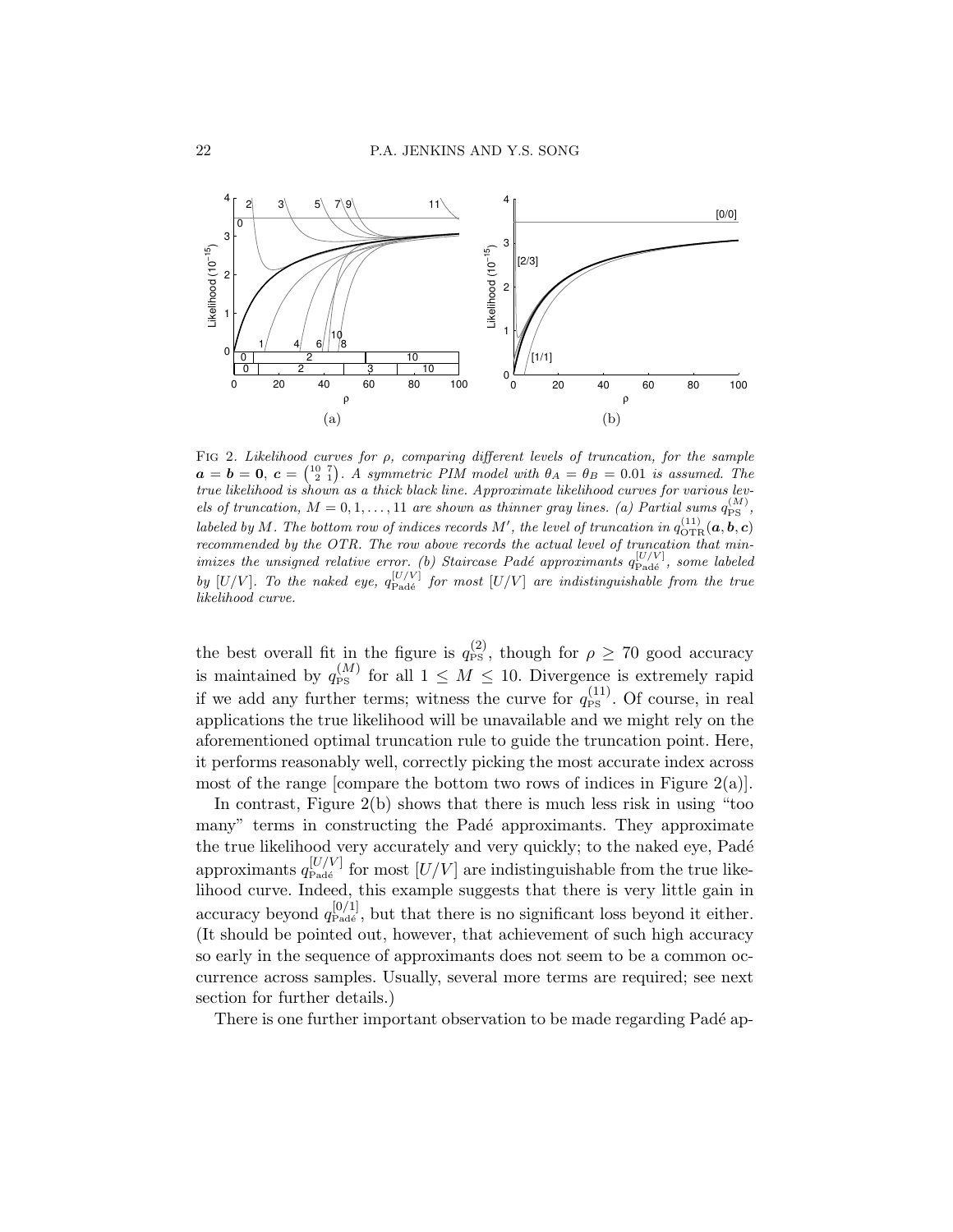| U/V                            |        | Roots of numerator | Roots of denominator |          |
|--------------------------------|--------|--------------------|----------------------|----------|
| [0/0]                          |        |                    |                      |          |
| [0/1]                          | 0.000  |                    |                      |          |
| $\left\lceil 1/1 \right\rceil$ | 4.871  |                    |                      |          |
| [1/2]                          | 0.000  |                    |                      |          |
| [2/2]                          |        |                    |                      |          |
| $\left[2/3\right]$             | 0.000  |                    | 0.912                |          |
| $\left\lceil 3/3 \right\rceil$ |        |                    |                      |          |
| $\left\lceil 3/4\right\rceil$  | 0.000  |                    |                      |          |
| $\left[4/4\right]$             |        |                    |                      |          |
| [4/5]                          | 0.000  |                    |                      |          |
| $\left[5/5\right]$             |        |                    |                      |          |
| [5/6]                          | 0.000  | 8474538.140        | 8474538.140          |          |
| $\left[6/6\right]$             |        |                    |                      |          |
| $\left[6/7\right]$             | 0.000  | 306.846            | 306.846              |          |
| [7/7]                          |        |                    |                      |          |
| [7/8]                          | 0.000  |                    |                      |          |
| $\left[8/8\right]$             | 82.033 |                    | 82.032               |          |
| $\left[8/9\right]$             | 0.000  | 77.366             | 0.284                | 77.364   |
| $\left[9/9\right]$             | 82.121 | 4412.751           | 82.120               | 4412.751 |
| [9/10]                         | 0.000  |                    |                      |          |
| [10/10]                        | 5.543  |                    | 4.252                |          |

TABLE 2 Nonnegative, real roots in the numerator and denominator of the  $[U/V]$  Padé approximants for the sample  $\mathbf{a} = \mathbf{b} = \mathbf{0}, \ \mathbf{c} = \begin{pmatrix} 10 & 7 \\ 2 & 1 \end{pmatrix}$ .

proximants. There is nothing to prevent the polynomial in the denominator from having positive real roots, thus creating singularities. This is indeed observed once in Figure 2(b);  $q_{\text{Padé}}^{[2/3]}$  exhibits a singularity at  $\rho = 0.9$ . To examine this behavior further, in Table 2 we tabulate the nonnegative real roots of the numerator and denominator of each approximant in the staircase sequence up to  $[10/10]$ . We see some interesting patterns:  $(i)$  The total number of nonnegative real roots does not seem to grow with  $M$ . (ii) Roots in the denominator are almost invariably accompanied by a nearby root in the numerator, and their proximity is usually extremely close, with agreement to several decimal places. *(iii)* Pairs of roots appear transiently; the roots of one approximant in the sequence provide almost no information regarding the next. Such pairs of roots are known as *defects*, and are an inevitable feature of Padé approximants (Baker and Graves-Morris, 1996, p48). Provided we anticipate them, defects need not act as a serious obstacle. Because of the proximity of the two roots in a pair, they almost behave like removable singularities. In particular, Padé approximants are still well-behaved outside a reasonably narrow interval around the defect, and can still approximate the likelihood accurately. In light of these observations, henceforth we use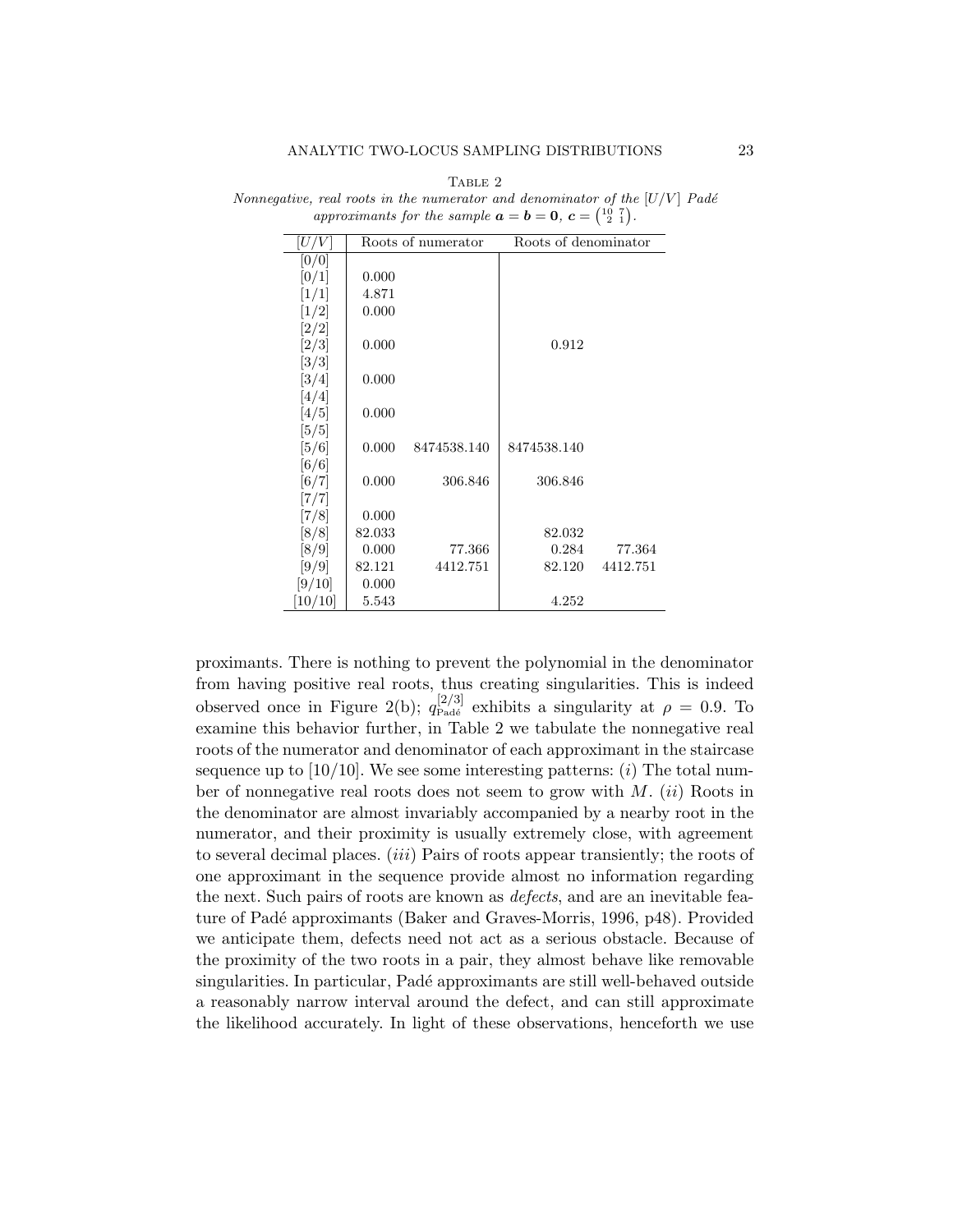the following simple heuristic for dealing with defects.

DEFINITION 6.1 (Defect heuristic). Suppose we are interested in approximating the likelihood curve at a particular value  $\rho_0$  and have the resources to compute up to M in the partial sum  $(4.1)$ . Then proceed as follows.

- 1. Initialize with  $M'' = M$ .
- 2. Construct the  $[U/V]$  Padé approximant in the staircase sequence, where  $U + V = M''$ .
- 3. If it exhibits a root in the interval  $(\rho_0 \epsilon, \rho_0 + \epsilon) \cap [0, \infty)$ , either in its numerator or denominator, then decrement  $M''$  by one and go to step 2, otherwise use this approximant.

Choice of threshold  $\epsilon$  involves a trade-off between the disruption caused by the nearby defect and the loss incurred by reverting to the previous Padé approximant. Throughout the following section, we employ this heuristic with  $\epsilon = 25$ , which seemed to work well.

6.3. Rate of convergence: empirical study. To investigate to what extent the observations of Section 6.2 hold across all samples, we performed the following empirical study. Following Jenkins and Song (2009), we focused on samples of the form  $(0, 0, c)$  for which all alleles are observed at both loci, and measured the accuracy of the partial sum (4.1) by the unsigned relative error

$$
e_{\rm PS}^{(M)}(\mathbf{0},\mathbf{0},\mathbf{c}) = \left| \frac{q_{\rm PS}^{(M)}(\mathbf{0},\mathbf{0},\mathbf{c}) - q(\mathbf{0},\mathbf{0},\mathbf{c})}{q(\mathbf{0},\mathbf{0},\mathbf{c})} \right| \times 100\%.
$$

An analogous definition can be made for  $e_{\text{Pad}\acute{e}}^{(M)}$ , the unsigned relative error of the staircase Padé approximants  $q_{\text{Padé}}^{[U/V]}$ , where  $U = [M/2]$  and  $V = [M/2]$ . When Approximation 6.1 is additionally used, the respective unsigned errors are denoted  $\mathring{e}_{\text{Ps}}^{(M)}$  and  $\mathring{e}_{\text{Padé}}^{(M)}$ . These quantities are implicit functions of the parameters and of the sample configuration. In our study, we focused on sufficiently small sample sizes so that the true sampling distribution  $q(a, b, c)$ could be computed. Specifically, we computed  $q(0, 0, c)$  for all samples of a given size c using the method described in Jenkins and Song  $(2009)$ . By weighting samples according to their sampling probability, we may compute the distributions of  $e_{\text{PS}}^{(M)}$  and  $e_{\text{Pad}}^{(M)}$ , and similarly the distributions of  $\mathring{e}_{\text{PS}}^{(M)}$ and  $\mathring{e}_{\text{Pad}}^{(M)}$ . Table 3 summarizes the cumulative distributions of  $\mathring{e}_{\text{PS}}^{(M)}$  and  $\mathring{e}_{\text{Pad}^{\&}}^{(M)}$ for  $\rho = 50$ , across all samples of size  $c = 20$  that are dimorphic at both loci. The corresponding table for  $e_{\text{PS}}^{(M)}$  and  $e_{\text{Padé}}^{(M)}$  was essentially identical (not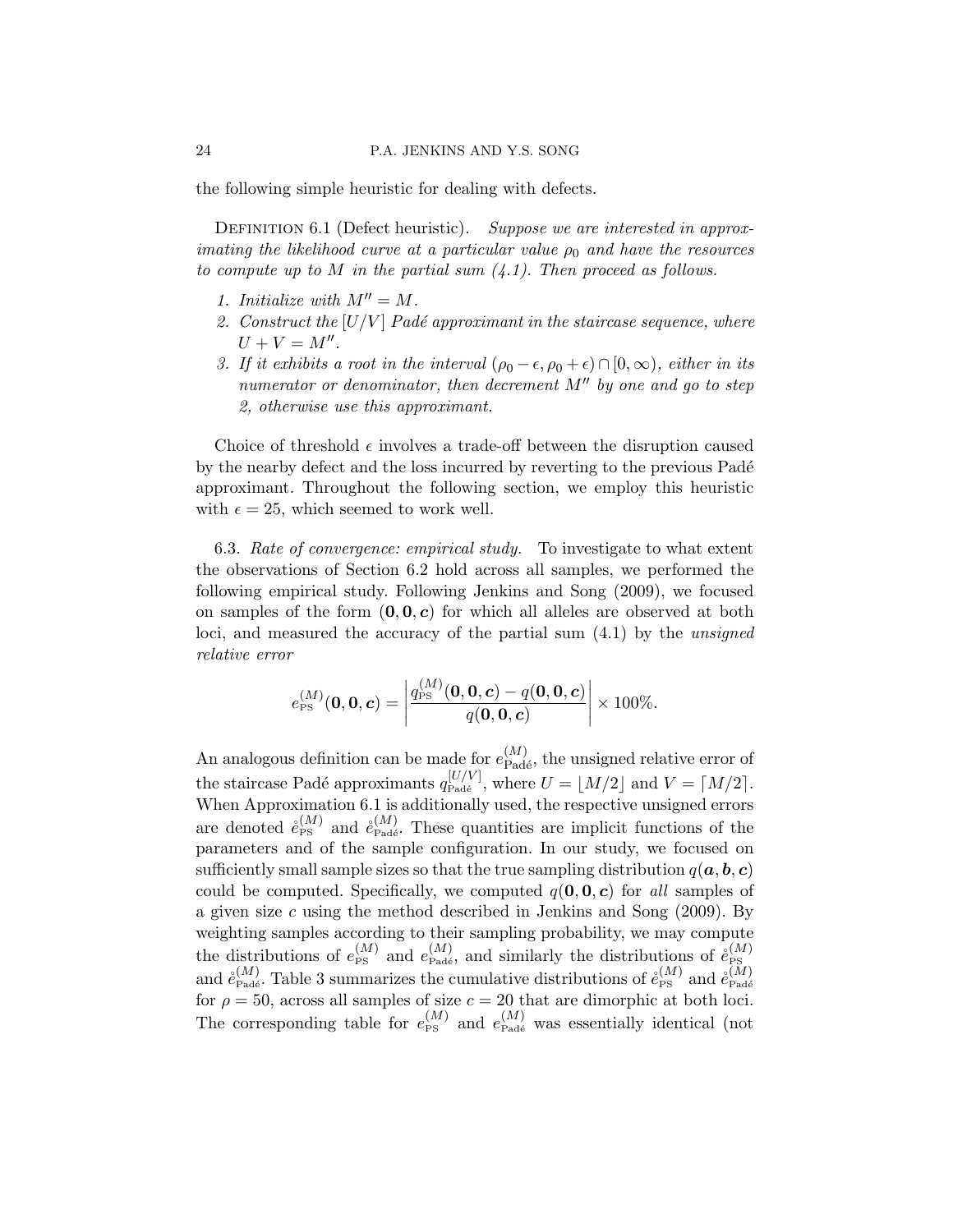## TABLE 3

Cumulative distribution  $\Phi(x) = \mathbb{P}(\hat{e}^{(M)} < x\%)$  (where  $\hat{e}^{(M)}$  denotes either  $\hat{e}_{\text{PS}}^{(M)}$  or  $\hat{e}_{\text{Pad}\hat{e}}^{(M)}$ ) of the unsigned relative error of the partial sum  $q_{\text{PS}}^{(M)}$  and the corresponding Padé approximants, for all samples of size 20 dimorphic at both loci. Here,  $\rho = 50$ , and Approximation 6.1 is used.

|          | Type       |                  |                  |            |            |            |             |
|----------|------------|------------------|------------------|------------|------------|------------|-------------|
| М        | of sum     | $\Phi(1)$        | $\Phi(5)$        | $\Phi(10)$ | $\Phi(25)$ | $\Phi(50)$ | $\Phi(100)$ |
| $\theta$ | <b>PS</b>  | $0.49^{\bar{T}}$ | $0.56^{\dagger}$ | 0.63       | 0.81       | 0.98       | 1.00        |
|          | Padé       | 0.49             | 0.56             | 0.63       | 0.81       | 0.98       | 1.00        |
| 1        | <b>PS</b>  | 0.51             | 0.74             | 0.87       | 0.99       | 1.00       | 1.00        |
|          | Padé       | 0.59             | 0.77             | 0.84       | 0.91       | 0.98       | 0.99        |
| 2        | PS         | 0.59             | 0.87             | 0.92       | 1.00       | 1.00       | 1.00        |
|          | Padé       | 0.77             | 0.97             | 0.98       | 0.99       | 1.00       | 1.00        |
| 3        | PS         | 0.57             | 0.86             | 0.97       | 1.00       | 1.00       | 1.00        |
|          | Padé       | 0.91             | 0.96             | 0.98       | 0.99       | 1.00       | 1.00        |
| 4        | ΡS         | 0.45             | 0.62             | 0.87       | 0.98       | 0.98       | 1.00        |
|          | Padé       | 0.95             | 0.99             | 1.00       | 1.00       | 1.00       | 1.00        |
| 5        | <b>PS</b>  | 0.30             | 0.50             | 0.61       | 0.76       | 0.79       | 0.97        |
|          | Padé       | 0.98             | 1.00             | 1.00       | 1.00       | 1.00       | 1.00        |
| 10       | PS         | 0.00             | 0.02             | 0.03       | 0.07       | 0.08       | 0.11        |
|          | Padé       | 1.00             | 1.00             | 1.00       | 1.00       | 1.00       | 1.00        |
|          | <b>OTR</b> | 0.25             | 0.36             | 0.65       | 0.89       | 0.90       | 1.00        |

† These two values were misquoted in the text of Jenkins and Song (2009, p. 1093); this table corrects them.

shown), with agreement usually to two decimal places. This confirms that utilizing Approximation 6.1 is justified.

Table 3 illustrates that the observations of Section 6.2 hold much more generally, as described below:

- 1. The error  $\hat{e}_{PS}^{(M)}$  for partial sums is not a monotonically decreasing function of *M*; i.e., the accuracy of  $\mathring{q}_{\text{PS}}^{(M)}$  improves as one adds more terms up to a certain point, before quickly becoming very inaccurate.
- 2. Empirically, the actual optimal truncation point for the parameter settings we considered is at  $M' = 2$  or  $M' = 3$ , which perform comparably. Moreover, both provide consistently higher accuracy than employing the OTR, which is a serious issue when we wish to use this rule without external information about which truncation point really is the most accurate.
- 3. Overall, using Padé approximants is much more reliable. Note that the accuracy of Padé approximants continues to improve as we incorporate more terms. For a sample drawn at random, the probability that its Padé approximant is within  $1\%$  of the true sampling distribution is 1.00, compared to 0.59 or 0.57 for truncating the partial sums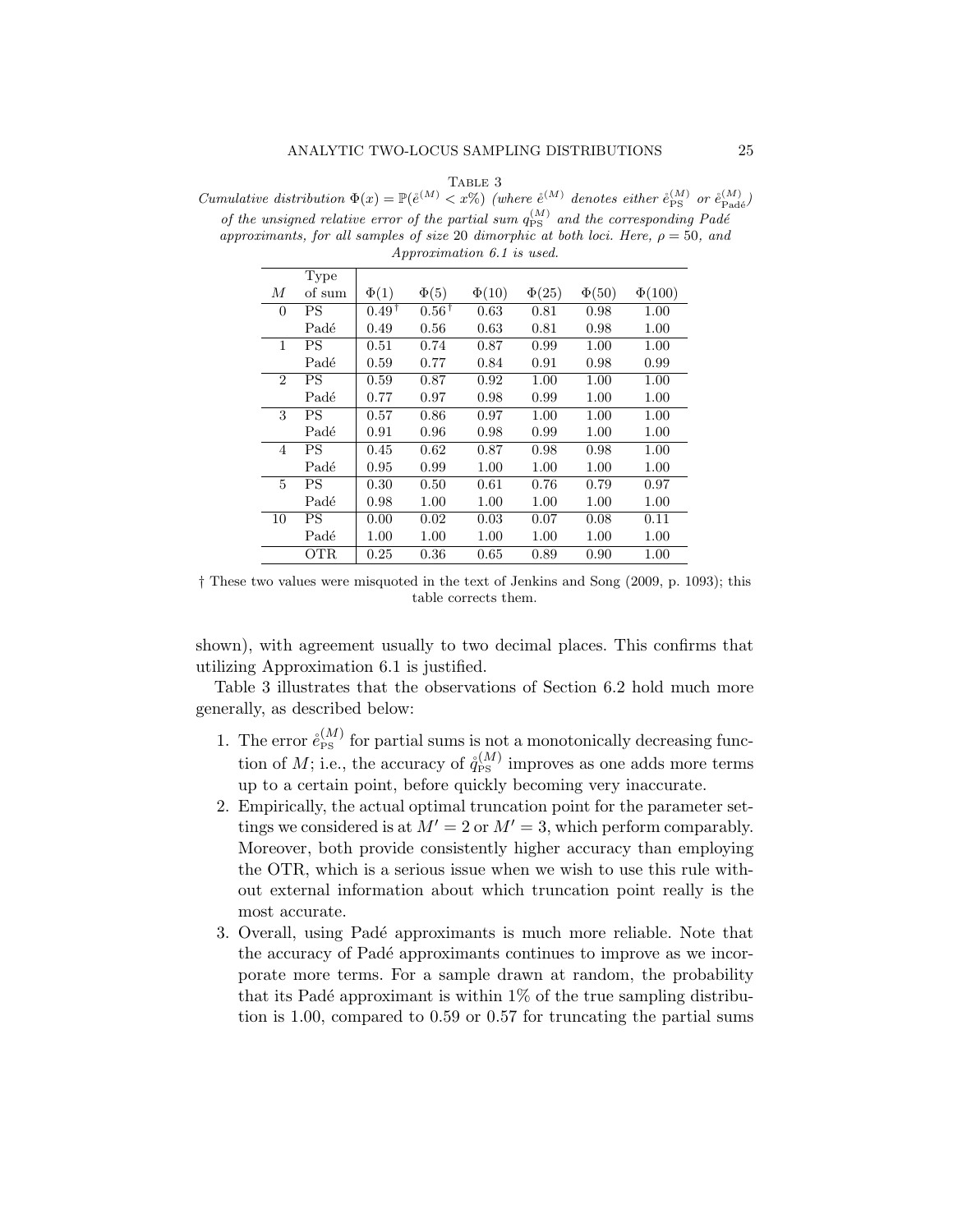| М              | $\rho$ | $\overline{\Phi(1)}$ | $\overline{\Phi(5)}$ | $\overline{\Phi(10)}$ | $\overline{\Phi(25)}$ | $\overline{\Phi(50)}$ | $\overline{\Phi(100)}$ |
|----------------|--------|----------------------|----------------------|-----------------------|-----------------------|-----------------------|------------------------|
| $\overline{0}$ | 25     | 0.39                 | 0.52                 | 0.58                  | 0.69                  | 0.84                  | 1.00                   |
|                | $50\,$ | 0.49                 | 0.56                 | 0.63                  | 0.81                  | 0.98                  | 1.00                   |
|                | 100    | 0.50                 | 0.61                 | 0.72                  | 0.97                  | 1.00                  | 1.00                   |
|                | 200    | 0.54                 | $0.72\,$             | 0.95                  | 0.99                  | $1.00\,$              | 1.00                   |
| $\mathbf{1}$   | 25     | 0.51                 | 0.62                 | 0.75                  | 0.85                  | 0.94                  | 0.96                   |
|                | 50     | 0.59                 | 0.77                 | 0.84                  | 0.91                  | 0.98                  | 0.99                   |
|                | 100    | 0.74                 | 0.91                 | 0.95                  | 0.98                  | 0.99                  | 1.00                   |
|                | 200    | 0.90                 | 0.98                 | 0.99                  | 1.00                  | 1.00                  | 1.00                   |
| $\overline{2}$ | 25     | 0.59                 | 0.82                 | 0.91                  | 0.94                  | 0.95                  | 0.97                   |
|                | 50     | 0.77                 | 0.97                 | 0.98                  | 0.99                  | 1.00                  | 1.00                   |
|                | 100    | 0.95                 | 1.00                 | 1.00                  | 1.00                  | 1.00                  | 1.00                   |
|                | 200    | 1.00                 | 1.00                 | 1.00                  | 1.00                  | 1.00                  | 1.00                   |
| 3              | 25     | 0.64                 | 0.91                 | 0.95                  | 0.96                  | 0.98                  | 1.00                   |
|                | 50     | 0.91                 | 0.96                 | 0.98                  | 0.99                  | 1.00                  | 1.00                   |
|                | 100    | 0.99                 | 1.00                 | 1.00                  | 1.00                  | 1.00                  | 1.00                   |
|                | 200    | 1.00                 | 1.00                 | 1.00                  | 1.00                  | 1.00                  | 1.00                   |
| $\overline{4}$ | 25     | 0.83                 | 0.96                 | 0.99                  | 0.99                  | 1.00                  | 1.00                   |
|                | 50     | 0.95                 | 0.99                 | 1.00                  | 1.00                  | 1.00                  | 1.00                   |
|                | 100    | 1.00                 | 1.00                 | 1.00                  | 1.00                  | 1.00                  | 1.00                   |
|                | 200    | 1.00                 | 1.00                 | 1.00                  | 1.00                  | 1.00                  | 1.00                   |
| $\overline{5}$ | 25     | 0.82                 | 0.94                 | 0.98                  | 0.99                  | 1.00                  | 1.00                   |
|                | 50     | 0.98                 | 1.00                 | 1.00                  | 1.00                  | 1.00                  | 1.00                   |
|                | 100    | 1.00                 | 1.00                 | 1.00                  | 1.00                  | 1.00                  | 1.00                   |
|                | 200    | 1.00                 | 1.00                 | 1.00                  | 1.00                  | 1.00                  | 1.00                   |
| 10             | 25     | 0.97                 | 0.99                 | 0.99                  | 1.00                  | 1.00                  | 1.00                   |
|                | 50     | 1.00                 | 1.00                 | 1.00                  | 1.00                  | 1.00                  | 1.00                   |
|                | 100    | 1.00                 | 1.00                 | 1.00                  | 1.00                  | 1.00                  | 1.00                   |
|                | 200    | 1.00                 | 1.00                 | 1.00                  | 1.00                  | 1.00                  | 1.00                   |

TABLE 4 Effect of  $\rho$  on the cumulative distribution  $\Phi(x) = \mathbb{P}(\hat{e}_{Pad\hat{e}}^{(M)} < x\%)$  of the unsigned relative error of the Padé approximants, for all samples of size 20 dimorphic at both loci.

respectively at  $M' = 2$  or  $M' = 3$ , and only 0.25 for using the OTR.

For the remainder of this section, we focus on the accuracy of the staircase Padé approximants. It was shown in Jenkins and Song (2009) that the accuracy of the partial sum  $q_{\rm PS}^{(2)}$  increases with  $\rho$ , but (perhaps surprisingly) decreases with increasing sample size. In Table 4 and Table 5, we address the same issue for the Padé approximant. Table 4 confirms that accuracy increases with  $\rho$ , as one might expect. Furthermore, it is also the case that substantial accuracy is achievable even for moderate values of  $\rho$  (say,  $\rho = 25$ ), provided that sufficiently many terms are utilized in the construction of the Padé approximant. For example, when  $M = 5$  the probability that the Padé approximant of a sample drawn at random is within 5% of the truth is 0.94.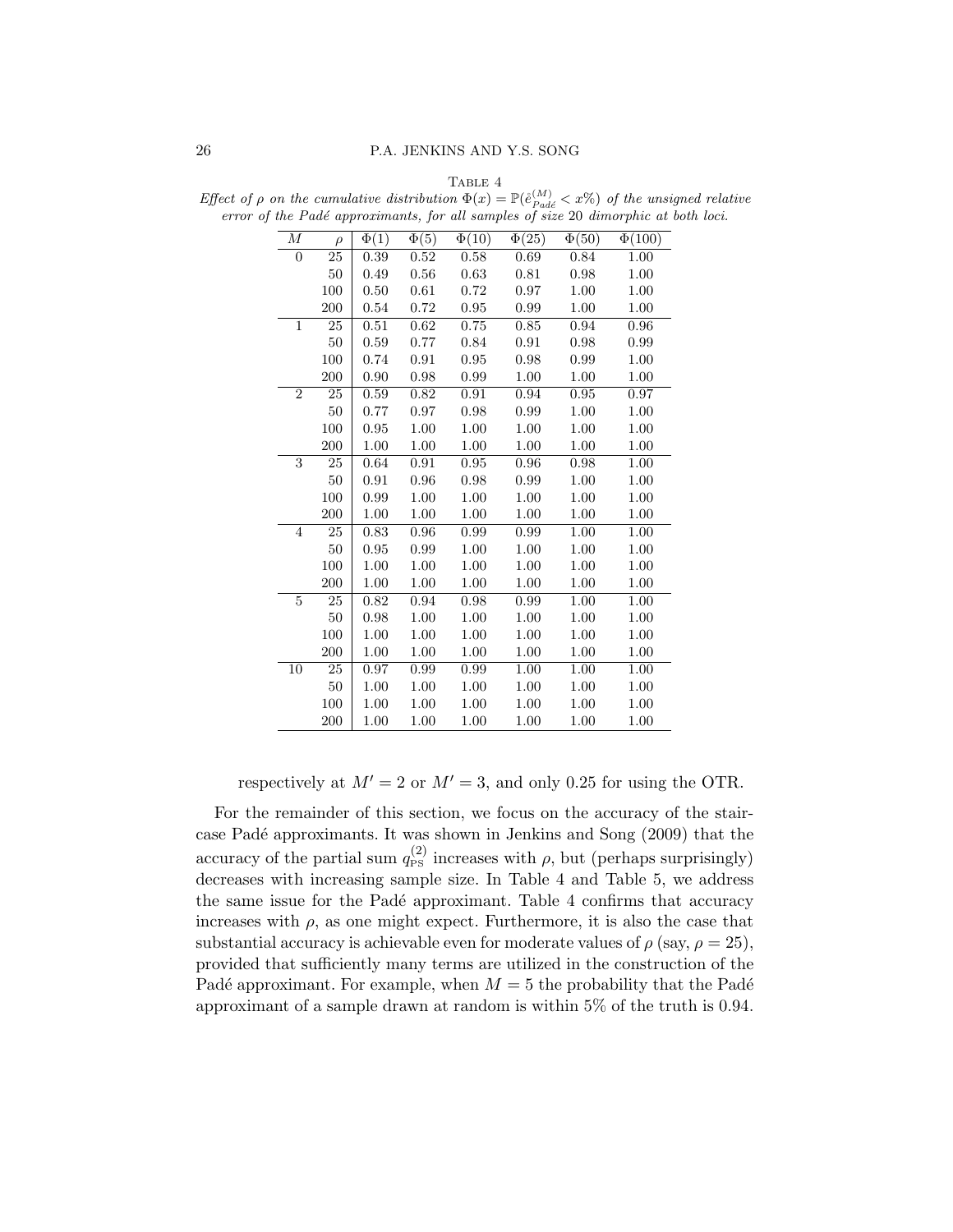|                  |                  |           |                      | both loci. Here $\rho = 50$ . |            |            | d relative error of the Padé approximants, for all samples of size c dimo |
|------------------|------------------|-----------|----------------------|-------------------------------|------------|------------|---------------------------------------------------------------------------|
| $\boldsymbol{M}$ | $\boldsymbol{c}$ | $\Phi(1)$ | $\overline{\Phi(5)}$ | $\Phi(10)$                    | $\Phi(25)$ | $\Phi(50)$ | $\Phi(100)$                                                               |
| $\overline{0}$   | 10               | 0.58      | 0.67                 | 0.72                          | 0.96       | 1.00       | 1.00                                                                      |
|                  | 20               | 0.49      | 0.56                 | 0.63                          | 0.81       | 0.98       | 1.00                                                                      |
|                  | 30               | 0.44      | 0.50                 | 0.58                          | 0.72       | 0.91       | 1.00                                                                      |
| $\mathbf{1}$     | 10               | 0.72      | 0.90                 | 0.94                          | 0.97       | 1.00       | 1.00                                                                      |
|                  | 20               | 0.59      | 0.77                 | 0.84                          | 0.91       | 0.98       | 0.99                                                                      |
|                  | 30               | 0.53      | 0.69                 | 0.76                          | 0.85       | 0.95       | 0.97                                                                      |
| $\overline{2}$   | 10               | 0.94      | 1.00                 | 1.00                          | 1.00       | 1.00       | 1.00                                                                      |
|                  | 20               | 0.77      | 0.97                 | 0.98                          | 0.99       | 1.00       | 1.00                                                                      |
|                  | 30               | 0.62      | 0.89                 | 0.95                          | 0.98       | 0.99       | 0.99                                                                      |
| 3                | 10               | 0.98      | 1.00                 | 1.00                          | 1.00       | 1.00       | 1.00                                                                      |
|                  | 20               | 0.91      | 0.96                 | 0.98                          | 0.99       | 1.00       | 1.00                                                                      |
|                  | 30               | 0.81      | 0.92                 | 0.94                          | 0.98       | 0.99       | 1.00                                                                      |
| $\overline{4}$   | 10               | 1.00      | 1.00                 | 1.00                          | 1.00       | 1.00       | 1.00                                                                      |
|                  | 20               | 0.95      | 0.99                 | 1.00                          | 1.00       | 1.00       | 1.00                                                                      |
|                  | 30               | 0.90      | 0.99                 | 0.99                          | 1.00       | 1.00       | 1.00                                                                      |
| 5                | 10               | 1.00      | 1.00                 | 1.00                          | 1.00       | 1.00       | 1.00                                                                      |
|                  | 20               | 0.98      | 1.00                 | 1.00                          | 1.00       | 1.00       | 1.00                                                                      |
|                  | 30               | 0.86      | 0.99                 | 0.99                          | 1.00       | 1.00       | 1.00                                                                      |
| 10               | 10               | 1.00      | 1.00                 | 1.00                          | 1.00       | 1.00       | 1.00                                                                      |
|                  | 20               | 1.00      | 1.00                 | 1.00                          | 1.00       | 1.00       | 1.00                                                                      |
|                  | 30               | 0.99      | 1.00                 | 1.00                          | 1.00       | 1.00       | 1.00                                                                      |

TABLE 5 Effect of sample size c on the cumulative distribution  $\Phi(x) = \mathbb{P}(\hat{e}_{Pad\acute{e}}^{(M)} < x\%)$  of the unsigned relative error of the Padé approximants, for all samples of size c dimorphic at

Also very encouraging is the pattern shown in Table 5. Provided that sufficiently many terms are used, the accuracy of the Padé approximant is only slightly affected by looking at larger sample sizes. For example, when  $M = 5$ the probability that the Padé approximant of a randomly drawn sample of size 30 is within 5% of the truth is 0.99, compared with 1.00 for a sample of size 20. This loss in accuracy is much less severe than the corresponding loss in accuracy of the partial sums; for  $q_{\text{PS}}^{(M)}$ , the highest accuracy is achieved for  $M = 2$ , in which case which the corresponding loss in accuracy is from 0.87 when  $c = 20$ , to 0.70 when  $c = 30$ .

7. Proofs. In this section, we provide proofs of the results presented earlier.

7.1. Proof of Theorem 3.1. For an infinitesimal generator  $\mathscr A$  of a diffusion process on the state space  $\Omega$  and a twice continuously differentiable function  $h : \Omega \to \mathbb{R}$  with compact support, it is well known that

$$
\mathbb{E}[\mathscr{A}h(\boldsymbol{X})] = 0,
$$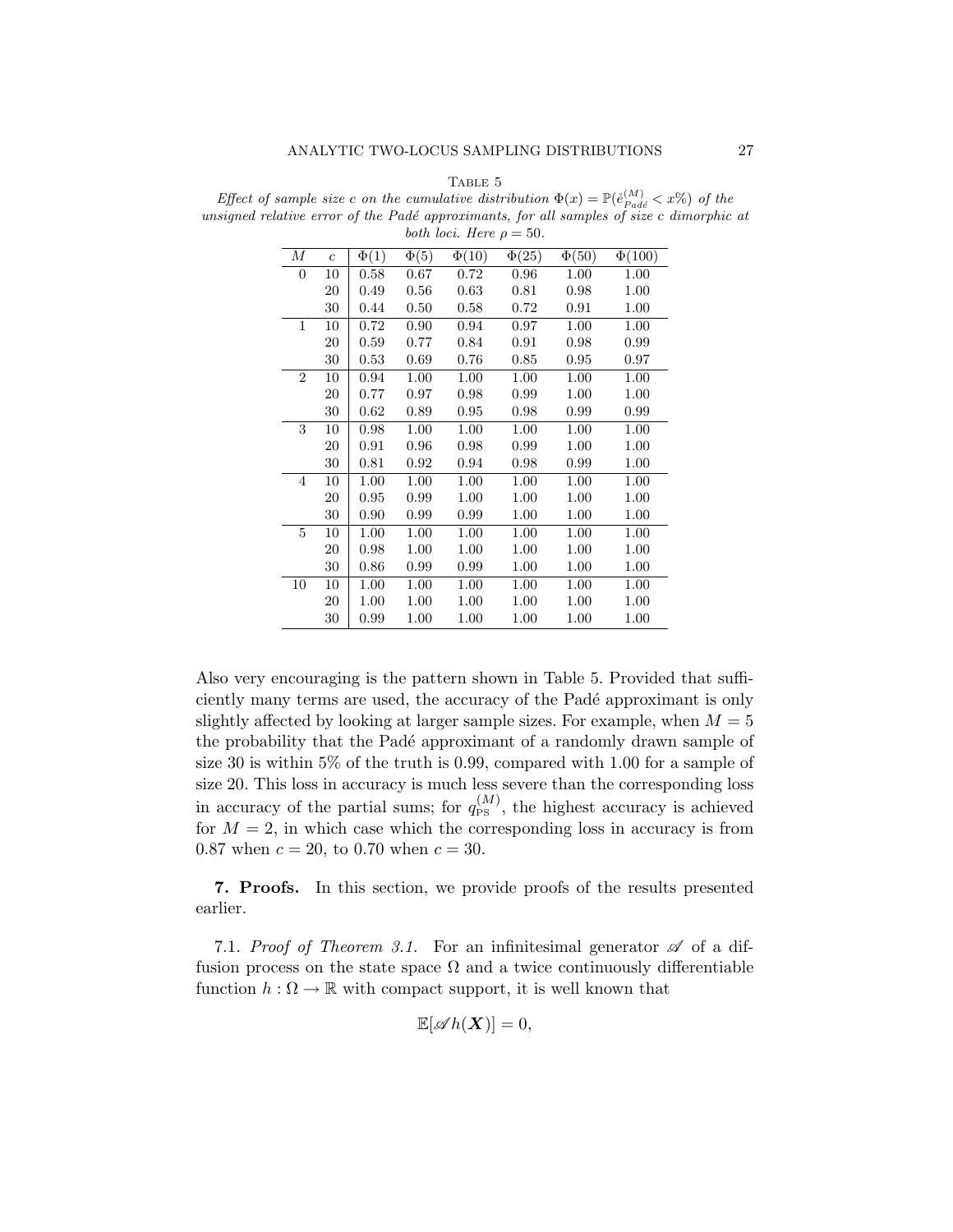where expectation is with respect to the stationary distribution of  $X$ . Apply this result to the generator  $\widetilde{\mathscr{L}}$  shown in (3.3) and monomial  $G^{(m)}(\widetilde{\mathbf{x}}; \mathbf{a}, \mathbf{b}, \mathbf{r})$ shown in (3.5). This provides a linear equation relating the expectations  $\mathbb{E}[G^{(m+1)}(\widetilde{\boldsymbol{X}};\boldsymbol{a}',\boldsymbol{b}',\boldsymbol{r}')] , \ \mathbb{E}[G^{(m)}(\widetilde{\boldsymbol{X}};\boldsymbol{a}',\boldsymbol{b}',\boldsymbol{r}')] , \ \mathbb{E}[G^{(m-1)}(\widetilde{\boldsymbol{X}};\boldsymbol{a}',\boldsymbol{b}',\boldsymbol{r}')] , \ \text{and}$  $\mathbb{E}[G^{(m-2)}(\widetilde{\bm{X}}; \bm{a}', \bm{b}', \bm{r}')]$ , each appearing with various different arguments  $(a', b', r')$  depending on  $(a, b, r)$ ; we omit the simple but algebraically lengthy details. Now, for these four choices of  $m$  we substitute the proposed expansion (3.6). If  $m > 0$ , then compare the coefficients of  $\rho^{1-\frac{u}{2}}$  in the resulting expression; if  $m = 0$ , then compare the coefficients of  $\rho^{-\frac{u}{2}}$ . We then obtain the following:

(i) If  $m = 0$  and  $u = 0$ , then the resulting expression is

$$
[a(a - 1 + \theta_A) + b(b - 1 + \theta_B)]g_0^{(0)}(\mathbf{a}, \mathbf{b}, \mathbf{0}) =
$$
  
\n
$$
\sum_i a_i (a_i - 1)g_0^{(0)}(\mathbf{a} - \mathbf{e}_i, \mathbf{b}, \mathbf{0}) + \sum_j b_j (b_j - 1)g_0^{(0)}(\mathbf{a}, \mathbf{b} - \mathbf{e}_j, \mathbf{0})
$$
  
\n
$$
+ \theta_A \sum_{i,k} a_i P_{ki}^A g_0^{(0)}(\mathbf{a} - \mathbf{e}_i + \mathbf{e}_k, \mathbf{b}, \mathbf{0})
$$
  
\n(7.1) 
$$
+ \theta_B \sum_{j,l} b_j P_{lj}^B g_0^{(0)}(\mathbf{a}, \mathbf{b} - \mathbf{e}_j + \mathbf{e}_l, \mathbf{0}),
$$

with boundary conditions given by  $(3.9)$ . This is the sum of two copies of a familiar recursion (Griffiths and Tavaré, 1994) for the sampling distribution of a single locus, one for locus A and one for locus B. In our notation the solution is therefore  $\sqrt{0}$ 

$$
g_0^{(0)}(\bm{a},\bm{b},\bm{0})=q^A(\bm{a})q^B(\bm{b}).
$$

(ii) If  $m > 0$ , then the resulting expression is

$$
m g_u^{(m)}(\bm{a},\bm{b},\bm{r}) = \\ \sum_{i,j} \Biggl\{ r_{ij} (r_{ij}-1) g_u^{(m-2)}(\bm{a}+\bm{e}_i,\bm{b}+\bm{e}_j,\bm{r}-2\bm{e}_{ij}) \\ - \sum_l r_{ij} (r_{il}-\delta_{jl}) g_u^{(m-2)}(\bm{a}+\bm{e}_i,\bm{b}+\bm{e}_j+\bm{e}_l,\bm{r}-\bm{e}_{ij}-\bm{e}_{il}) \\ - \sum_k r_{ij} (r_{kj}-\delta_{ik}) g_u^{(m-2)}(\bm{a}+\bm{e}_i+\bm{e}_k,\bm{b}+\bm{e}_j,\bm{r}-\bm{e}_{ij}-\bm{e}_{kj}) \\ + \sum_{k,l} r_{ij} (r_{kl}-\delta_{ik}\delta_{jl}) g_u^{(m-2)}(\bm{a}+\bm{e}_i+\bm{e}_k,\bm{b}+\bm{e}_j+\bm{e}_l,\bm{r}-\bm{e}_{ij}-\bm{e}_{kl}) \\ + r_{ij} (r_{ij}-1) g_{u-1}^{(m-1)}(\bm{a},\bm{b},\bm{r}-\bm{e}_{ij})
$$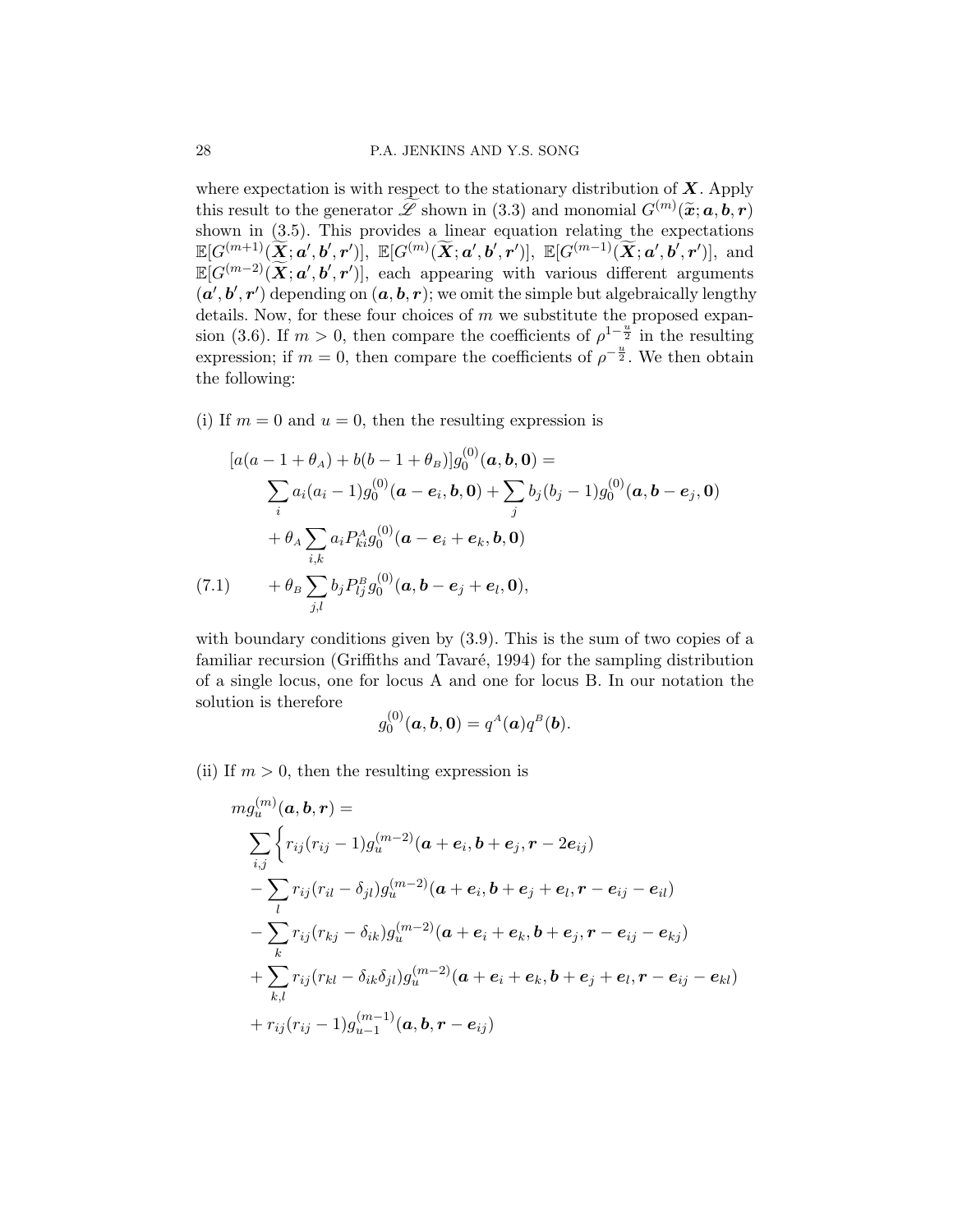$$
-2r_{ij}(r_{i} - 1)g_{u-1}^{(m-1)}(a, b + e_{j}, r - e_{ij})
$$
  
\n
$$
-2r_{ij}(r_{j} - 1)g_{u-1}^{(m-1)}(a + e_{i}, b, r - e_{ij})
$$
  
\n
$$
+2\sum_{k,l}r_{kj}(r_{il} - \delta_{ik}\delta_{jl})g_{u-1}^{(m-1)}(a + e_{k}, b + e_{l}, r - e_{kj} - e_{il} + e_{ij})
$$
  
\n
$$
+2(m-1)r_{ij}g_{u-1}^{(m-1)}(a + e_{i}, b + e_{j}, r - e_{ij})
$$
  
\n
$$
+ \sum_{i} a_{i}(a_{i} + 2r_{i} - 1)g_{u-2}^{(m)}(a - e_{i}, b, r)
$$
  
\n
$$
+ \sum_{j} b_{j}(b_{j} + 2r_{j} - 1)g_{u-2}^{(m)}(a, b - e_{j}, r)
$$
  
\n
$$
-2\sum_{i,j} \sum_{k} a_{i}r_{kj}g_{u-2}^{(m)}(a - e_{i} + e_{k}, b, r - e_{kj} + e_{ij})
$$
  
\n
$$
-2\sum_{i,j} \sum_{l} b_{j}r_{il}g_{u-2}^{(m)}(a, b - e_{j} + e_{l}, r - e_{il} + e_{ij})
$$
  
\n
$$
+ \theta_{A} \sum_{i,k} P_{ki}^{A} [a_{ij}g_{u-2}^{(m)}(a - e_{i} + e_{k}, b, r)
$$
  
\n
$$
+ \sum_{j,l} r_{ij}g_{u-2}^{(m)}(a, b, r - e_{ij} + e_{kj})]
$$
  
\n
$$
+ \theta_{B} \sum_{j,l} P_{lj}^{B} [b_{j}g_{u-2}^{(m)}(a, b - e_{j} + e_{l}, r)
$$
  
\n
$$
+ \sum_{i} r_{ij}g_{u-2}^{(m)}(a, b, r - e_{ij} + e_{il})]
$$
  
\n
$$
-[(a + m)(a + m + \theta_{A} - 1) + (b + m)(b + m + \theta_{B} - 1)
$$
  
\n
$$
-m(m -
$$

Equation (7.2) relates  $g_u^{(m)}(a, b, r)$  to the known expressions  $g_u^{(m-2)}$ ,  $g_{u-1}^{(m-1)}$  $\binom{m-1}{u-1},$  $g_{u-2}^{(m)}$  $\binom{m}{u-2}$ , and  $g_{u-3}^{(m+1)}$  $\binom{(m+1)}{u-3}$ , as claimed.

(iii) If  $m = 0$  and  $u \ge 1$ , then the resulting expression is

$$
[a(a + \theta_A - 1) + b(b + \theta_A - 1)]g_u^{(0)}(\boldsymbol{a}, \boldsymbol{b}, \boldsymbol{0}) =
$$
  

$$
\sum_i a_i (a_i - 1)g_u^{(0)}(\boldsymbol{a} - \boldsymbol{e}_i, \boldsymbol{b}, \boldsymbol{0}) + \sum_j b_j (b_j - 1)g_u^{(0)}(\boldsymbol{a}, \boldsymbol{b} - \boldsymbol{e}_j, \boldsymbol{0})
$$
  
+  $\theta_A \sum_{i,k} a_i P_{ki}^A g_u^{(0)}(\boldsymbol{a} - \boldsymbol{e}_i + \boldsymbol{e}_k, \boldsymbol{b}, \boldsymbol{0})$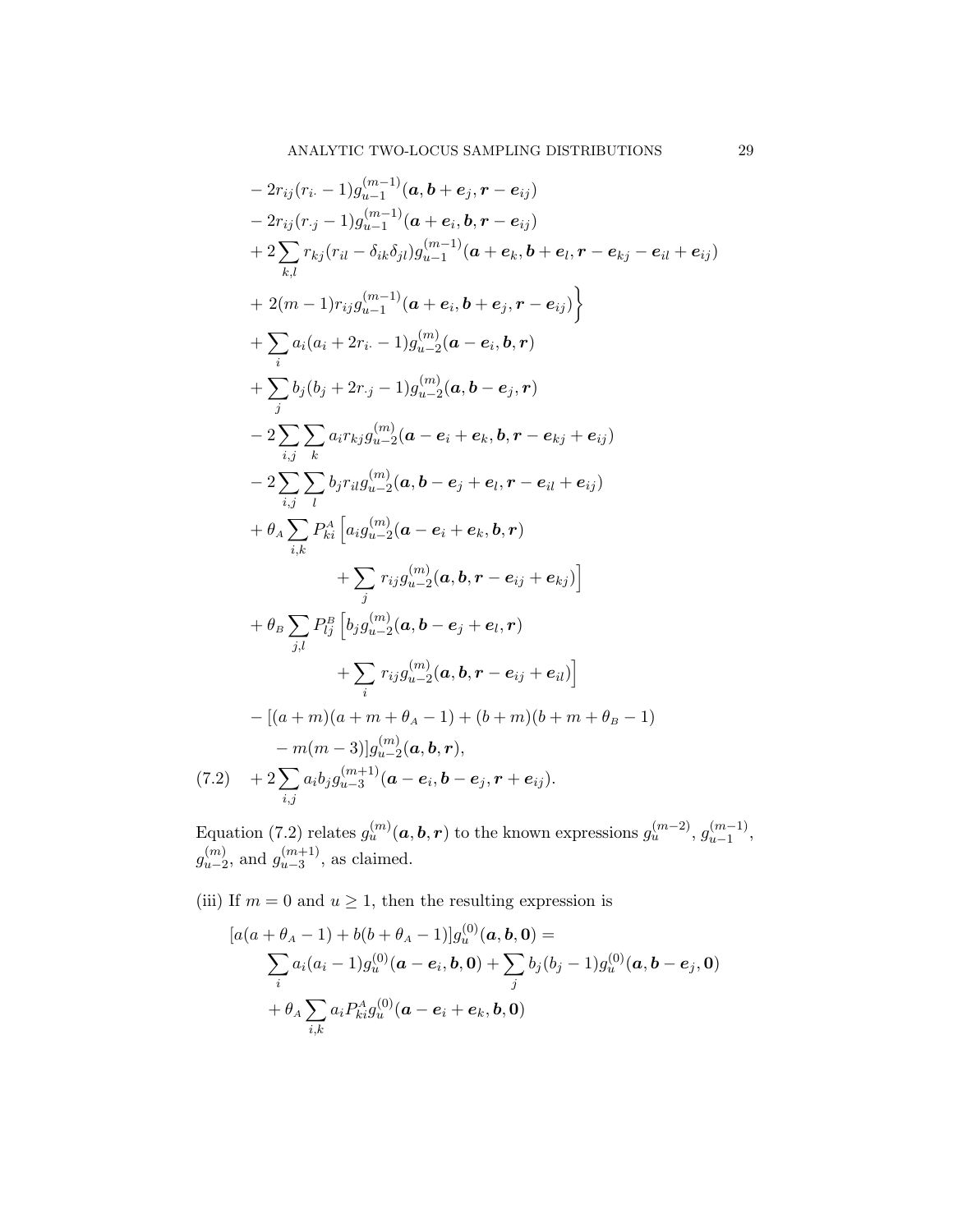$$
+\theta_B \sum_{j,l} b_j P_{lj}^B g_u^{(0)}(\mathbf{a}, \mathbf{b} - \mathbf{e}_j + \mathbf{e}_l, \mathbf{0})
$$
  
(7.3) 
$$
+ 2 \sum_{i,j} a_i b_j g_{u-1}^{(1)}(\mathbf{a} - \mathbf{e}_i, \mathbf{b} - \mathbf{e}_j, \mathbf{e}_{ij}),
$$

with boundary conditions (3.9). Hence, this provides a recursion relation for  $g_u^{(0)}(\boldsymbol{a},\boldsymbol{b},\boldsymbol{0})$  when  $g_{u-}^{(1)}$  $\sum_{u-1}^{(1)}$  is known.  $\Box$ 

7.2. Proof of Corollary 3.1. For the base case  $\ell = 1$ , note that if  $m = 1$ and  $u = 0$  then  $(7.2)$  simplifies to

$$
g_0^{(1)}(\bm{a},\bm{b},\bm{r})=0,
$$

and hence if  $m = 0$  and  $u = 1$  then (7.3) simplifies to

$$
[a(a + \theta_A - 1) + b(b + \theta_A - 1)]g_1^{(0)}(\mathbf{a}, \mathbf{b}, \mathbf{0}) =
$$
  

$$
\sum_i a_i (a_i - 1)g_1^{(0)}(\mathbf{a} - \mathbf{e}_i, \mathbf{b}, \mathbf{0}) + \sum_j b_j (b_j - 1)g_1^{(0)}(\mathbf{a}, \mathbf{b} - \mathbf{e}_j, \mathbf{0})
$$
  

$$
+ \theta_A \sum_{i,k} a_i P_{ki}^A g_1^{(0)}(\mathbf{a} - \mathbf{e}_i + \mathbf{e}_k, \mathbf{b}, \mathbf{0})
$$
  
(7.4) 
$$
+ \theta_B \sum_{j,l} b_j P_{lj}^B g_1^{(0)}(\mathbf{a}, \mathbf{b} - \mathbf{e}_j + \mathbf{e}_l, \mathbf{0}),
$$

with boundary conditions (3.9). This has solution

$$
g_1^{(0)}(\bm{a},\bm{b},\bm{0})=0,
$$

which is unique (since  $q(a, b, c)$  is unique). This completes  $\ell = 1$ . Now suppose inductively that  $g_u^{(m)}(\boldsymbol{a},\boldsymbol{b},\boldsymbol{r})=0$  for every  $m, u$  such that  $m+u=0$  $\ell - 2$  where  $\ell$  is a fixed odd number greater than 1. Then for m, u such that  $m + u = \ell$ , (7.2) becomes

$$
g_u^{(m)}(\boldsymbol{a},\boldsymbol{b},\boldsymbol{r})=0,
$$

 $\Box$ 

as required.

7.3. Proof of Lemma 4.1. In what follows, define the length of a sample configuration  $(a, b, c)$  to be  $a + b + 2c$ . Under a neutral, finite-alleles model, the probability of a sample with length  $\delta$  satisfies a closed system of equations [e.g., see equation (5) of Jenkins and Song (2009)] which can be expressed in matrix form:

$$
\boldsymbol{M}\boldsymbol{q}=\boldsymbol{v},
$$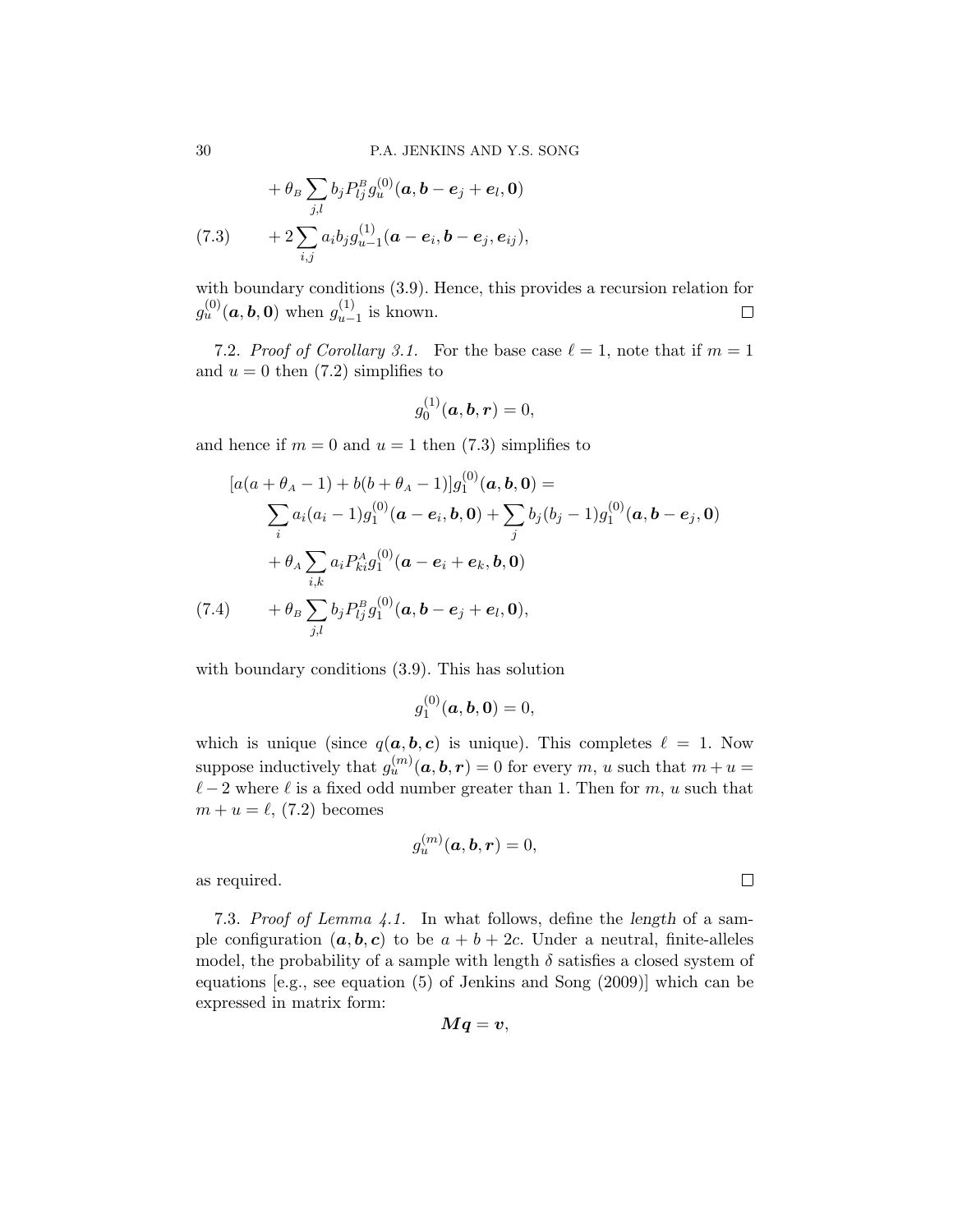where  $q$  is a vector composed of the probabilities of samples of length less than or equal to  $\delta$ , v is a constant vector of the same dimension as q, and  $M$  is an invertible matrix (since the solution to this equation is unique). The entries of M and v are rational functions of  $\rho$ , and hence  $q = M^{-1}v$ is a vector each of whose entries is a rational function of  $\rho$ .

Let  $U_0$  denote the degree of the numerator, and  $V_0$  the degree of the denominator. If  $U_0 > V_0$ , then  $q(a, b, c)$  becomes unbounded as  $\rho \to \infty$ , while if  $V_0 > U_0$  then  $q(a, b, c) \to 0$  as  $\rho \to \infty$ . But we know that  $q(a, b, c)$  is a probability, and hence bounded. Moreover, it has support over all samples of a fixed size, since we assume that  $P^A$  and  $P^B$  are irreducible. Thus, to ensure  $\lim_{\rho\to\infty} q(a, b, c) \in (0, 1)$  we must have  $U_0 = V_0$ . By a similar argument as  $\rho \to 0$ , we must have that the coefficients of  $\rho^0$  are nonzero both in the numerator and in the denominator. We can therefore divide the numerator and denominator by  $\rho^{U_0}$  to obtain a rational function of  $1/\rho$ whose degree in the numerator and denominator are both  $U_0 (= V_0)$ .  $\Box$ 

7.4. Proof of Theorem 4.1. This is an application of Theorem 1.4.4 of Baker and Graves-Morris (1996), which we spell out for completeness. By Lemma 4.1,  $q(a, b, c)$  is a rational function of  $1/\rho$  and is analytic at  $\rho = \infty$ with Taylor series (2.6). Denote the degree of its numerator and denominator by  $U_0$ . Then,  $q(a, b, c)$  has  $U_0 + U_0 + 1$  independent coefficients determined by the first  $U_0 + U_0 + 1$  terms of its Taylor series expansion. Thus, provided  $U \geq U_0$  and  $V \geq U_0$ , by the definition of the  $|U/V|$  Padé approximant it must coincide uniquely with  $q(a, b, c)$ . □

7.5. Proof of Theorem 5.1. This is simply an application of Theorem 3.1 applied to the generator for the diffusion under selection,  $\mathscr{L}_{s}$ , rather than  $\mathscr{L}$ , and so we just summarize the procedure.

The change in generator results in slight modifications to the relationships between the  $g_u^{(m)}(a, b, r)$ , in order to obtain the relationships between the  $h_u^{(m)}(\boldsymbol{a},\boldsymbol{b},\boldsymbol{r})$  for each m and u:

1.  $h_0^{(0)}$  $\hat{\theta}^{(0)}_0(\bm{a},\bm{b},\bm{0})$  satisfies (7.1) (replacing each  $g_0^{(0)}$  with  $h_0^{(0)}$  $\binom{0}{0}$ , but with extra terms

+ 
$$
\sum_{i,k} a_i \left[ \sigma_{ik} h_0^{(0)}(\boldsymbol{a} + \boldsymbol{e}_k, \boldsymbol{b}, 0) - \sum_{k'} \sigma_{kk'}^A h_0^{(0)}(\boldsymbol{a} + \boldsymbol{e}_k + \boldsymbol{e}_{k'}, \boldsymbol{b}, 0) \right],
$$

on the right-hand side. The solution is

$$
h_0^{(0)}(\bm{a},\bm{b},\bm{0})=q_{\rm s}^A(\bm{a})q^B(\bm{b}).
$$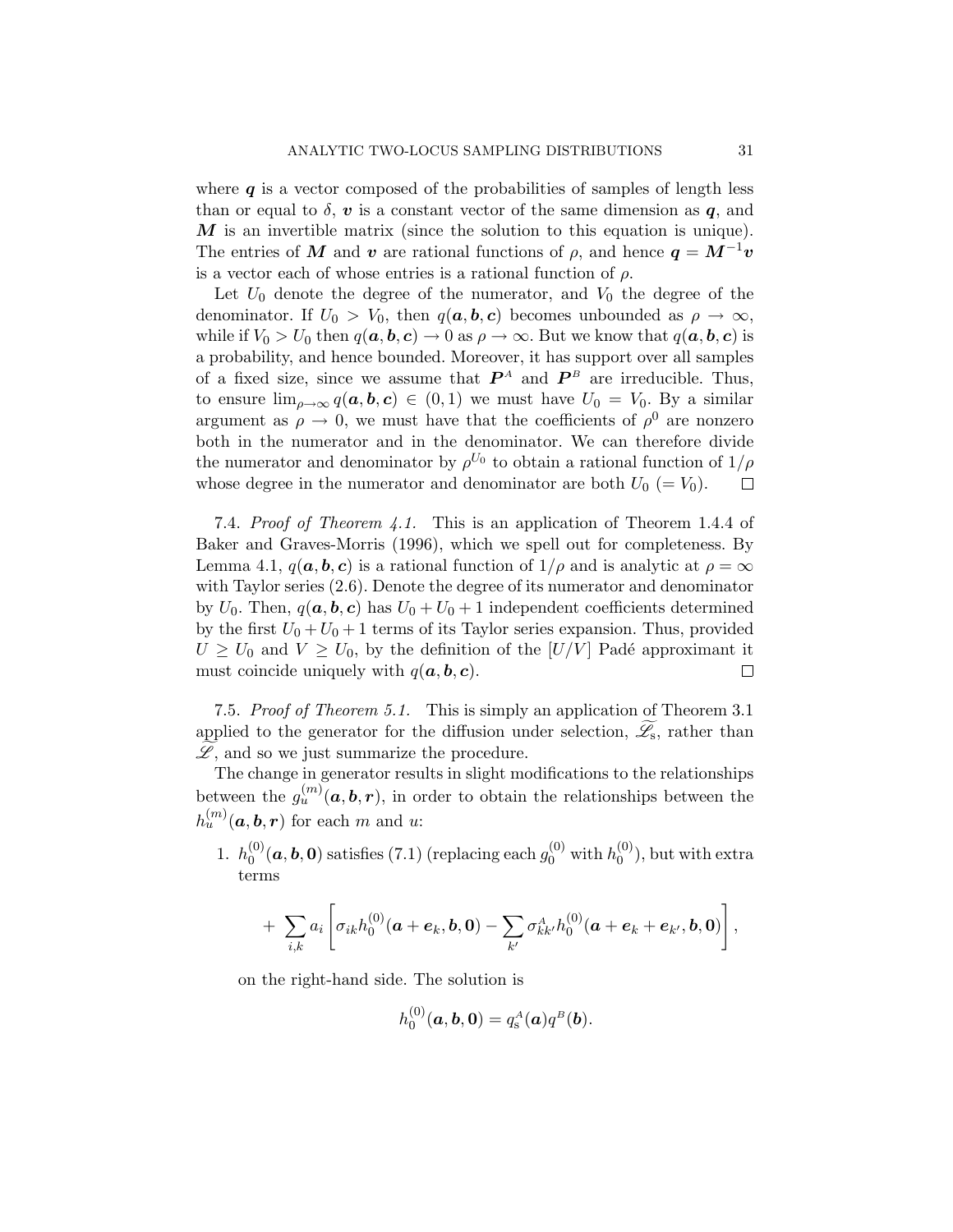2. For  $m > 0, h_0^{(0)}$  $\mathcal{L}_0^{(0)}(\boldsymbol{a},\boldsymbol{b},\boldsymbol{0})$  satisfies (7.2) but with extra terms

$$
(7.5) + \sum_{i,k} (a_i + r_i) \sigma_{ik}^A h_{u-2}^{(m)} (\boldsymbol{a} + \boldsymbol{e}_k, \boldsymbol{b}, \boldsymbol{r})
$$

$$
- (a + m) \sum_{k,k'} \sigma_{kk'}^A h_{u-2}^{(m)} (\boldsymbol{a} + \boldsymbol{e}_k + \boldsymbol{e}_{k'}, \boldsymbol{b}, \boldsymbol{r})
$$

$$
- \sum_{i,j,k,k'} r_{ij} \sigma_{kk'}^A h_{u-2}^{(m)} (\boldsymbol{a} + \boldsymbol{e}_i + \boldsymbol{e}_k, \boldsymbol{b}, \boldsymbol{r} - \boldsymbol{e}_{ij} + \boldsymbol{e}_{k'j})
$$

on the right-hand side.

3. For  $m = 0$  and  $u \ge 1$ ,  $h_0^{(0)}$  $\mathcal{L}_0^{(0)}(\boldsymbol{a},\boldsymbol{b},\boldsymbol{0})$  satisfies (7.2) but with extra terms

+
$$
\sum_{i,k} \left[ a_i \sigma_{ik}^A h_u^{(0)}(\bm{a}+\bm{e}_k,\bm{b},\bm{0}) - a \sigma_{ik}^A h_u^{(0)}(\bm{a}+\bm{e}_i+\bm{e}_k,\bm{b},\bm{0}) \right] + \sum_{i,j,k} b_j \sigma_{ik}^A h_{u-1}^{(1)}(\bm{a}+\bm{e}_k,\bm{b}-\bm{e}_j,\bm{e}_{ij}),
$$

on the right-hand side.

Using these equations to evaluate  $h_u^{(m)}(a, b, r)$  on levels  $\ell = 0, 1, \ldots, 4$  provides expressions for the nonneutral versions of  $q_0(a, b, c)$ ,  $q_1(a, b, c)$ , and  $q_2(a, b, c)$ . Those for  $q_0(a, b, c)$  and  $q_1(a, b, c)$  in terms of the relevant onelocus sampling distributions are unchanged, while the new generator makes some minor modifications to the expression for  $q_2(a, b, c)$ . The analytic part of this term,  $\sigma_s(\boldsymbol{a}, \boldsymbol{b}, \boldsymbol{c})$ , is easily calculated from  $h_0^{(4)}$  $\binom{4}{0}, h_1^{(3)}$  $\binom{3}{1}, h_2^{(2)}$  $\binom{2}{2}$ , and  $h_3^{(1)}$  $\frac{1}{3}$ , while the recursive part,  $q_{2,s}(\boldsymbol{a}+\boldsymbol{c}_A,\boldsymbol{b}+\boldsymbol{c}_B,\boldsymbol{0})$  follows from  $h_4^{(0)}$  $\binom{0}{4}$ .  $\Box$ 

Acknowledgments. We gratefully acknowledge Anand Bhaskar for implementing the algorithm stated in Theorem 3.1 and for checking some of our formulas. We also thank Matthias Steinrücken and Paul Fearnhead for useful discussion.

## References.

- Baker, G. A. and Graves-Morris, P. Padé Approximants. Cambridge University Press, 2nd edition, 1996.
- Dingle, R. B. Asymptotic expansions: Their derivation and interpretation. Academic Press, New York, 1973.
- Donnelly, P., Nordborg, M., and Joyce, P. (2001). Likelihoods and simulation methods for a class of nonneutral population genetics models. Genetics, 159, 853–867.
- Ethier, S. N. (1979). A limit theorem for two-locus diffusion models in population genetics. Journal of Applied Probability, 16, 402–408.
- Ethier, S. N. and Griffiths, R. C. (1990). On the two-locus sampling distribution. Journal of Mathematical Biology, 29, 131–159.